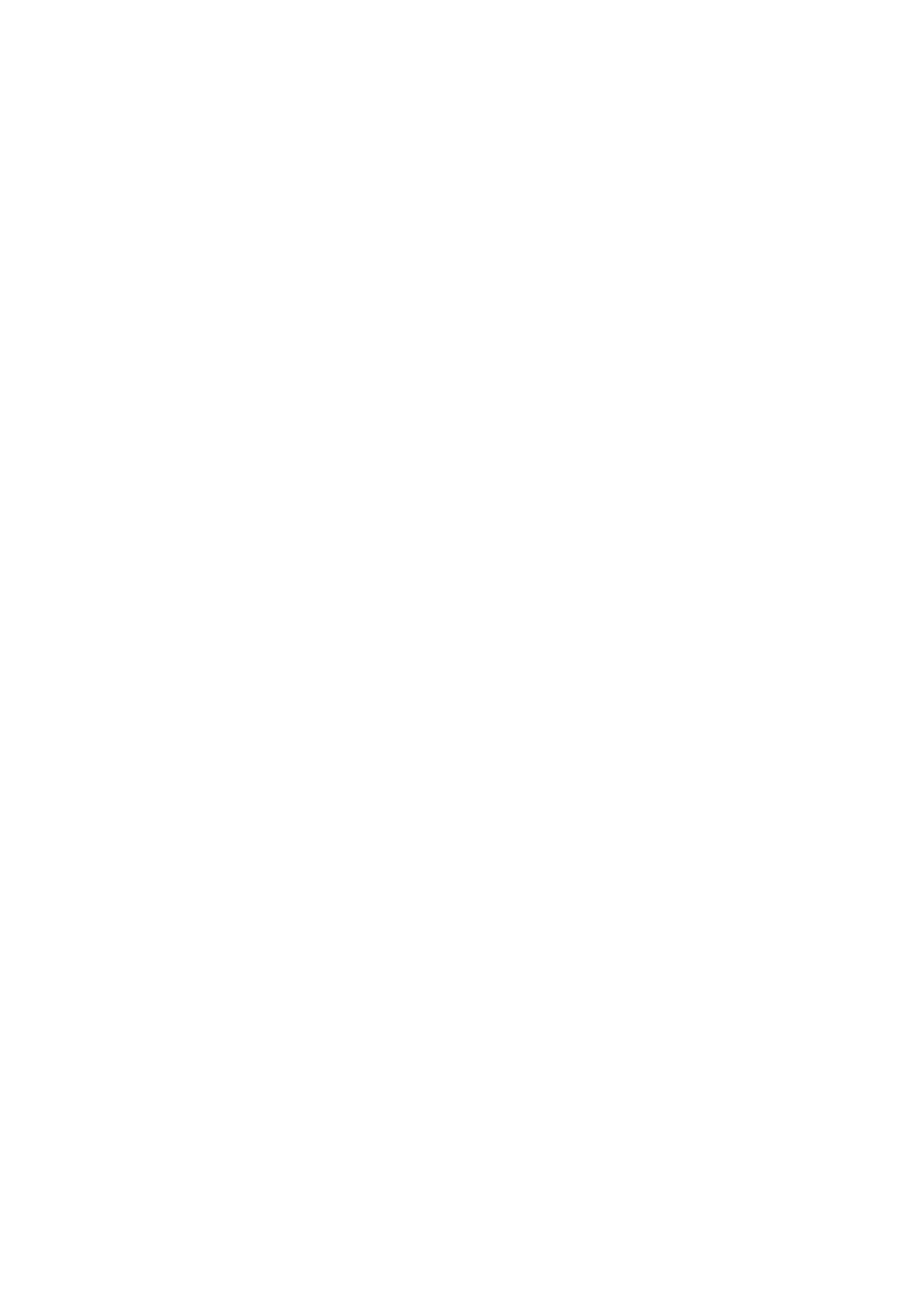# **CONTENTS**

| $\bullet$ |                                                                                                            |
|-----------|------------------------------------------------------------------------------------------------------------|
| $\bullet$ |                                                                                                            |
| $\bullet$ |                                                                                                            |
| $\bullet$ |                                                                                                            |
| $\bullet$ |                                                                                                            |
| $\bullet$ | <b>Solve the Problem?</b>                                                                                  |
| $\bullet$ | The Information Technology (Intermediary Guidelines and Digital 10<br><b>Media Ethics Code) Rules 2021</b> |
| $\bullet$ |                                                                                                            |
| $\bullet$ |                                                                                                            |
| $\bullet$ |                                                                                                            |
| $\bullet$ |                                                                                                            |
| $\bullet$ |                                                                                                            |
| $\bullet$ |                                                                                                            |
| $\bullet$ |                                                                                                            |
| $\bullet$ |                                                                                                            |
| $\bullet$ |                                                                                                            |
| $\bullet$ |                                                                                                            |
| $\bullet$ |                                                                                                            |
| $\bullet$ |                                                                                                            |
| $\bullet$ |                                                                                                            |
| $\bullet$ |                                                                                                            |

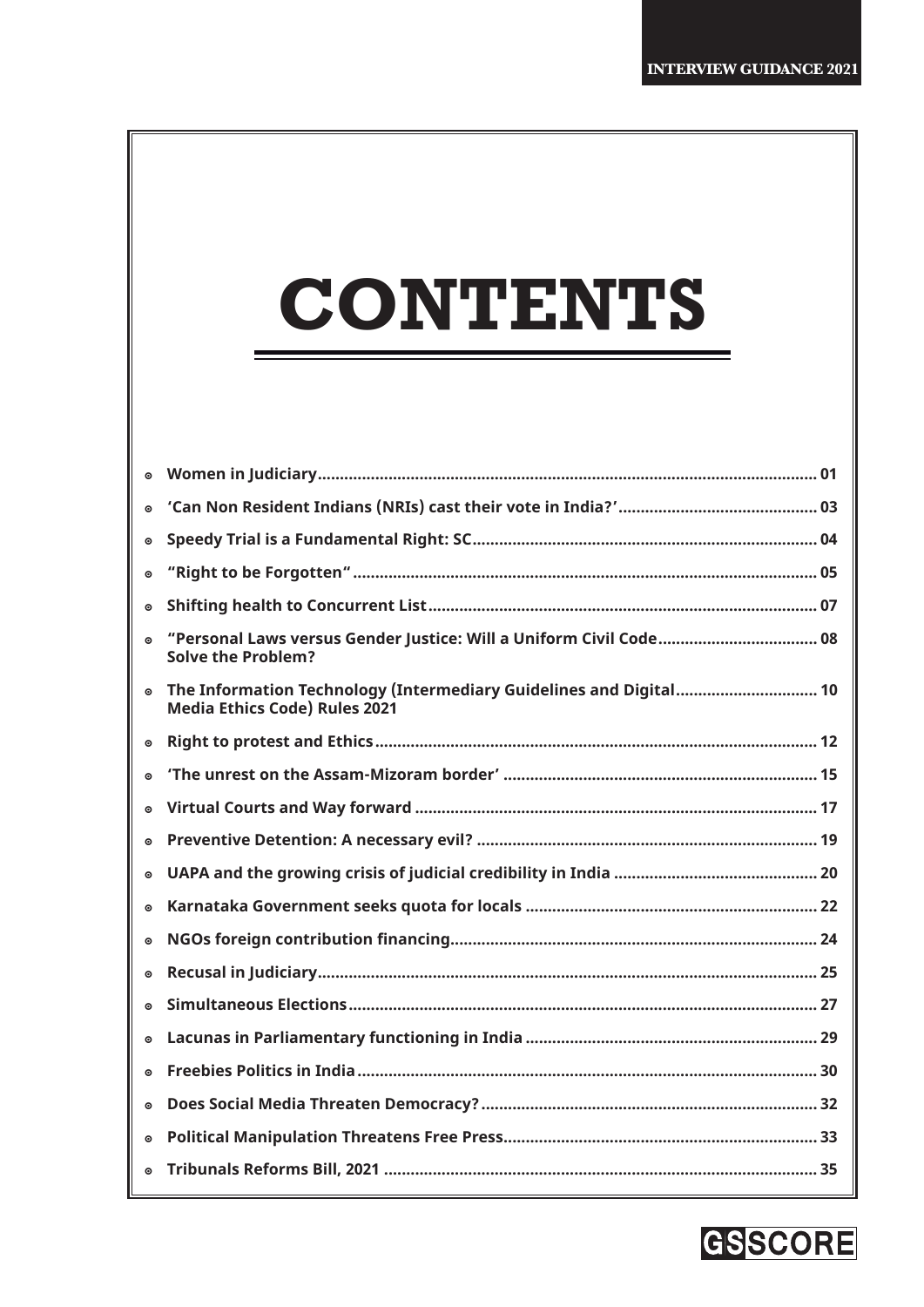\*\*\*\*\*\*\*\*\*\*

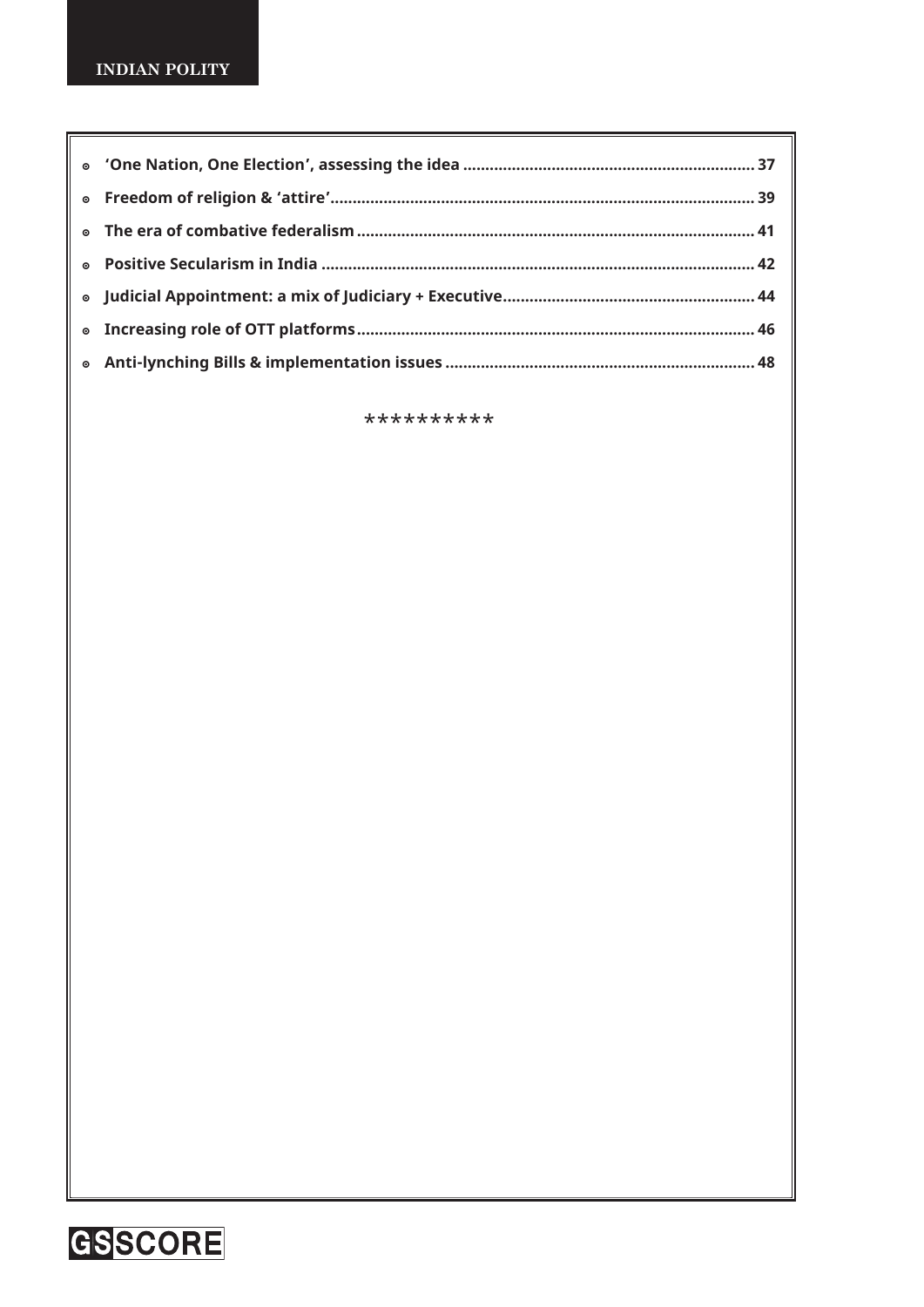# 1 **Women in Judiciary**

#### **Context:**

**Stressing the need for greater gender sensitization among members of the judiciary, Attorney General K K Venugopal said that "improving the representation of women in the judiciary could go a long way towards a more balanced and empathetic approach in cases involving sexual violence".**

### **What is the current scenario?**

- In a country where almost 48 percent of the population is women, including the current women workforce, less than 3.3% of the women have made it to the highest courts of India.
- As Justice R Banumathi retired as a judge of the Supreme Court (SC) of India in July 2020, the top court is reduced to two women judges among the 31 sitting judges.

#### **Right available to a woman**

The rights available to a woman in India can be classified into two categories:

#### **Constitutional rights:**

- The right to equality and equal protection of laws [Article 14]
- The state shall not discriminate against any citizen of India on the ground of sex [Article 15(1)].
- The state is empowered to make any special provision for women. In other words, this provision enables the state to make affirmative discrimination in favor of women [Article15(3)].
- No citizen shall be discriminated against or be ineligible for any employment or office under the state on the ground of sex [Article 16(2)].
- Traffic in human beings and forced labor are prohibited [Article 23(1)].
- The state to secure for men and women equally the right to an adequate means of livelihood [Article 39(a)].
- The state to secure equal pay for equal work for both Indian men and women [Article 39(d)].
- The state is required to ensure that the health and strength of women workers are not abused and that they are not forced by economic necessity to enter avocations unsuited to their strength [Article 39(e)].
- It shall be the duty of every citizen of India to renounce practices derogatory to the dignity of women [Article 51-A(e)].
- One-third of the total number of seats to be fi lled by direct election in every Panchayat shall be reserved for women [Article 243-D(3)].

#### **Legal rights:**

- The legal rights, on the other hand, are those which are provided in the various laws. The Constitution of India pledges equality of status and opportunity for men and women.
- Being a custodian of the constitution apex court has been trying to fulfill constitutional objectives by numerous pronouncements in several cases.

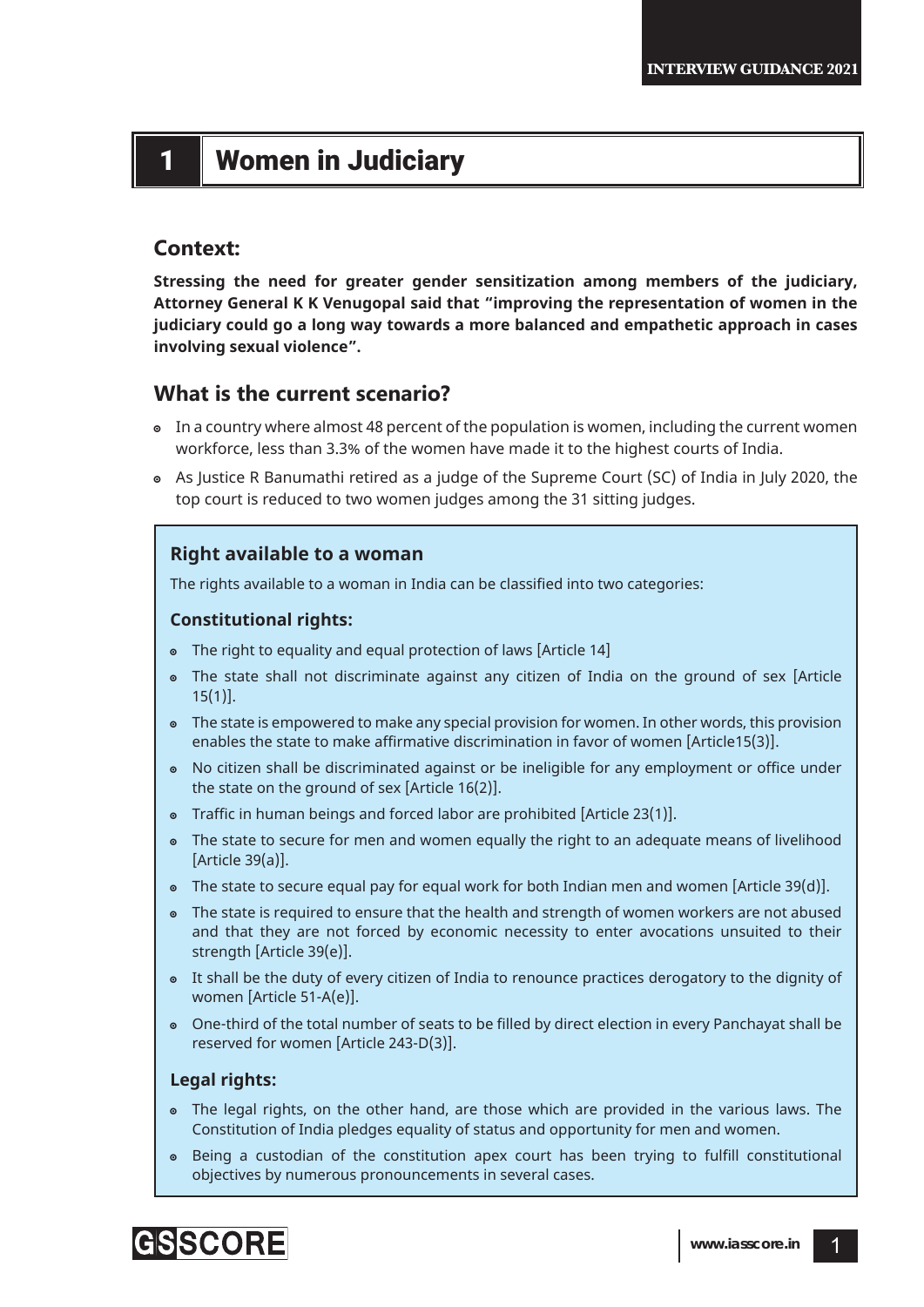### **The Shocking Numbers**

- There are 677 sitting judges in both Supreme Court and high courts, of which, only 81 are women.
- This is only 12 percent of the number of sitting judges.
- Of the 256 Supreme Court judges appointed in the past 71 years, only 11 (or 4.2%) have been women.
- o Out of the 25 High Courts, five of them don't have even one woman sitting judge. Out of 2,791 'past judges' in the High Courts (barring Madras), only 102 are women.
- This accounts for only 3.65 percent of the total number.

#### **Women Chief Justice of India**

- It is equally poignant to note that India has never seen a woman Chief Justice of India.
- Thirteen High Courts share the distinction of not having had a woman Chief Justice (barring present chief justices).
- At present, there is **no women Chief Justice** in any High Court.

#### **Why Women's participation in the Judiciary matter?**

- **Powerful assurance:** Women judges enhance the legitimacy of courts, sending a powerful signal that they are open and accessible to those who seek recourse to justice.
- **Increasing public trust:** Women judges are strengthening the judiciary and helping to gain the public's trust.
- **Enhancing quality of justice:** Female judges and lawyers contribute far more to justice than improving its appearance: they also contribute significantly to the quality of decision-making, and thus to the quality of justice itself.
- **Empathic perspective is the judgment:** Women judges bring those lived experiences to their judicial actions, experiences that tend toward a more comprehensive and empathetic perspective- one that encompasses not only the legal basis for judicial action but also awareness of consequences on the people affected.
- **Reduced discrimination and biases:** With more women in the judiciary, gender discrimination and bias will reduce. Greater gender diversity could change the culture of the system positively.
- **To uphold the dignity of women:** When it comes to the distinct perspectives that women judges have brought to the bench, several judgments that uphold the dignity of rape victims are noteworthy.

#### **For example**

- An all-women bench of the Supreme Court comprising Justice R. Banumathi and Justice Indira Banerjee in State (Govt. of NCT of Delhi) vs Pankaj Chaudhary held in 2018 that even if "the victim was habituated to sexual intercourse", it could not be inferred that she was a "woman of loose moral character" and that even if the prosecutrix was of "easy virtue", she has right to refuse to submit herself to sexual intercourse.
- The judgment stands in contrast with and ignores a 2016 all-male verdict in Raja vs the State of Karnataka with similar circumstances wherein the judges had imputed an implication to the victim being "accustomed to sexual intercourse".

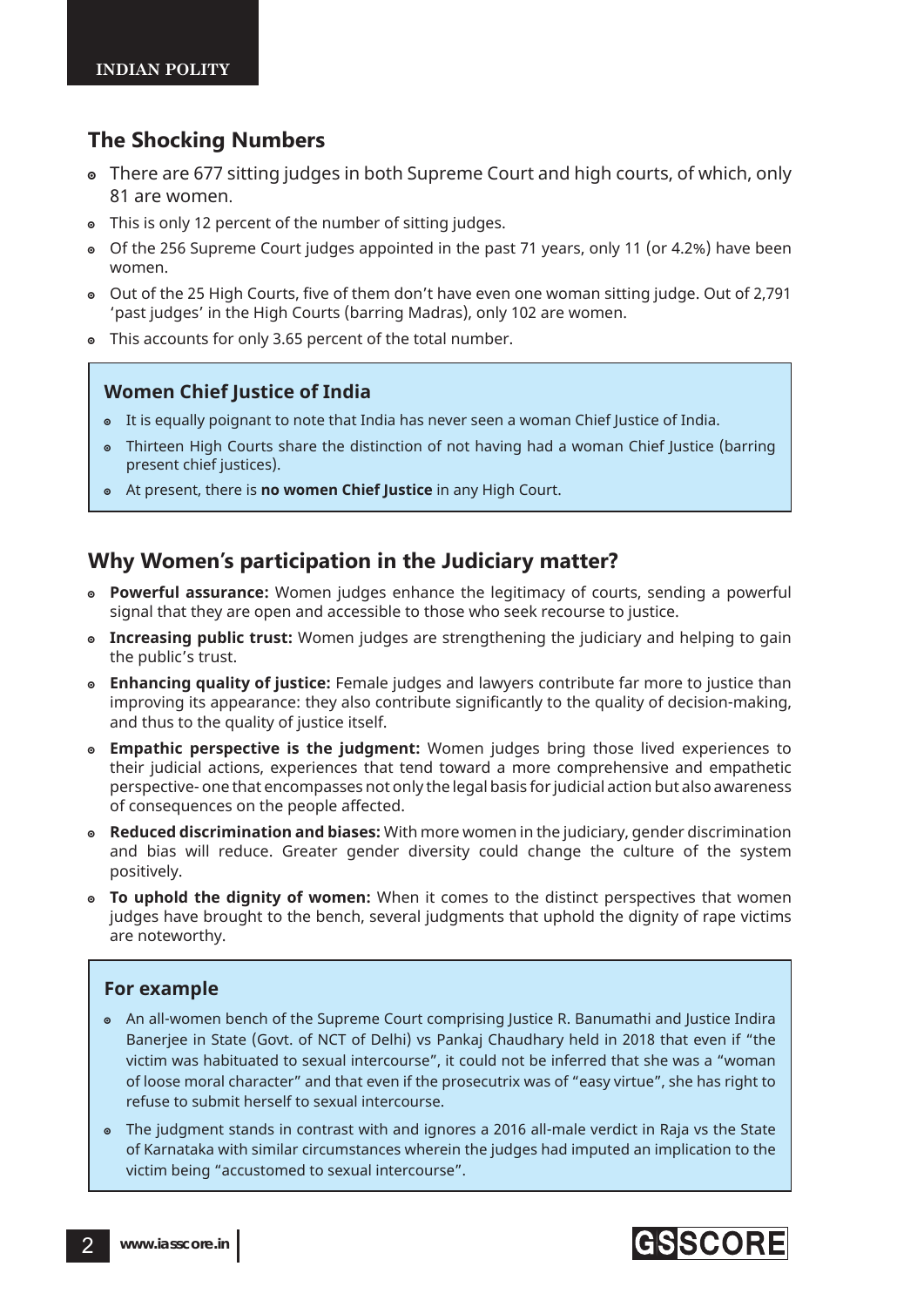### **What adds to the challenge?**

- Poor representation
- Low number of women advocates
- Poor retainment
- Societal issue

# $2 \parallel$  'Can Non Resident Indians (NRIs) cast their vote in India?'

### **Context:**

**The Government is planning to move to introduce Electronically Transmitted Postal Ballot System for NRIs.**

#### **The current strength of NRI**

As per the **United Nations Report (2015),** Indian diaspora population is the largest in the world at 16 million people.

### **What are the existing norms?**

- As per the existing norms, overseas voters would have to be physically present for casting vote.
- An NRI can vote in the constituency in which his/her place of residence, as mentioned in the passport, is located.
- He/she can only vote in person and will have to produce his/her passport in original at the polling station for establishing identity.
- Voting rights for NRIs were introduced only in 2011, through an amendment to the **Representation of the People Act 1950.**
- Practical difficulties and expenses incurred in travelling to India was the reason why a major chunk of the 30 lakh odd NRIs from Kerala have kept off from voting.
- Hence the e-postal ballot facility would be well received by the overseas voters from the state.

### **Primary condition**

- The primary condition is that he/she should be a citizen of India, absent from the country owing to employment, education etc.
- He/she must not have acquired citizenship of any other country and are otherwise eligible to be registered as a voter in the address mentioned in his/her passport.

### **Why NRI support is important for Indian political parties?**

• From the perspective of the Indian political parties, this diaspora support is crucial.

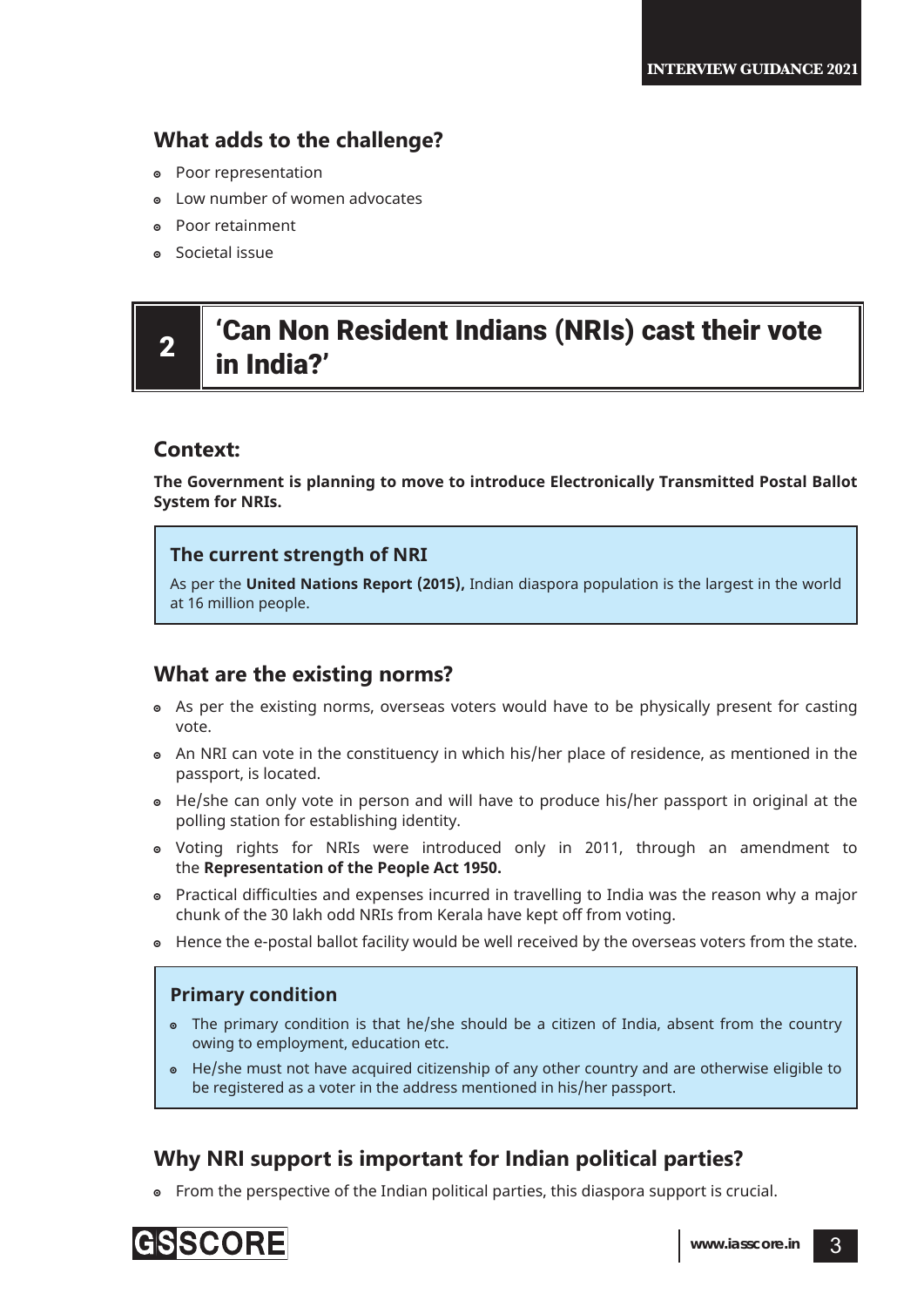- In ideological terms, the NRI community has always been a placeholder for the success of the entrepreneurial Indian who has made it.
- An NRI is seen by many in India as a mark of success and influence. For an influential NRI to back a political party or candidate can become a very strong endorsement.

# **3** Speedy Trial is a Fundamental Right: SC

#### **Context:**

**In the case of the Bhima Koregaon violence, which highlights the issue of mortuary, the Supreme Court has ruled that "a speedy trial is a fundamental right".**

### **What is the problem?**

Charges were not included in this case. Many witnesses are still under investigation. They worked hard in prison without trial.

### **Right to Speedy Trial**

- An immediate case is a constitutional and legal right of a person to be brought before a court at the "immediate" time or to be released.
- The main aim of the **Right to speedy trial** is to inculcate Justice in the society.
- It was first mentioned in that historic document of English law, the Magna Carta.
- In India, it is enshrined in Article 21 which states that "no person shall be deprived of his life or liberty by any means provided for by law."

### **Evolution of the right to speedy trial**

- **1978 Babu Singh v. State of UP:** The court noted that, "Our justice system, even in the most extreme cases, has a slow motion that kills the 'right trial' or any final decision. Immediate justice is part of social justice as the whole community is concerned that the criminal will be humbled and eventually punished in due time and that the innocent will be released from the extreme hardships of criminal justice. "
- **Hussainara Khatoon v. State of Bihar, 1979:** Forms the basis for the concept of Quick Test. It was found that in a trial, prisoners are more likely to stay in prison than ordered, and if convicted, their detention is baseless and violates the fundamental rights under Article 21.
- **Kartar Singh Singh v. State of Punjab 1994**: It was declared that the right to a speedy trial is an integral part of the fundamental right to life and liberty.

### **Factors for pendency of the Cases**

- Delays in criminal prosecution due to major deviations
- Delays due to Lawyer/advocates
- Infrastructure issue
- Provision for adjournment
- Vacation of the court
- Investigative agencies such as the police also play a role in delay the cases



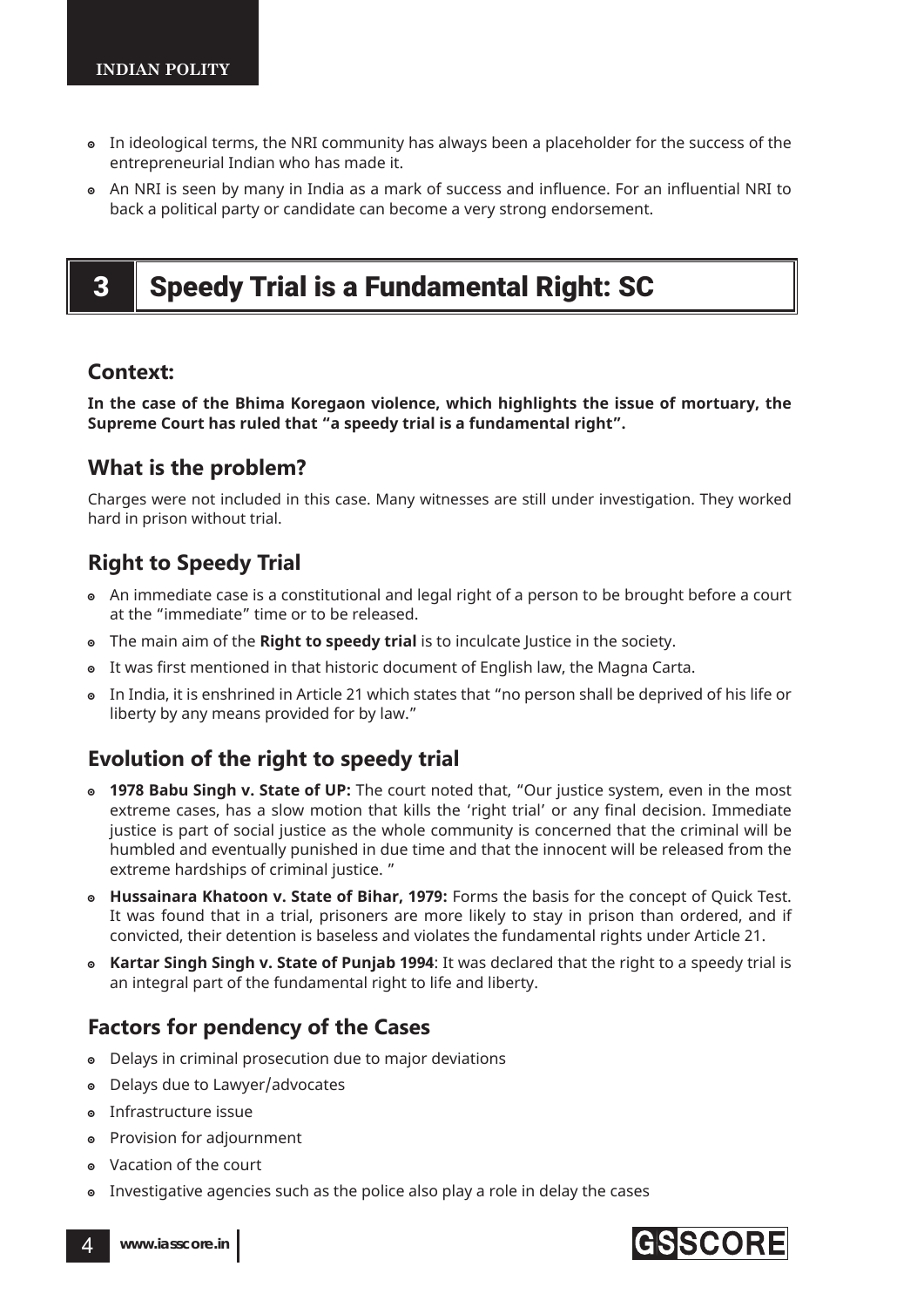# 4 "Right to be Forgotten"

### **Context:**

**Ashutosh Kaushik (TV personality and MTV Roadies winner) has sought the erasure of his personal data that exists online by reasoning that this data is a source of agony for him as their availability on the internet is a source of "utmost psychological pain" to him.**

### **What is 'right to be forgotten'?**

- As governments look to hand more control to people over information related to them, the 'right to be forgotten' or the 'right to erasure' is recognized as a necessary element of personal data protection laws.
- Simply put, it is the concept that individuals have the civil right to request that personal information be removed from the Internet.

#### **Orissa HC on right to be forgotten**

- In 2020, the Orissa High Court (Subhranshu Rout @ Gugul v. State of Odisha) mentioned the issue of the right to be forgotten.
	- $\triangleright$  The observation was made in a case where the accused uploaded videos of his former partner that he surreptitiously recorded.
- The court stated that in the absence of right to erase electronic data in specific cases, "any accused will surreptitiously outrage the modesty of a woman and misuse the same in cyberspace unhindered."

### **Is this right available in India?**

#### **PDP Bill**

- The **Personal Data Protection (PDP)** Bill lays down regulations for the protection of personal data of individuals.
- It also covers the 'right to be forgotten'. However, the Bill has not become law yet.
- The Bill states that:
	- ! **Fundamental Right:** The **right to privacy is a FR**. It is necessary to protect personal data as an **essential facet** of **informational privacy.**
	- **EXED 10 IDE 10 IDE 10 IDE 10 IDE 10 IDE 10 IDE 10 IDE 10 IDE 10 IDE 10 IDE 10 IDE 10 IDE 10 IDE 10 IDE 10 IDE** is directly or indirectly identifiable.
	- ! **Right to restrict or prevent data disclosure: Section 20** of the Bill says that a **data principal** can rightfully ask a **data fiduciary** to "restrict or prevent the continuing disclosure of his personal data" in specific circumstances.
		- **Data principal** is the person who generates the data or to whom the information pertains.
		- **Data fiduciary** is any entity that stores or processes data.

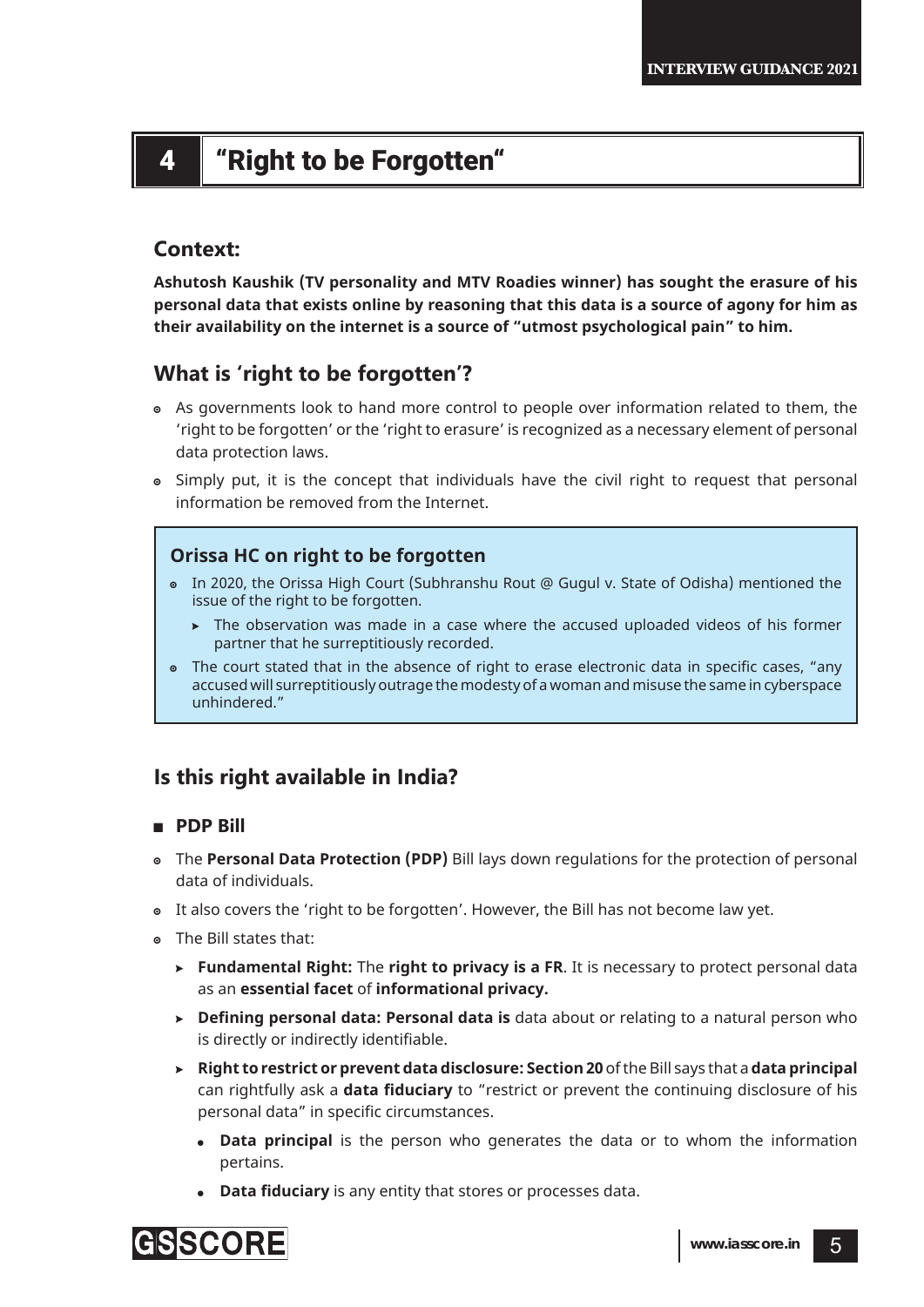### **What about Information Technology Rules, 2011 ?**

 In the meantime, the **IT Rules, 2011** — which is the current regime governing digital data does not have any provisions relating to the '**right to be forgotten'.**

#### **Right to Privacy**

- In 207, in its landmark verdict, the Supreme Court declared the Right to Privacy as a **fundamental right**.
- The right to privacy is protected as an intrinsic part of the right to life and personal liberty under **Article 21** and as a part of the freedoms guaranteed by **Part III of the Constitution".**

### **When can the 'right to privacy' be exercised?**

- The recognition of the right to privacy "does not mean that all aspects of earlier existence are to be obliterated, as some may have a social ramification".
- Right to privacy cannot be exercised where the information or data is necessary for the following:
	- $\triangleright$  exercising the 'right of freedom of expression and information'
	- $\triangleright$  compliance with legal obligations
	- $\rightarrow$  the performance of a task carried out in public interest, or public health
	- $\rightarrow$  archiving purposes in the public interest
	- $\triangleright$  scientific or historical research purposes or statistical purposes
	- $\triangleright$  the establishment, exercise or defence of legal claims

#### **India's commitment under international law**

- **Privacy** is a **fundamental human right** specifically recognized under:
	- ! **Article 12** of the **Universal Declaration of Human Rights**
	- ! **Article 17** of the **International Covenant on Civil and Political Rights (ICCPR)**
- The **Protection of Human Rights Act, 1993** has referred to the ICCPR as a human rights instrument and the latter makes it mandatory for states to take steps for realization of such right and ensure protection against interference by private parties.

**Article 51** of the Indian Constitution (**Directive Principles of State Policy),** requires the state to endeavour to "foster respect for international law and treaty obligations in the dealings of organized people with one another".

### **How other countries handle its citizen's personal data?**

- **European Union:** The **European Union (EU)'s General Data Protection Regulation (GDPR)** allows individuals to have their personal data deleted, but the authorities note that "organisations don't always have to do it".
	- ! The GDPR provisions read like a template for the **Indian PDP Bill**.
	- It states that individuals can seek that their data be erased when "they no longer consent to processing, when there are significant errors within the data, or if they believe information is being stored unnecessarily".
- **California:** the California Consumer Privacy Act (CCPA)
- **South Africa:** Protection of Personal Information Act (POPI Act)

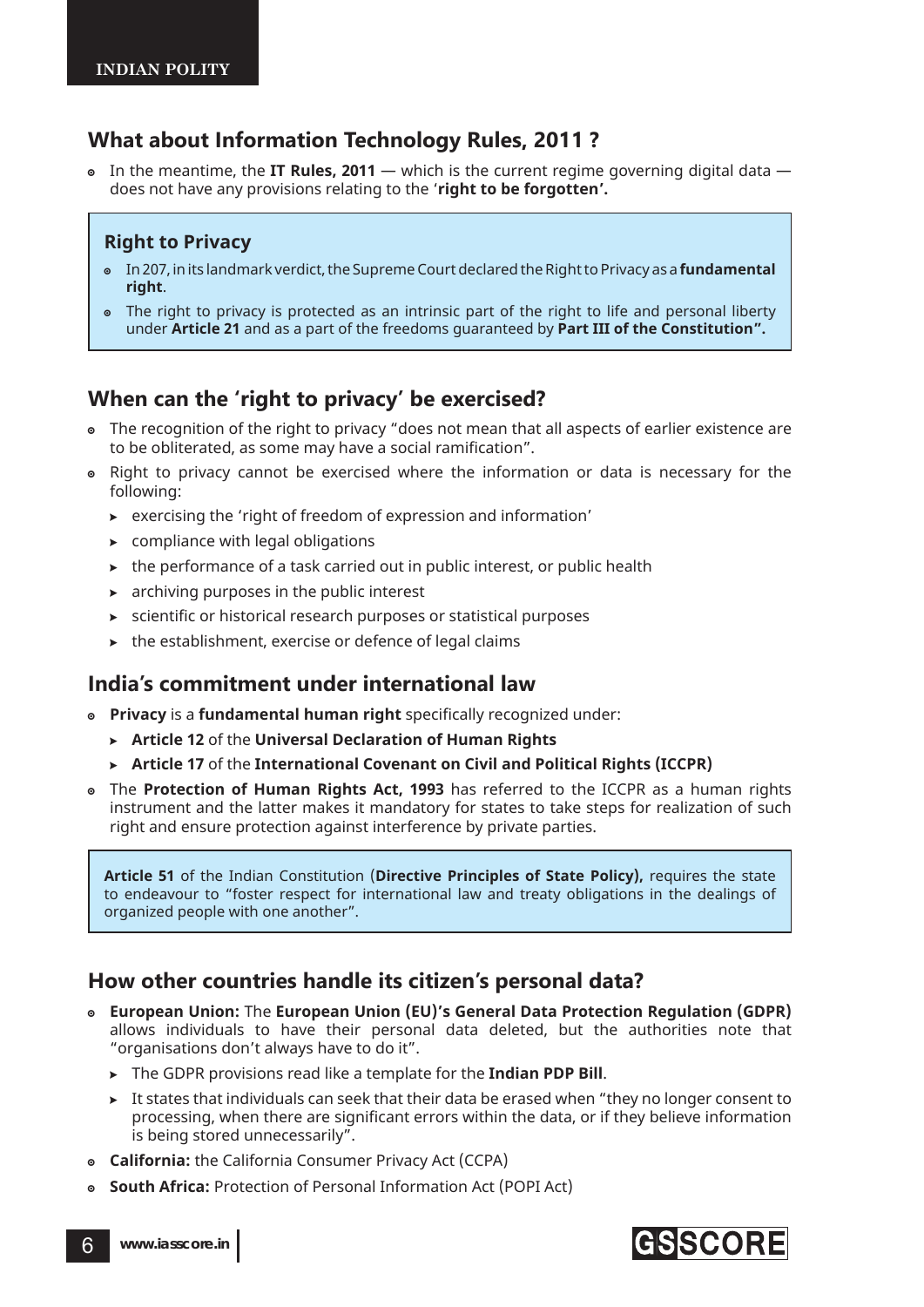#### **Initiatives taken by Indian Government**

- **DEPA:** In August 2020, NITI Aayog released a draft framework on the **Data Empowerment and Protection Architecture ("DEPA")** to institute a mechanism for secure consent-based data sharing in the fintech sector.
- **NDHM:** National Digital Health Mission ("NDHM") was announced by the Central Government.
- **HDM Policy:** In December, 2020 the government approved a Health Data Management Policy (HDM Policy) largely based on the PDP Bill to govern data in the Ecosystem.

# 5 Shifting health to Concurrent List

### **Context:**

**The pandemic has exposed the precariousness of the Indian health system. The ongoing 15th Finance Commission (FC) has suggested that the subject of 'health' should be transferred to the concurrent list of the Indian Constitution from the state list.** 

### **State list and concurrent list in the Indian Constitution**

- The subjects under the state list are legislated by the state governments whereas the concurrent list includes subjects that give legislative powers to both centre and the state governments.
- The concurrent list or List III (Seventh Schedule) is a list of 52 items given in the Seventh Schedule of the Constitution of India.

### **The present constitutional status of the health sector in India**

- Public health and allied subjects, such as sanitation, hospitals and dispensaries are under the states' responsibility under the seventh schedule of the Indian Constitution.
- On the other hand, prevention of the infectious and contiguous diseases from one state to another, falls under the concurrent list.
- In practice, the centre has consistently played an active role in shaping public health policies.
- Additionally, various health related subjects such as food adulteration, drug and poisons, population control, family planning and medical profession have been operating under the concurrent list.
- The centre determines the national standards and governance framework about these subjects and the states implement these according to the standards.

#### **Right to Health**

- Articles 39, 41, 42 and 47 in the Directive Principles of State Policy (DPSP) contain provisions regarding Health.
- Article 21 provides for the right to life and personal liberty and is a fundamental right.

#### **Issues in the Sector**

 **Inadequate reach:** The inadequate reach of basic healthcare services, shortage of medical personnel, quality assurance, the inadequate outlay for health, and most importantly insufficient impetus to research.

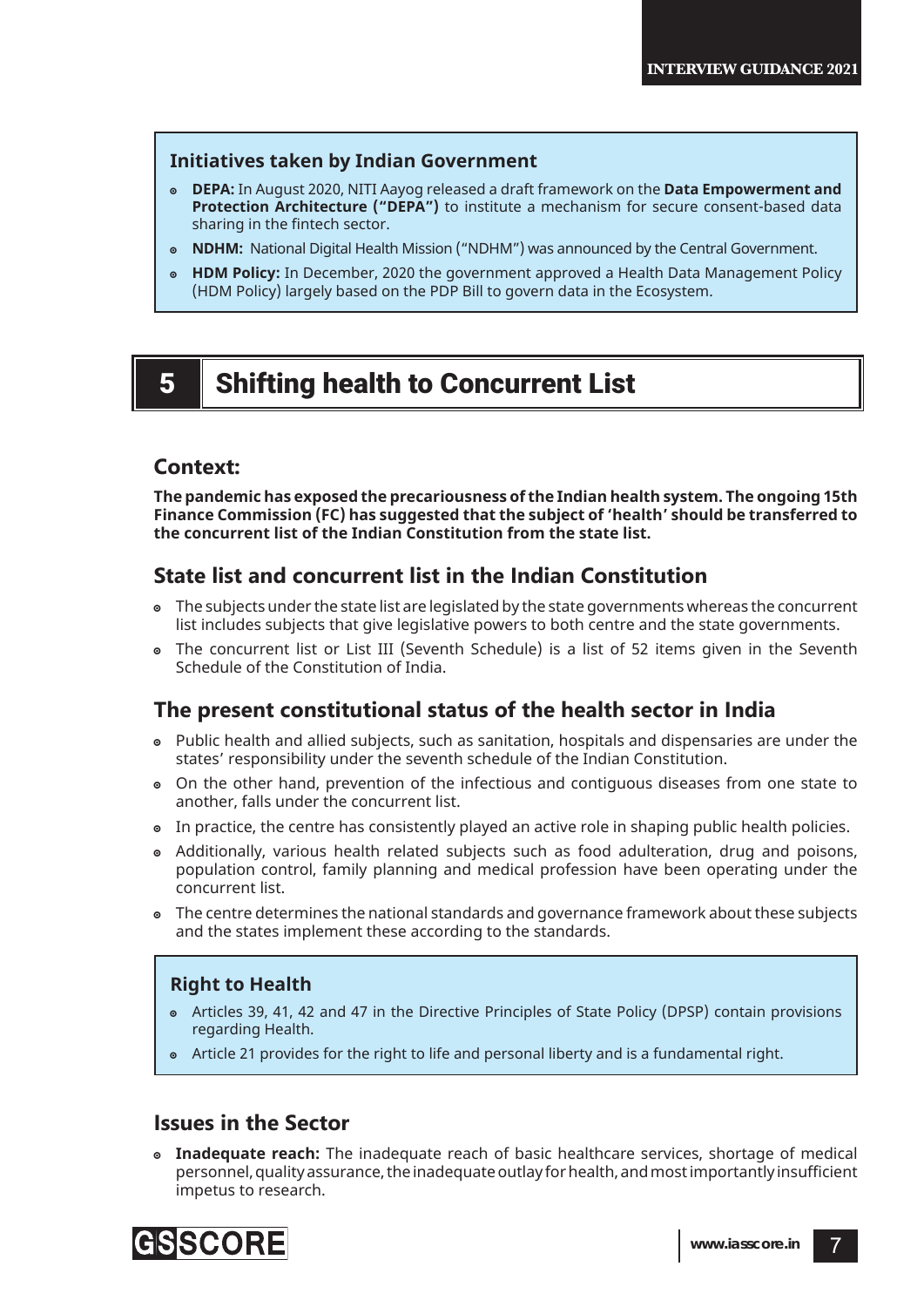- **Inadequate Fund:** The inadequate fund allocation by the administrations is one of the grave concerns.
- **Optimal Insurance:** The concept of health insurance is still not clear in India and the market is still virgin.
- **No focus on Preventive Care:** In India, there is a very low emphasis on preventive care, which can be proved very effective in solving a lot of problems for the patient in terms of misery or financial losses.
- **Less emphasis on Medical Research:** In India, there is no much impetus is being given to R&D and cutting-edge technology-led new initiatives. Such technologies could be useful in an unprecedented situation like Covid-19.
- **Issue of Policymaking**: For providing effective and efficient healthcare services policymaking is certainly an important aspect. In India, the problem is fundamental of supply than demand, where policymaking can be effective.
- **Shortage of Medical Workforce:** In India, there is a shortage of doctors, nurses, and other staff in the health sector. As per a report laid down by a minister in Parliament, there is a shortage of 600,000 doctors in India.
- **Inadequate outlay for health**: As per National Health Policy 2002, India contributes only 0.9 percent of its GDP to the Health care sector.
- **Lack of structure:** Private hospitals are expensive and public hospitals are either not enough for the Indian Population or lack the basic facilities.

### **Shifting health to the concurrent list**

- Shifting health to the concurrent list is not the only suggestion of the HLG.
- The initiation of a Development Finance Institute (DFI) dedicated to healthcare investment has also been suggested.
- Additionally, suggestions for enhancement of the Union government's share of health spending of the GDP by 2025, coordinating all states to establish their fundamental commitment for the development of healthcare and allocating two-third of the whole health related spending in this area are all welcome suggestions.
- When the health sector is in the concurrent list, the central government would allocate more funds in this sector and give more attention and develop the sector by coordinating with the state governments.
- All the suggestions mentioned above, if implemented properly, will boost the healthcare sector of the country.
- But from experience, it is also seen that at times, the state and the central governments get involved in legal and political disputes among themselves in dealing with the subjects in the concurrent list.

# <sup>6</sup> "Personal Laws versus Gender Justice: Will a Uniform Civil Code Solve the Problem?

#### **Context:**

**The Chief Justice of India (CJI) recently applauded Goa's Uniform Civil Code. He also encouraged "intellectuals" who are involved in 'academic talk' to visit the state to learn about it.**

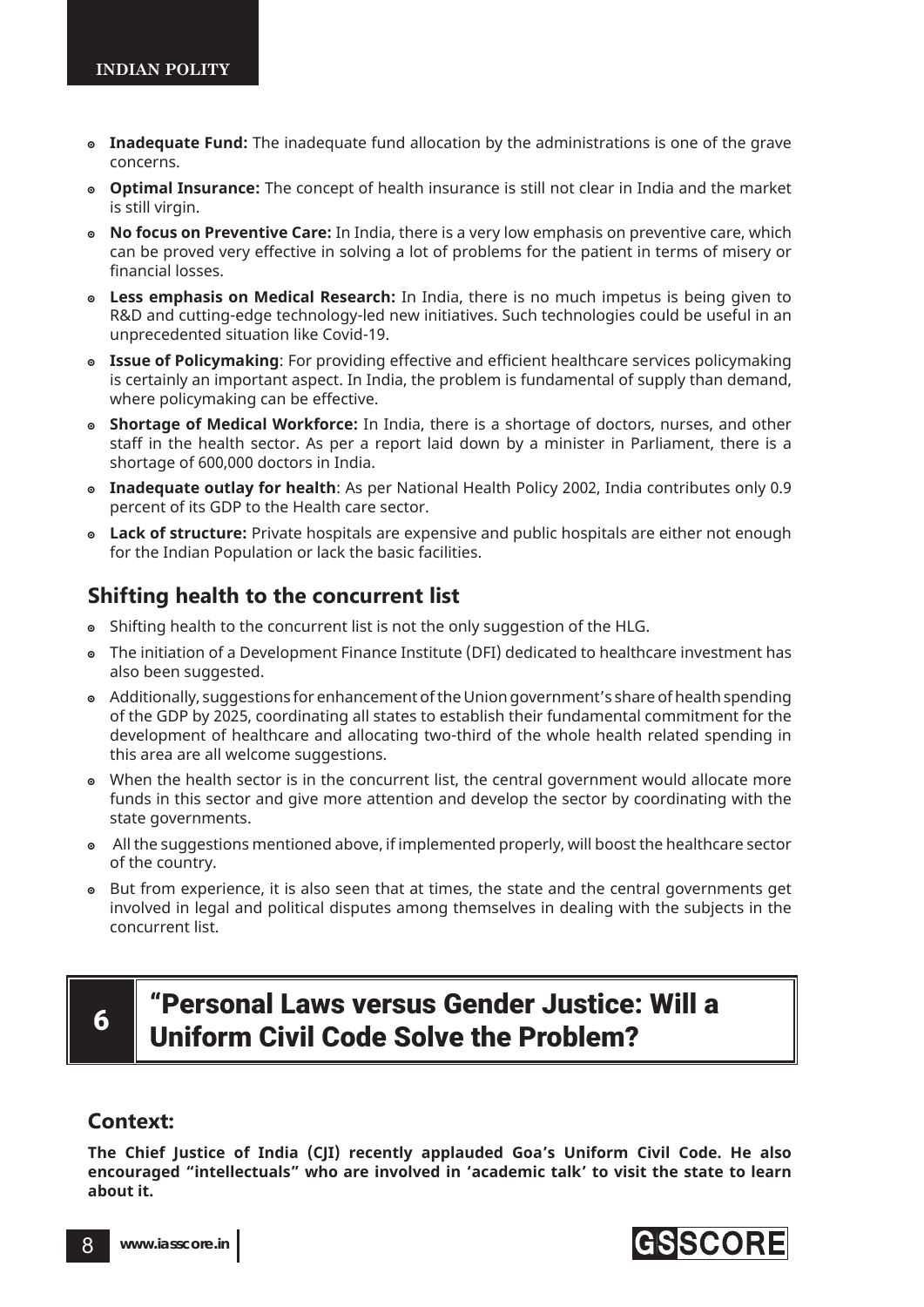### **What is Uniform Civil Code?**

- A Uniform Civil Code means that all sections of the society irrespective of their religion shall be treated equally according to a national civil code, which shall apply to all uniformly.
- It covers areas like Inheritance, Marriage, adoption, divorce, maintenance, etc. It is based on the presumption that no connection exists between religion and law in modern civilization.
- Article 44 present in the Directive Principles of State Policy (Part IV) of the Indian Constitution states, "The State shall endeavor to secure for the citizens a uniform civil code throughout the territory of India".

### **The two crucial debates**

#### **DPSP vs Fundamental Rights**

- Fundamental Rights are justiciable while DPSP is not, this makes Fundamental Rights inherently more important than DPSP.
- The 42nd Amendment Act, inserted Article 31C which stated that, if a law is made to implement any directive principle, it cannot be challenged on the ground of being violative of the fundamental rights under Articles 14 and 19.
- In the Minerva Mills Judgement (1980), Supreme Court held, "Indian Constitution is founded on the bedrock of the balance between Parts III (Fundamental Rights) and IV (Directive Principles). To give absolute primacy to one over the other is to disturb the harmony of the Constitution."
- Thus, Supreme Court held, that a balance between Fundamental Rights and DPSP is needed in policy-making.

#### **Uniform Civil Code vs Fundamental Right to Religion**

- Some important Article relating to Fundamental Right to Religion in the current debate are
	- **Article 25** lays down the individual right to religion
	- **► Article 26** Right of each religious denomination to or any section to manage its affairs in matters of religion
	- **► Article 29** includes the right to conserve distinctive culture (is a part of Cultural and Educational Rights)
- An individual's freedom of religion under Article 25 is subject to "public order, health, morality" and other provisions relating to fundamental rights.
- The Constituent Assembly was divided on the matter of whether UCC and the Right to religion should be in the same Part.
- But eventually, the assembly voted by 5:4 ratio of keeping UCC in Part IV, thus giving it lesser importance than the Fundamental Right to religion.

### **How will Uniform Civil Code Help?**

- It will help in the integration of India, as today personal laws vary across states as well as religion.
- Modern and progressive laws can be made. For example, current laws which discriminate against women can be done away with.
- o It will help reduce vote bank politics.
- It will reduce the burden on the judiciary as currently, a plethora of personal law leaves many loopholes and uncertainty.
- It will lead to a truly secular state where everyone would be treated equally despite his/her religion.

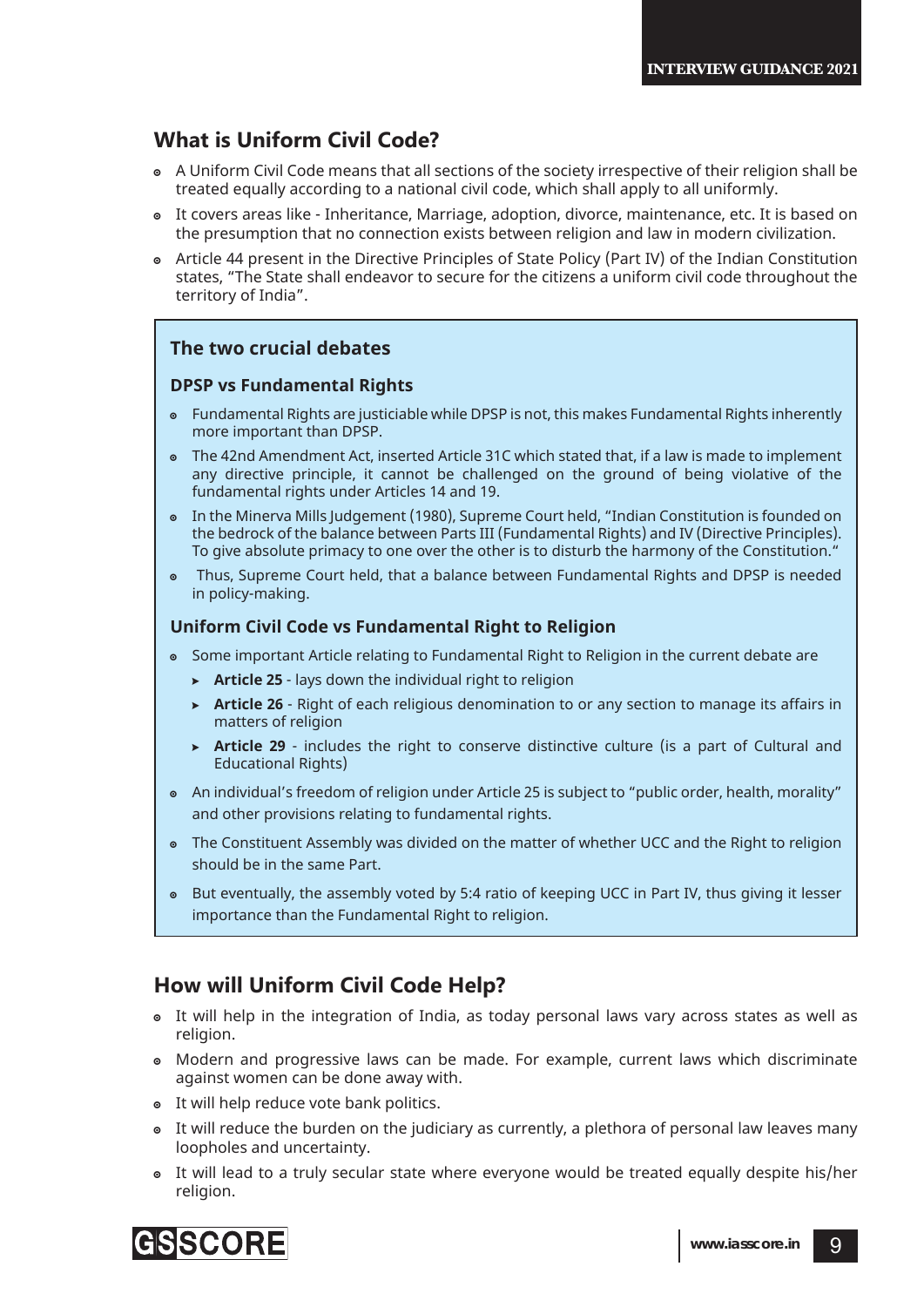### **What are the arguments against UCC?**

- The term 'secularism' in our constitution has meaning only if it assures that every religious group has freedom of expression of any form of difference. UCC goes against this principle.
- Both religious and regional diversity may get subsumed under the louder voice of the majority.
- Discriminatory practices within a religion can hide behind the cloak of that faith to gain legitimacy

### **Challenges in implementation of UCC**

- Vast range of interests
- Misinformation about UCC
- Lack of political interest
- Communalization

# The Information Technology (Intermediary Guidelines and Digital Media Ethics Code) Rules 2021

### **Context:**

**The Delhi High Court has recently granted Twitter three weeks' time to state on record that it has appointed a resident grievance offi cer and observed that it has to comply with the IT Rules, 2021, if they have not been stayed.**

#### **IT Act, 2000**

- The Act provides a legal framework for electronic governance by giving recognition to electronic records and digital signatures.
- It also defines cybercrimes and prescribes penalties for them.
- The Act directed the formation of a Controller of Certifying Authorities to regulate the issuance of digital signatures.
- It established a Cyber Appellate Tribunal to resolve disputes arising from this new law.
- The Act amended various sections of the Indian Penal Code, 1860, the Indian Evidence Act, 1872, the Banker's Book Evidence Act, 1891, and the Reserve Bank of India Act, 1934 to make them compliant with new technologies.

### **What are IT Rules, 2021?**

- The Rules aim to empower ordinary users of social media and OTT platforms with a mechanism for redressal and timely resolution of their grievance with the help of a Grievance Redressal Officer (GRO) who should be a resident in India.
- **Safety measures:** Special emphasis has been given on the protection of women and children from sexual offences, fake news and other misuse of the social media.
- **Source identification:** Identification of the "first originator of the information" would be required in case of an offence related to sovereignty and integrity of India.

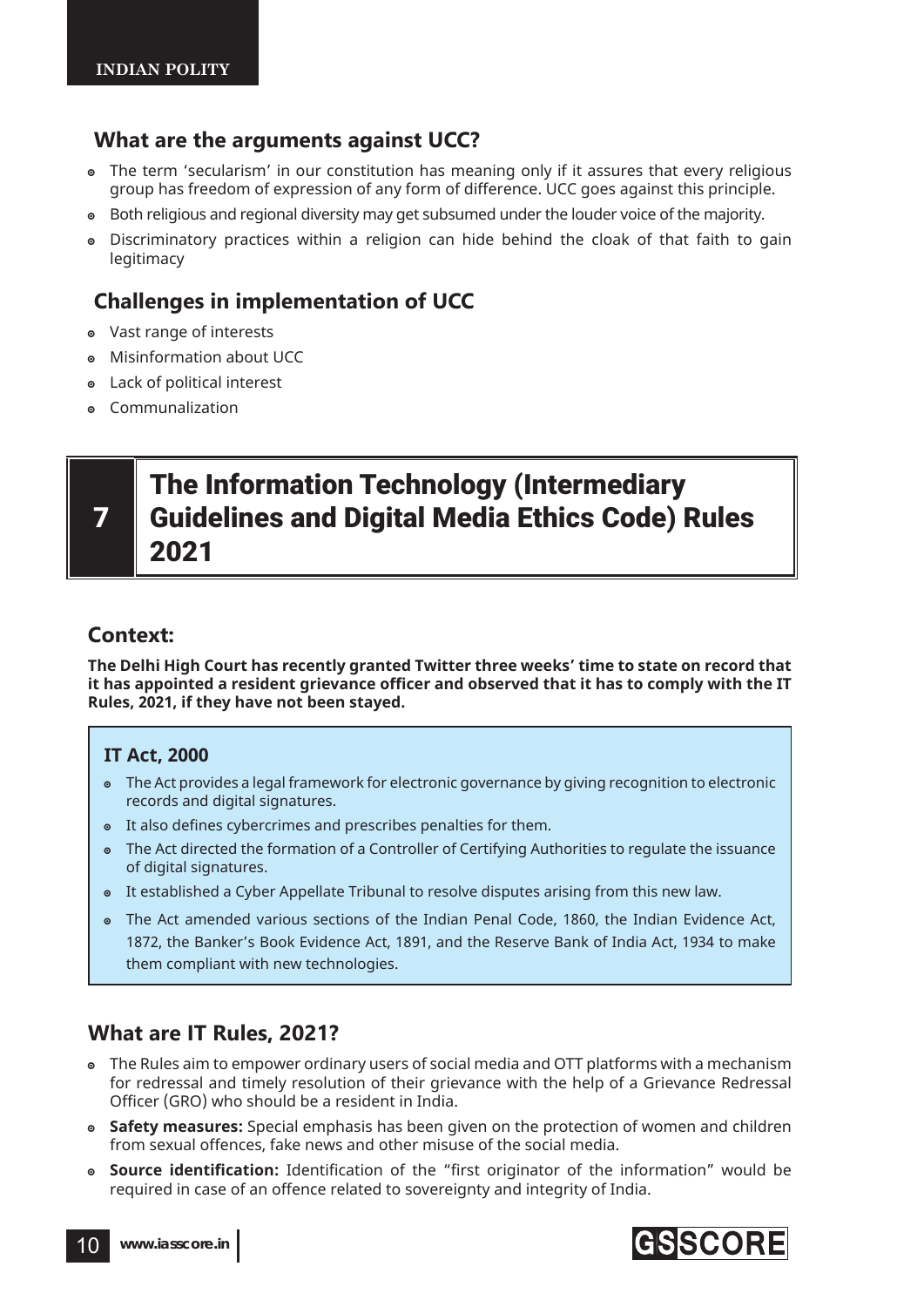- **Appointment of Chief Compliance Officer:** A Chief Compliance Officer, a resident of India, also needs to be appointed and that person shall be responsible for ensuring compliance with the Act and Rules.
- **Complaint monitoring:** A monthly compliance report mentioning the details of complaints received and action taken on the complaints would be necessary.
- **Code of Ethics:** The OTT platforms, online news and digital media entities, on the other hand, would need to follow a **Code of Ethics.**
- **Self-classification:** OTT platforms would be called as 'publishers of online curated content' under the new rules.
- They would have to self-classify the content into five categories based on age and use parental locks for age above 13 or higher. They also need to include age verification mechanisms for content classified as 'Adult'.
- **Redressal mechanism:** A three-level grievance redressal mechanism has been mandated. This includes the appointment of a GRO, self-regulatory bodies registered with the Ministry of Information & Broadcasting (MIB) to look after the Code of Ethics and a Charter for the selfregulating bodies formulated by MIB.

### **Grounds for challenge**

- While the new rules were challenged by many on grounds of **violation of free speech**, the government has clarified that these rules permit social media platforms to operate in India freely but with due accordance to the law.
- Every entity has to abide by the Constitution of the country and the Rule of Law.
- Also, as per **Article 19** of the Constitution, freedom of speech and expression is not absolute and is subject to reasonable restrictions, especially in case of a threat to national sovereignty and security.
- Failure to comply with any one of these requirements would take away the indemnity provided to social media intermediaries under **Section 79** of the Information Technology Act.

#### **Section 79 of the IT Act, 2000**

- It says any intermediary shall not be held legally or otherwise liable for any third party information, data, or communication link made available or hosted on its platform.
- This protection, the Act says, shall be applicable only if the intermediary acts just as the messenger carrying a message from point A to point B, without interfering in any manner. It will be safe from any legal prosecution brought upon due to the message being transmitted.
- The protection accorded under **Section 79,** however, is not granted if the intermediary, despite being informed or notified by the government or its agencies, does not immediately disables access to the material under question.
- The intermediary must not tamper with any evidence of these messages or content present on its platform, failing which it lose its protection under the Act.
- Like **Section 79 of India's IT Act**, **Section 230** of the **Communications Decency Act** of the US states that "no provider or user of an interactive computer service shall be treated as the publisher or speaker of any information provided by another information content provider".

#### **Need for the new Rules**

The rules come at a time when the country is constantly striving to ensure the safety and sovereignty of the cyberspace and of personal data.

**Wide coverage:** Social media is increasingly becoming an important part of our life.

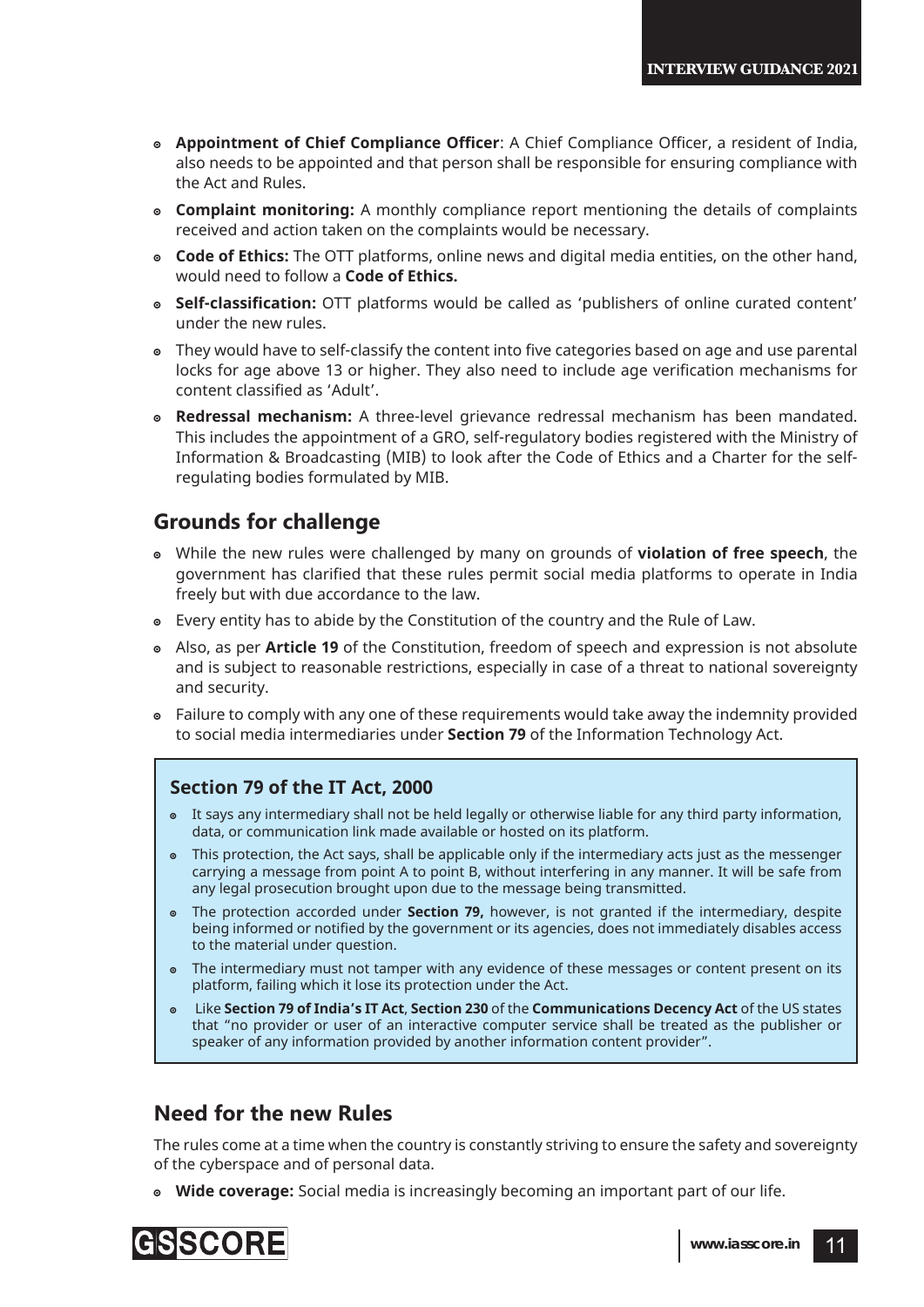For example, WhatsApp currently has a user base of 340 million in the country, accounting for the largest number of subscribers in the world, even more than the US. Facebook has 290 million, Twitter 17.5 million, YouTube 265 million and Instagram, 120 million.

- **Bundle of issues:** With such a huge population dependent on social media platforms, the techgiants cannot ignore the new and emerging challenges like-
	- $\triangleright$  persistent spread of fake news
	- $\triangleright$  rampant abuse of the platforms to share morphed images of women
	- $\rightarrow$  deep fakes and other contents that threaten the dignity of women
	- $\triangleright$  child pornography
	- $\blacktriangleright$  threat to security
- **Hate speech:** Instances of use of abusive language, defamatory contents and hate speech in these platforms have become very common.

# 8 **Right to protest and Ethics**

#### **Context:**

**The judgment of the Supreme Court of India to a petition asking for the Shaheen Bagh protests against CAA, to be cleared, on the grounds that the protests inconvenienced several**  commuters by shutting off an arterial road, assumes crucial significance.

### **What is the right to protest? Is it a 'right' OR 'moral' duty too?**

 The right to peaceful protest is granted to citizens of India by our Constitution. It is part of the freedom of speech and expression, which is a fundamental right under **Article 19(1)(a).** 

#### **Important Provisions**

- **Article 19(1)(a)** guarantees the freedom of speech and expression.
- **Article 19(1)(b)** states about the right to assemble peaceably and without arms.
- **Article 19(2)** imposes reasonable restrictions on the right to assemble peaceably and without arms and to freedom of speech and expression and none of these rights are absolute in nature.
- These reasonable restrictions are imposed in the interests of the sovereignty & integrity of India, the security of the State, friendly relations with foreign States, public order, decency or morality or in relation to contempt of court, defamation or incitement to an offence.
- However, there is more to it. Protesting against injustice is also a moral duty.

### **Reasonable Restrictions**

- Article 19(1)(3) says this right is subject to "reasonable restrictions" in the interest of public order.
- o If the security of the state is in jeopardy
- If the friendly relationship we share with a neighbouring country is at stake



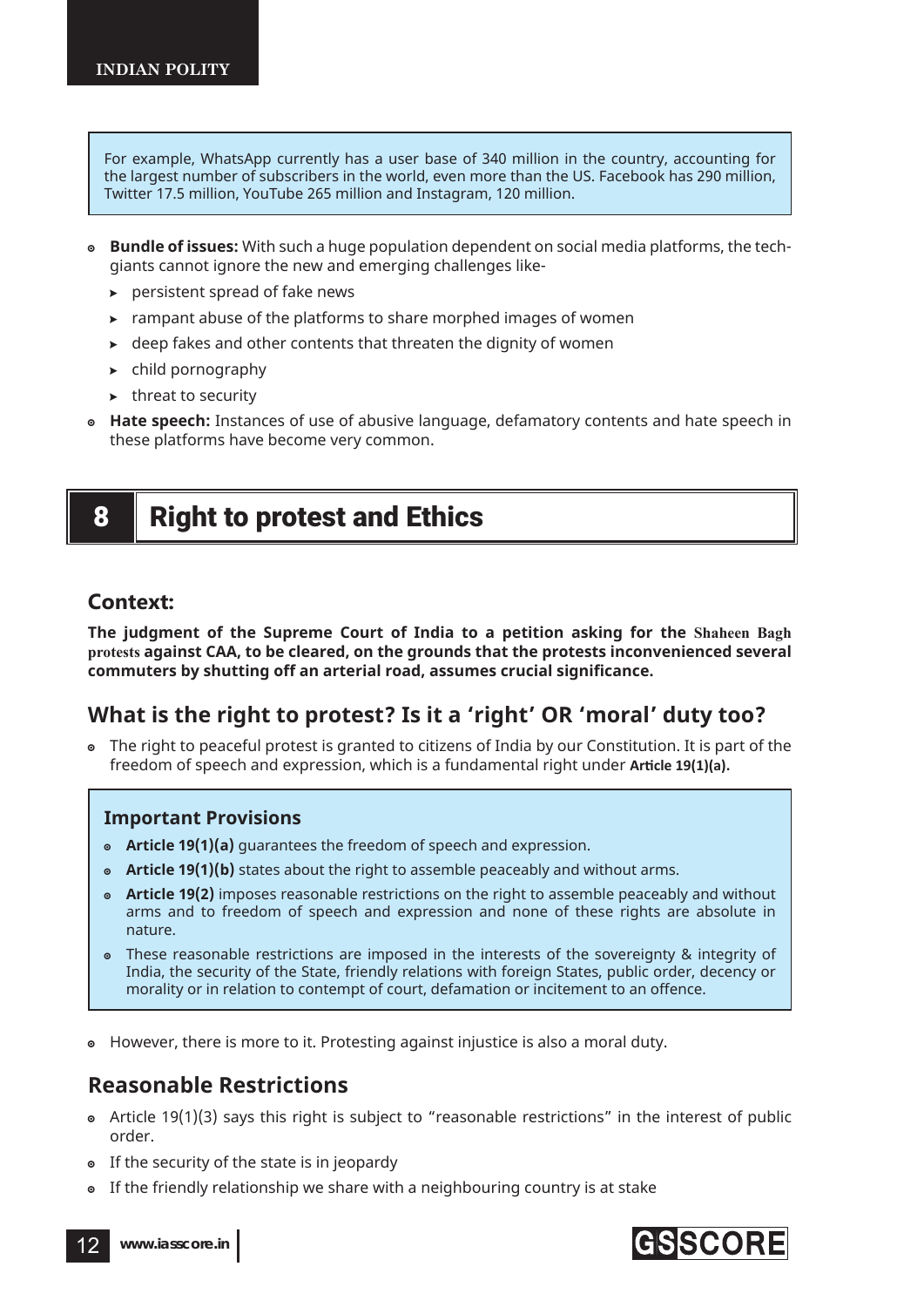- If public order is disturbed
- o If there is contempt of court
- If the sovereignty and integrity of India are threatened

#### **How State handles protest?**

- Article 246 of the Constitution places 'public order' and 'police' under the jurisdiction of the state.
- This gives each state government full legislative and administrative powers over the police. Each state's police force has two components:
	- $\blacktriangleright$  the civil police
	- $\blacktriangleright$  the armed police
- While the civil police control crime, the armed police are specialised police units that deal with extraordinary law and order situations.
- They are organised in the form of battalions which are used as striking reserves to deal with emergency situations arising in the state.
- Although matters of the police are a state subject, the Constitution empowers the central government to intervene in certain police matters in order to protect the state in times of emergency.

### **Important SC's Judgement on protest**

- In 1973, a Constitution bench of the apex court had held, in its judgment in the case of Himat Lal K Shah vs Commissioner of Police, Ahmedabad (AIR 1973 SC 87), that the State's power to regulate public meetings on streets doesn't extend to closing all the streets or open areas for public meetings, thereby denying the fundamental right which flows from Article 19(1)(a) and (b).
- In the case of **Ramlila Maidan Incident v. Home Secretary, Union Of India &Ors.,** the Supreme Court had stated, "Citizens have a fundamental right to assembly and peaceful protest which cannot be taken away by an arbitrary executive or legislative action."
- It was in **Maneka Gandhi vs. Union of India that** Justice Bhagwati had said, "If democracy means government of the people by the people, it is obvious that every citizen must be entitled to participate in the democratic process and in order to enable him to intelligently exercise his rights of making a choice, free & general discussion of public matters is absolutely essential."

### **The Position in International Law**

- This all-encompassing ban on protests in public spaces except designated areas doesn't just go against the court's own judgments from the past, it also runs contrary to international law.
- A UN Special Rapporteurs' report on the **right to freedom of peaceful assembly** notes that while restrictions to the right of peaceful assembly can be made in the interest of national security or public order, these must be lawful, necessary and proportionate to the aim pursued.
- It also notes that these restrictions are to be the exception, not the norm, and, very importantly, that they "must not impair the essence of the right."
- "To this end, blanket bans, including bans on the exercise of the right entirely or on any exercise of the right in specific places or at particular times, are intrinsically disproportionate, because they preclude consideration of the specific circumstances of each proposed assembly.

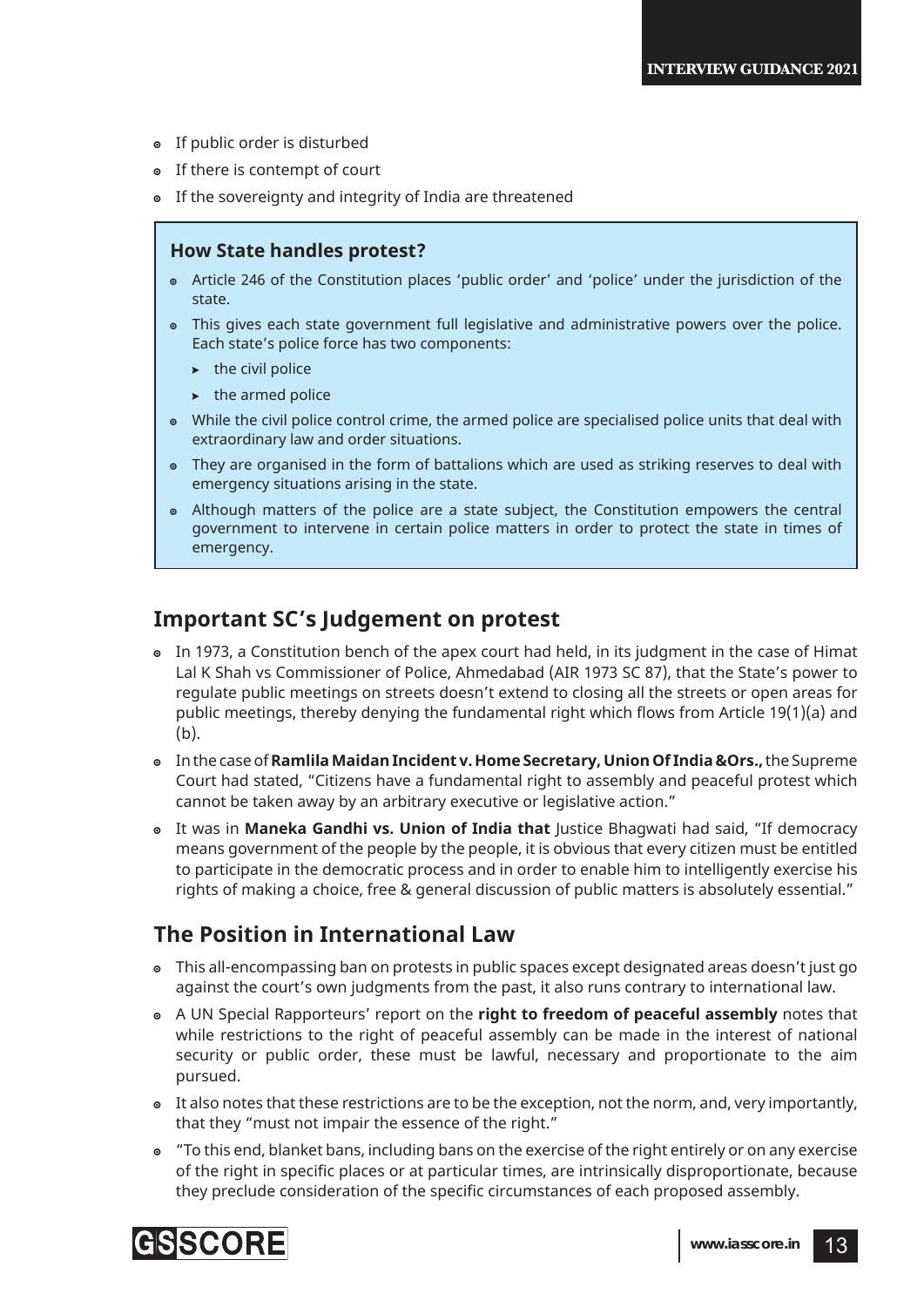#### **International law on 'right to protest'**

- The right of peaceful protest is enshrined in the Universal Declaration of Human Rights, adopted by the United Nations in December 1948.
- In terms of international law, the rights to freedom of association, peaceful assembly and expression are recognised in various treaties, including the International Covenant on Civil and Political Rights.
- Together, these rights constitute the right to protest.

### **Why SC's views assume significance?**

- The judgment deals a further blow to the right to civil protests in India. Even though the petition itself had been rendered infructuous over the past seven months because of the protestors having voluntarily cleared the protest site due to the Covid pandemic.
- The judgement holds that the occupation of public ways indefinitely anywhere "for protests is not acceptable and the administration ought to take action to keep the areas clear of encroachments or obstructions".
- It further rules that "demonstrations expressing dissent have to be in designated places alone". To drive home the point, it expressly posits that "future... protests are subject to the legal position… enunciated above".

### **When does protest cross an ethical line?**

- Non-violent protests, also known as civil disobedience, have been utilized by some of our greatest historical leaders. Gandhi, Martin Luther King Jr. and Nelson Mandela all lead their followers in peaceful protests including marches and sit-ins.
- However, over the past few years, there have been several instances of protests for legitimate causes, which have turned into violent protests or riots.

### **Why protest is so important for democracy?**

- **Contributing to all spheres of life:** Protests play an important part in the civil, political, economic, social and cultural life of all societies.
- **Positive social change:** Historically, protests have often inspired positive social change and the advancement of human rights, and they continue to help define and protect civic space in all parts of the world.
- **Advancement of human rights:** Protests encourage the development of an engaged and informed citizenry.
- **Strengthening democracy:** They strengthen representative democracy by enabling direct participation in public affairs.
- **Making authorities accountable:** They enable individuals and groups to express dissent and grievances, to share views and opinions, to expose flaws in governance and to publicly demand that the authorities and other powerful entities rectify problems and are accountable for their actions.
- **Essential for marginalised section:** This is especially important for those whose interests are otherwise poorly represented or marginalised.

#### **Powerful protests that shook India**

 **Nirbhaya Movement- 2012:** After, 2012 Delhi Gang Rape thousands of people came out on streets to protest in several parts of the country. Finally, new laws were formed. The government also announced the Nirbhaya Fund for the safety of the girls.

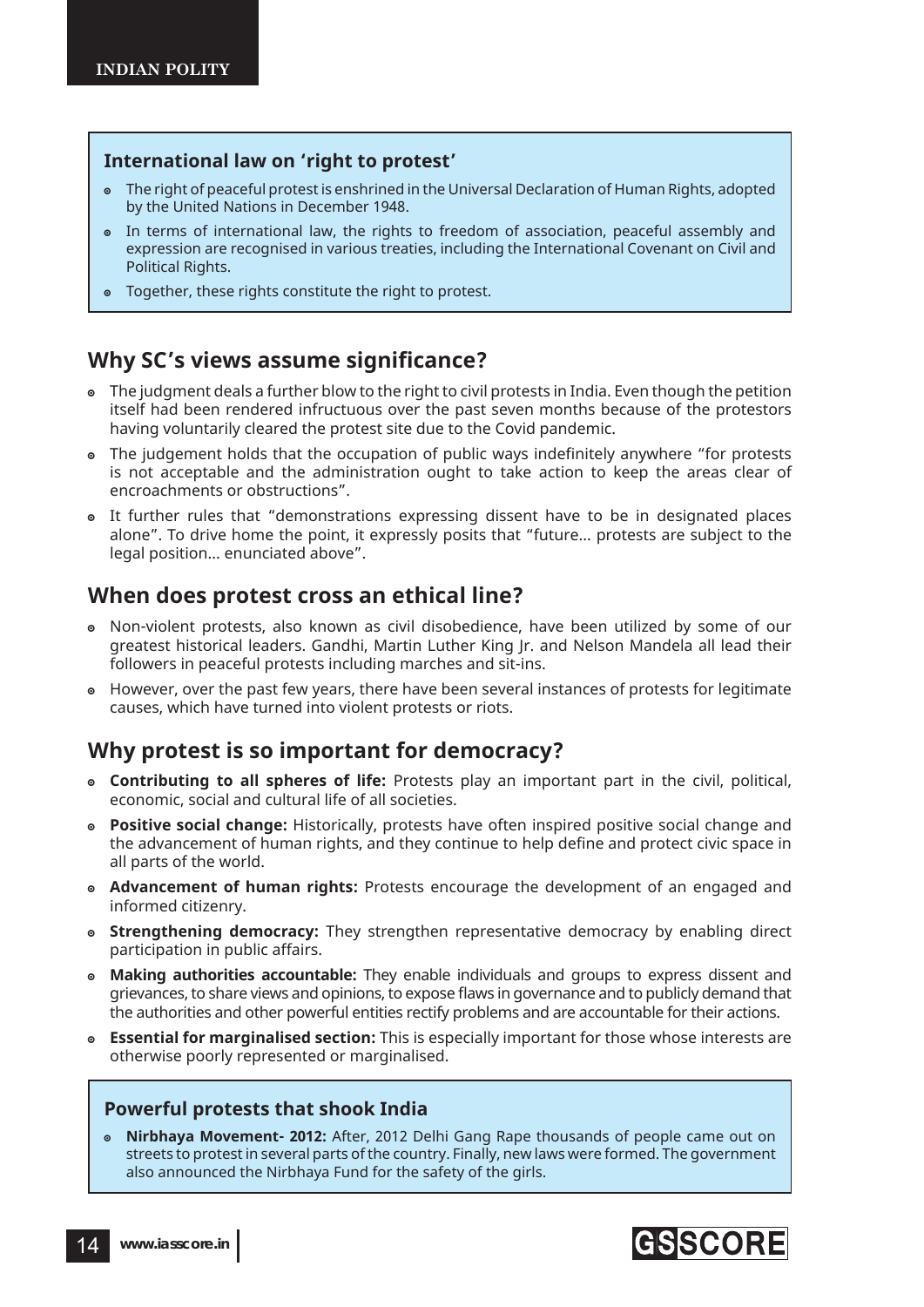- **Chipko Movement 1973:** The Chipko Movement was based on **Gandhian principles of non-violence**. People, especially women, protested against deforestation by hugging trees. Thousands of people across India came out in support of the green movement.
- **Save Silent Valley Movement 1973:** A social movement aimed at the protection of Silent Valley, an evergreen tropical forest in the Palakkad district of Kerala, started in 1973 brought many activists and people together. The controversy surrounding the valley still exists and people are still waiting for the final result.
- **Narmada Bachao Andolan 1985:** This Andolan changed the way people looked at the development projects. This protest was to express the views against a large number of dams being constructed near the Narmada River. It brought a large number of Adivasis, farmers, environmentalists, and human rights activists together. The court ordered an immediate stoppage of work at the dam.
- **Jan Lokpal Bill, 2011:** When anti-corruption activist Anna Hazare began a hunger strike at Jantar Mantar, the whole nation came together and stood by him. This initiative was a one-ofits-kind event in decades.
- **The Assam Protests, 1979-1985:** This was a movement against undocumented immigrants in Assam. The movement was led by All Assam Students Union and the All Assam Gana Sangram Parishad. They were fighting for the right of indigenous people of the state to protect their rights, their homeland against the illegal migrants. The Assam accord was signed and modified many times.

# 9 'The unrest on the Assam-Mizoram border'

#### **Context:**

**The recent clash on the Assam-Mizoram border underlines the differences the two States have had since 1972.**

#### **Previous stand-off**

- The region has remained relatively calm though there have been a few instances of clashes in 1994, 2006 and 2018.
- In 1994, tensions escalated in Vairengte when a skirmish broke out between the police personnel of the two states, and a major crisis was averted with the intervention of the home ministry.
- The previous border stand-off had taken place in Zophai area near Bairabi town in Kolasib district of Mizoram in March, 2018 when MZP activists (a Mizo students' body) had tried to reconstruct a resting shed destroyed by Assam's Hailakandi district administration.
- More than 60 people, mostly students, were injured when Assam Police allegedly resorted to lathi-charge and opened fire to disperse the agitators.

### **What is the dispute all about?**

- Mizoram was carved out of Assam in 1972, when it became a separate Union Territory. In 1987, it became a full-fledged state.
- The three South Assam districts of Cachar, Hailakandi and Karimganj share a 164.6 kilometrelong border with Mizoram's Kolasib, Mamit and Aizawl districts.

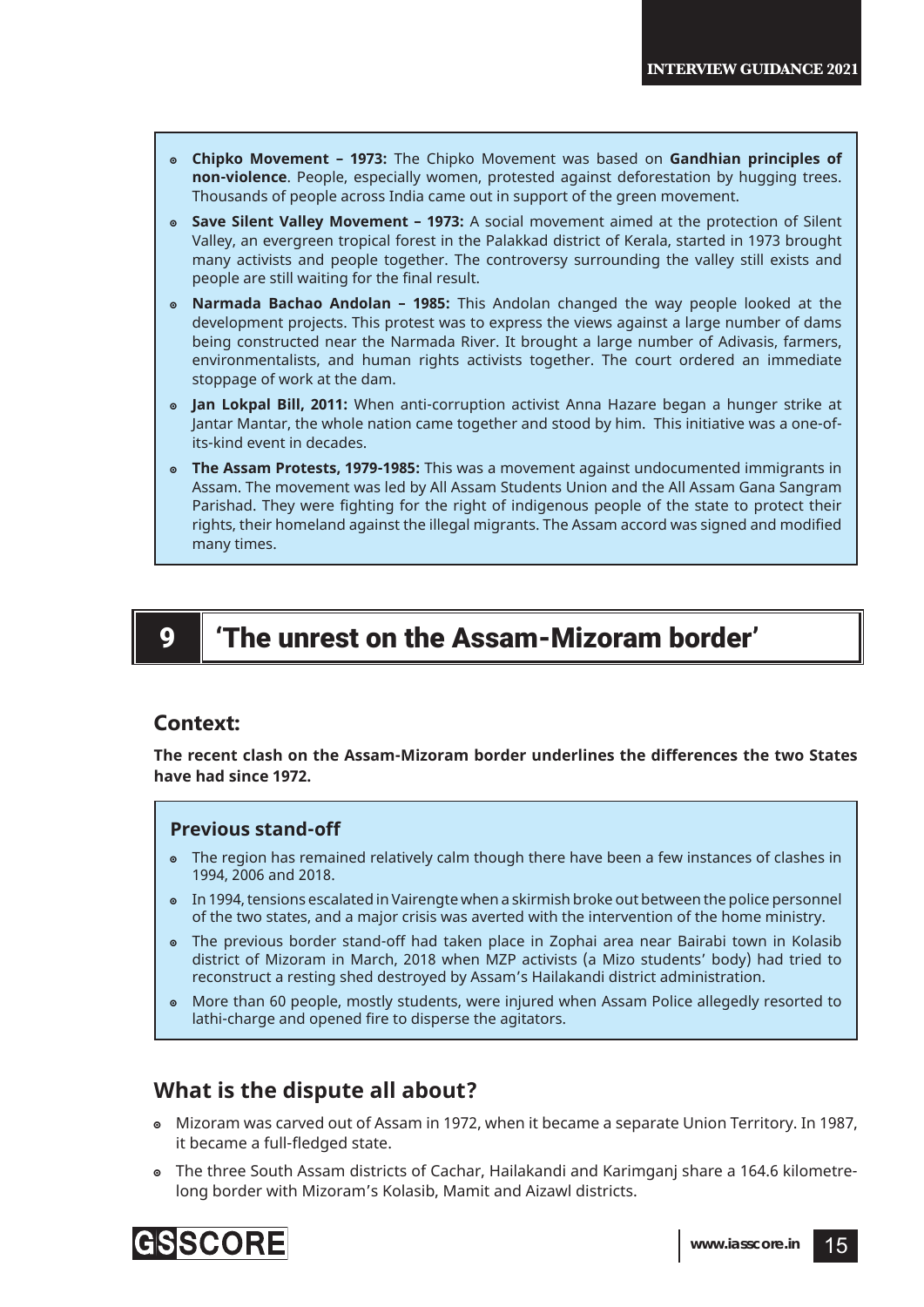- Formerly known as Lushai Hills, Mizoram is located on the southern fringes of Northeast India.
- The state shares borders with three northeastern states of Tripura, Assam and Manipur, and a 722-km border with the neighbouring countries of Bangladesh and Myanmar.
- The India-Myanmar border in Mizoram is open, and an unhindered movement of people from both sides has escalated cross-border smuggling.
- The two countries have a **Free Movement Regime (FMR)** that allows people living along the border to travel 16 km into each other's territory without visa.
- At several points, the boundary between the two states is contested. Assam and Mizoram have often sparred over it, sometimes violently.
- Several rounds of dialogue, at various levels, since 1994 have failed to resolve the disagreement.

### **The Cachar-Mizoram boundary**

- The **North-Eastern Areas (Reorganisation) Act, 1971**, provided for the establishment of the states of Manipur and Tripura and the formation of Meghalaya.
- It also provided for the formation of the Union Territories of Mizoram and Arunachal Pradesh — by the reorganisation of the existing state of Assam.
- **Barak Valley**, comprising the Cachar, Hailakandi and Karimganj districts, is the southernmost tip of Assam.
- Cachar is surrounded on three sides by the hill ranges of Manipur, Mizoram and Meghalaya, and also shares an international boundary, spread across the Barak Valley region, with Bangladesh.
- Mizoram was earlier a part of undivided Assam. The Mizos are an indigenous minority group in Northeast that continues to seek protection of rights and privileges under the Indian Constitution.
- The signing of the **Mizoram Peace Accord** in June 1986, between the Government of India and the Mizo National Front (MNF), ended the 20-year-old insurgency by the Mizos, and led Mizoram to acquire statehood.
- However, boundary issues that remained suppressed earlier became a border dispute after the separation.
- The boundary between Mizoram and Assam follows naturally occurring barriers of hills, valleys, rivers and forests, and both sides have attributed border skirmishes to perceptional differences over an imaginary line.
- Villagers in Mizoram and Assam, not fully aware of the boundary demarcation, would often cross over to either side for various purposes.

#### **Important Commissions**

- The Centre's attempts to resolve the dispute through commissions the **KVK Sundaram Commission** in 1971 and then the **Shastri Commission** in 1985 – failed.
- Assam then moved the Supreme Court seeking a permanent injunction restraining Nagaland from encroaching upon its land.

### **What are the other boundary issues in the Northeast?**

The 'Seven Sisters', as the NE states are collectively known, are notorious for their interstate boundary disputes. Assam has a long history of land tussles with states such as Nagaland, Mizoram,

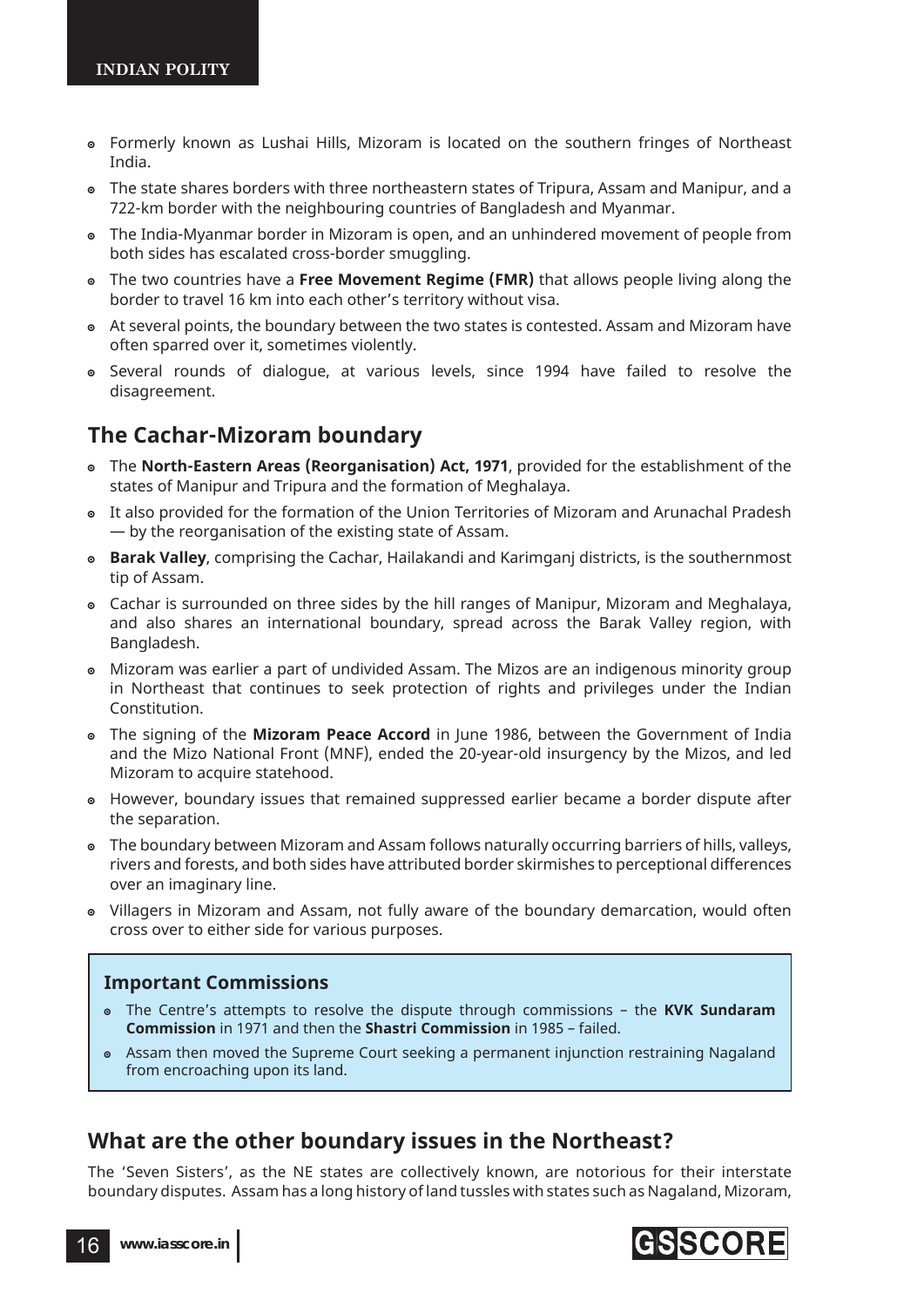Meghalaya and Arunachal Pradesh which were once part of it. During British rule, Assam included present-day Nagaland, Arunachal Pradesh, and Meghalaya besides Mizoram, which became separate states one by one. Today, Assam has boundary problems with each of them.

- **Assam-Nagaland:** Nagaland shares a 500-km boundary with Assam. Violent clashes and armed conflicts, marked by killings, have occurred on the Assam-Nagaland border since 1965.
	- $\triangleright$  In two major incidents of violence in 1979 and 1985, at least 100 persons were killed.
	- $\triangleright$  The boundary dispute is now in the Supreme Court.
- **Assam-Arunachal Pradesh boundary:** On the Assam-Arunachal Pradesh boundary (over 800 km), clashes were first reported in 1992, according to the same research paper.
	- $\triangleright$  Since then, there have been several accusations of illegal encroachment from both sides, and intermittent clashes.
	- $\triangleright$  This boundary issue too is being heard by the Supreme Court.
- **Assam-Meghalaya boundary:** The 884-km Assam-Meghalaya boundary, too, witnesses flareups frequently.
	- $\triangleright$  As per Meghalaya government statements, today there are 12 areas of dispute between the two states.

| <b>Inter-State Border Areas</b> |          |  |  |
|---------------------------------|----------|--|--|
| Assam and Mizoram               | 164.6 km |  |  |
| Assam and Meghalaya             | 884.9 km |  |  |
| Assam and West Bengal           | 127.0 km |  |  |
| <b>Assam and Tripura</b>        | 46.3 km  |  |  |
| Assam and Manipur               | 204.1 km |  |  |
| Assam and Arunachal Pradesh     | 804.1 Km |  |  |
| Assam and Nagaland              | 512.1 km |  |  |

# 10 Virtual Courts and Way forward

### **Context:**

**The Supreme Court passed directions for all courts across the country to extensively use video-conferencing for judicial proceedings saying congregation of lawyers and litigants must be suspended to maintain social distancing amid the coronavirus pandemic.** 

### **What are virtual courts?**

- A virtual court is a conceptual idea of a judicial forum that has no physical presence but still provides the same justice services that are available in courtrooms.
- Virtual courts do not exist in physical form nor do they enjoin upon the defendants and petitioners to be physically present at their premises. This is a technology-based system where the internet is heavily relied upon for its smooth functioning.

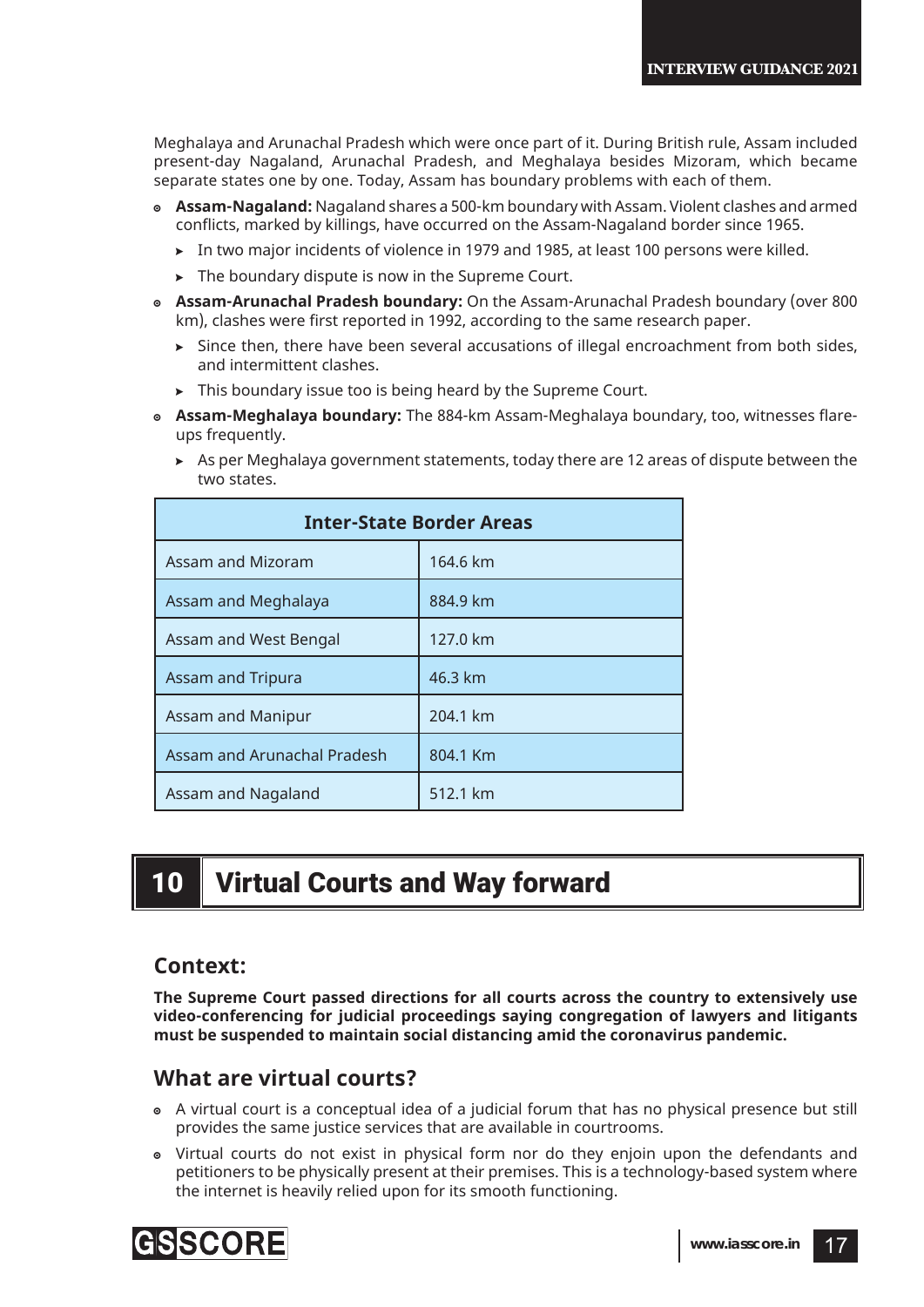- Access to virtual courts would, however, be limited to online access, videoconferencing and teleconferencing.
- Videoconference technology allows witnesses to testify at trial without being physically present in the courtroom.
- In contrast to a traditional, in-person witness, the videoconference witness is not physically present in the courtroom, but 'virtually present' through the use of technology.
- This enables the witness and those in the courtroom to interact with each other.

### **What is the importance of artificial intelligence (AI) for courtrooms?**

- With nearly 3 crore cases pending, delays in courts remain a grave concern. Technology can, indeed, be a major catalyst in facilitating reduction of backlog in courts.
- The judiciary could explore the assimilation of technology that is disruptive and seamless to build upon its proactive effort to integrate IT and communication-led technologies, including through the e-courts project.
- Tools derived from AI will help expedite case-flow management, unclog the processes that are slowing justice down, and in many cases, ease administrative aspects.
- The use of AI in Indian courts does not envision replacing the wisdom, experience and objectivity of judges in determining verdicts.
- AI would enable real-time governance of courts based on simple metrics like frequency of case disposal per judge, or categorisation of subject matter with respect to judges.
- The CJI and chief justices of high courts can have a live dashboard constantly updating them on the performance of lower courts based on colour-coded markers for various key performance indicators (KPIs). This would bring a great deal of accountability and trust in the system.

### **AI in Other countries**

- AI systems in the US and Canada have been implemented to assist judges with matters that include bail applications and parole matters.
- In the US, algorithms reportedly help recommend criminal sentences in certain states.
- Chinese courts are believed to have established dedicated public platforms to facilitate the availability of information to litigants through IT-based options.

### **Can a litigant raise a challenge based upon the doctrine of** *"***coram non judice***"***?**

The concept of virtual court can raise an issue of legality of a potential challenge to the proceedings on the ground that the adjudication happened neither in a courtroom nor even a place declared to be a Court. Can a litigant raise a challenge based upon the doctrine of *"***coram non judice***"* on the ground that neither the adjudication took place in the court room/court precincts declared as such nor the Judges and/or the lawyers even attended the Courtroom?

- Though the Civil Procedure Code, the Criminal Procedure Code and the Rules framed for the High Courts and the Supreme Court provide for the "**seat**" of the court, it does not provide for the "**venue**" (to loosely borrow the expressions used in arbitration law).
- Though the issue appears to be a mere twattle, the ingenuity of a legal mind and the dauntless adventurous nature of some compulsive litigants can never be underestimated.

### **What are the pros of this concept?**

**Cost effective:** Through virtual courts, video and audio enabled hearings is beneficial as it saves significant court costs in terms of building, staff, infrastructure, security, transportation costs for all parties to the court proceedings, especially transfer of prisoners from jails.

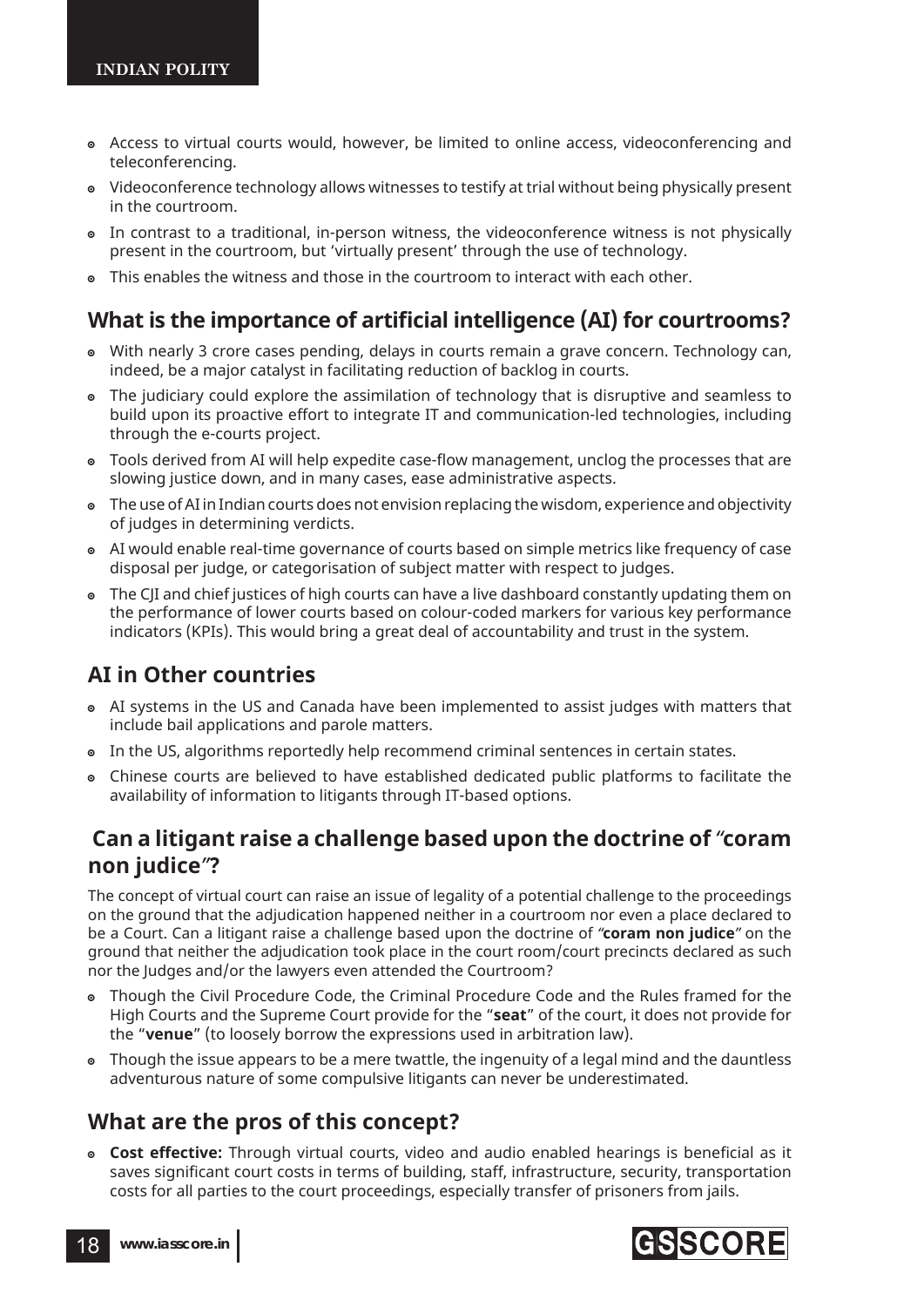- **Saving manpower:** Virtual courts will cut much police work and spare a large number of them for other duties. On an average, one in every five policemen is generally out on duty for courtrelated matters—serving of summons.
- **Transparency & accountability:** Virtual courts can bring transparency and accountability in the judicial system as they can bring a lot more judicial reforms in India while helping in dealing with the long pending cases.
- **Boosting India's legal framework:** E-courts will prove to be a major step in the evolution of India's legal framework and will play a major role in boosting the confidence of domestic and foreign businesses as they explore investments in India.

### **What are the major challenges?**

- **Authenticity issues**
- **Connectivity issues**
- **Difficult in confidential discussions**

# 11 **Preventive Detention: A necessary evil?**

#### **Context**

**Recently a two judge bench of Supreme Court has quashed a preventive detention order which was earlier upheld by the High Court for the State of Telangana at Hyderabad.**

### **What is the difference between preventive detention and an arrest?**

- An 'arrest' is done when a person is charged with a crime. An arrested person is produced before a magistrate within the next 24 hours.
- In case of preventive detention, a person is detained as he/she is simply restricted from doing something that might deteriorate the public order.
- In the case of **Union of India v. Paul Nanickan and Anr**, the Supreme Court stated that the purpose of the preventive detention isn't to punish any person for doing something but to obstruct him before he does it and deter him from doing so.
- The reasoning for such detention is based on suspicion or reasonable possibility and not a criminal conviction, which can be justified only by valid proof.

### **Regulations in post independence India for Preventive Detention**

- The first Preventive Detention Act was passed after independence in 1950. But this act was questioned on its validity in the case of **AK Gopalan v. the State of Madras**at the Supreme Court and with the exception of some provisions, the Supreme Court held the act constitutionally valid.
- Starting from pre-independence till now there have been several laws made in regard to preventive detention such as:
	- ! Maintenance of Internal Security Act (MISA), 1971
	- ! Foreign Exchange Conservation and Prevention of Smuggling Activities (COFEPOSA), 1974
	- ▶ Terrorist and Disruptive Activities (Prevention) Act (TADA), 1985

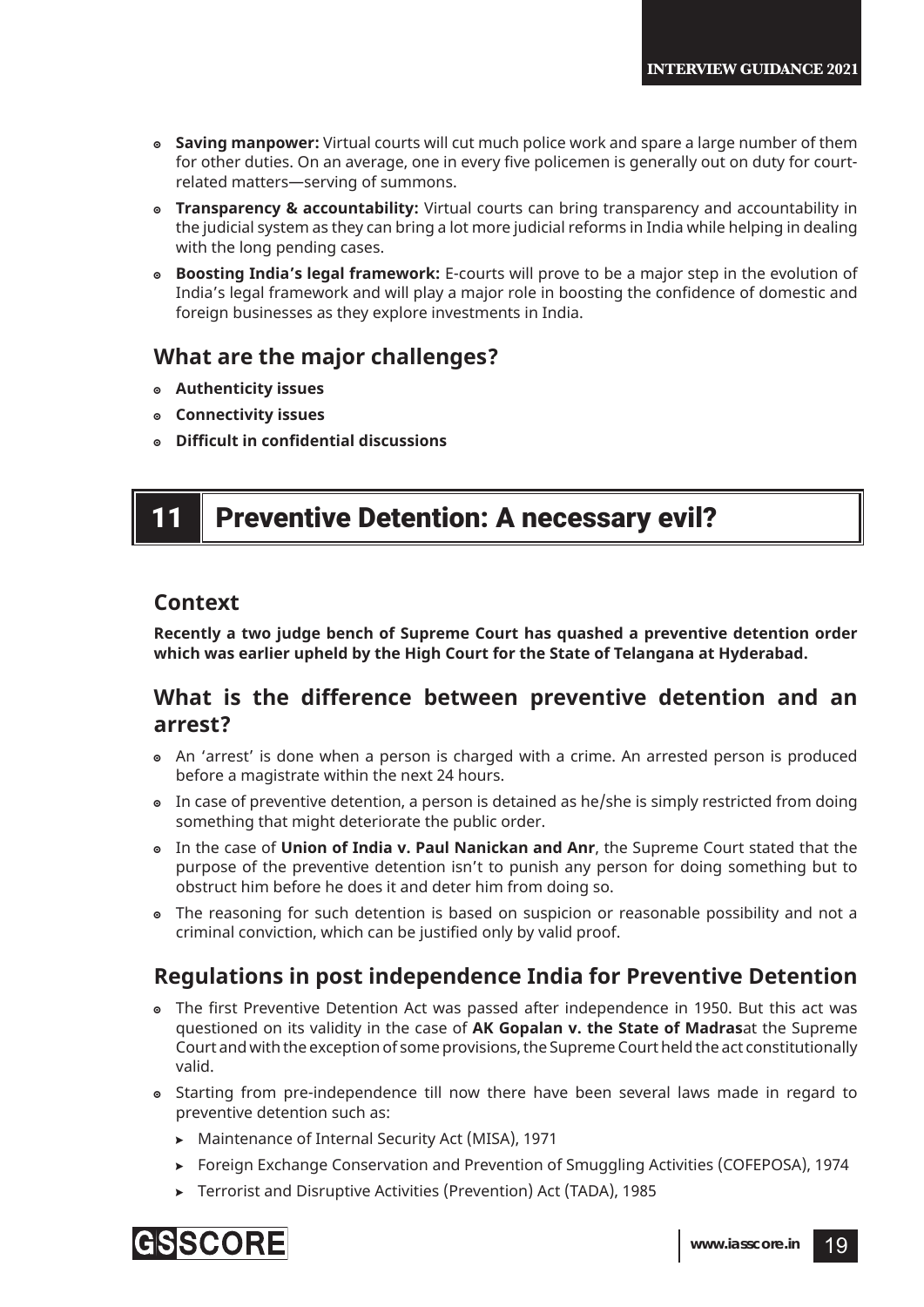- ! Prevention of Terrorist Activities Act (POTA), 2002
- ! Unlawful Activities (Prevention) Act, 2008

### **Judiciary in Preventive Detention Cases**

- In the case of **Prem Narayan v. Union of India**, the Allahabad High Court stated that preventive detention is an infringement upon the personal freedom of an individual and it can't be infringed in an easy-going way.
- In the case of **Shibban Lal v. State of Uttar Pradesh**, the Supreme Court of India stated that a courtroom isn't even competent to enquire into reality or in any case of the facts which are referenced as the grounds of detainment.
- In **Haradhan Saha case**, the Supreme Court held that if a person is liable to be tried for a criminal offence, but the ordinary criminal laws are not be able to deal with the situation, then, and only then, can the preventive detention law be taken recourse to.
- In the case of **Banka Sneha v. State of Telangana**, the Supreme Court held that Preventive Detention Order can only be passed against a Detenu if his activities adversely affect or are likely to adversely affect the maintenance of public order.

### **Why Preventive Detention laws should find no place in our statute books?**

- There have been different circumstances of abuse of Preventive Detention powers for political advantages or to control free discourse and articulation.
- **National Security Act** was utilized in Uttar Pradesh to ensure transparent and corruption-free examinations or captures were made for the issues rising up out of neighbourhood cricket disagreements.
- Unreasonable capacity to detain an individual without much checks and balances and the least legal impedance expands the chance of conceivable abuse of power to detain an individual.
- In the case of **Rekha v. State of Tamil Nadu**, the Supreme Court of India stated that Prevention detention is, ordinarily, repugnant to democratic ideas and abhorrent to the rule of law.
- No such law exists in the USA and in England (with the exception during wartime).

# UAPA and the growing crisis of judicial credibility in India

### **Context:**

- In a first such instance, the Delhi High Court has called out alleged misuse of the Unlawful **Activities Prevention Act, 1967 (UAPA) against individuals in cases that do not necessarily fall in the category of "terrorism" cases.**
- **Quoting sections of the UAPA, and a string of key Supreme Court rulings on terrorism and terror laws, the court reasoned that "the more stringent a penal provision, the more strictly it must be construed". By doing so, it raised the bar for the State to book an individual for terrorism under the UAPA.**

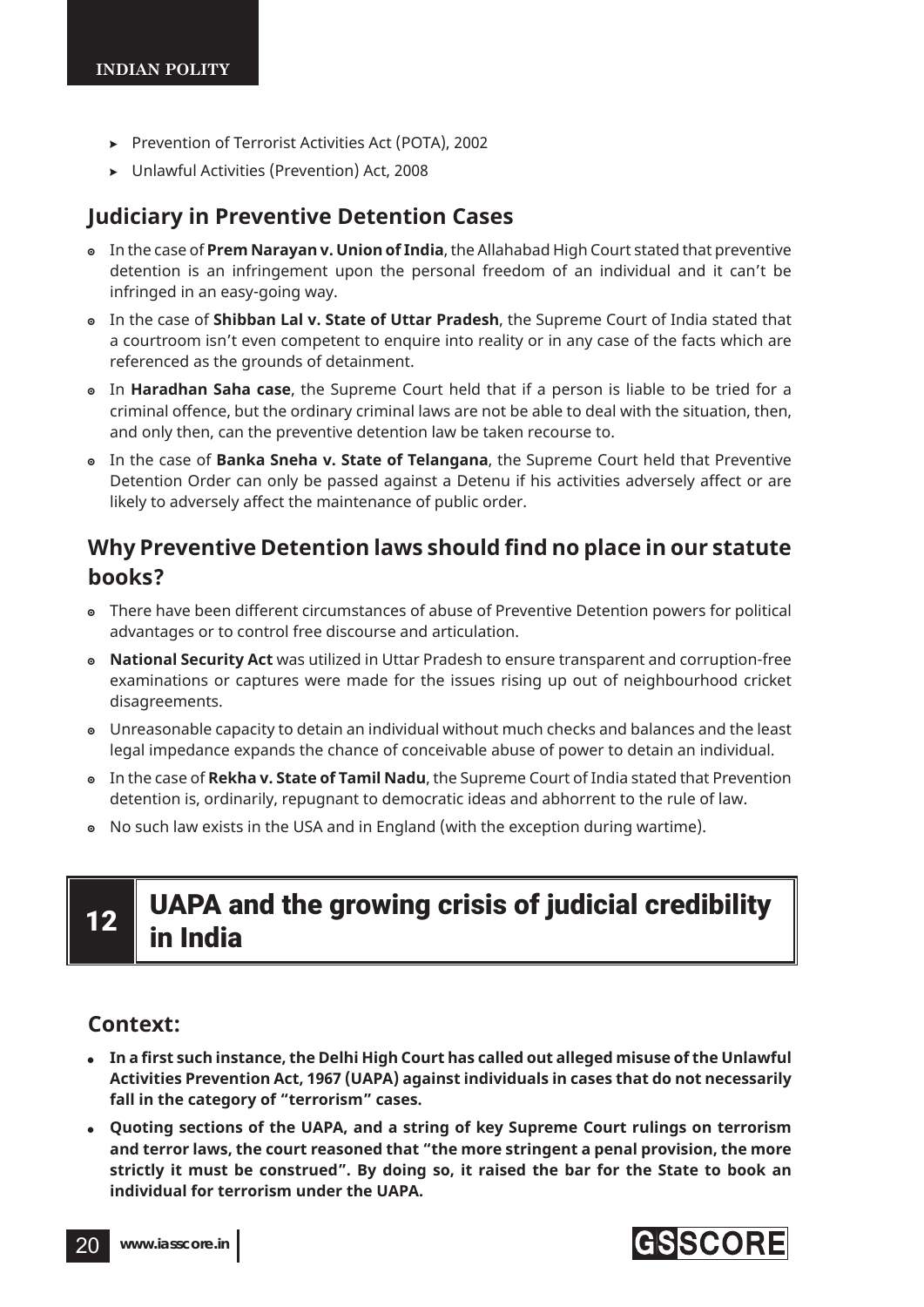### **What are the problems with the UAPA?**

- While the last few years have witnessed a sharp spike in UAPA cases, the UAPA's misuse has been going on for much longer and across all regimes and government types (Centre and states).
- The UAPA was enacted in 1967 to promote and ensure national integration.
- In 2004, after the notorious and highly abused Prevention of Terrorism Act, 2002 (POTA) was repealed by the Congress-led United Progressive Alliance (UPA) government, in its place the UAPA was amended to include provisions to counter terrorism and other unlawful activities.
- The POTA, which was enacted in 2001 in the aftermath of the 11 September 2001 terrorist attacks on the United States, had retained many provisions of TADA (Terrorist and Disruptive Activities Prevention Act), one of the most draconian laws that India ever enacted.
- o Similar to previous laws, POTA defined "terrorist" and "terrorist activities" rather vaguely. This allowed for indiscriminate applications by police and security agencies.
- While TADA and POTA were repealed after massive civil society outcries and strong judicial rebukes to the governments, the governments have found it convenient to enlarge this oncemoribund law (the UAPA) to cover many things including some of the key features of the repealed POTA.
- For instance, the government repealed POTA in 2004, amended the 1967 UAPA to make it an omnibus preventive detention law.
- UAPA expanded the definition of 'unlawful activity' to include 'terrorist act' and 'terrorist organization', which were key derivatives of POTA.
- After the 2008 terror attack in Mumbai, the government added more provisions similar to POTA and TADA regarding the maximum period a person can be held in police custody and incarcerated without a charge sheet, and it also incorporated restrictions on bail into the UAPA.
- In July 2019, the government further amended the Act giving the State and its security agencies far more expansive teeth.
- While the definition of a 'terrorist' remains vague in this law, the amendments in 2019 have allowed the Central government wider power to designate a person as a "terrorist" without a trial.
- Besides, individuals can be named as terrorists even though they may not have any connection or affiliation with the 36 terrorist organizations listed in the First Schedule of the UAPA.

### **What about the 'Judicial mechanism' in UAPA?**

- What is particularly worrisome is that the UAPA does not provide a judicial mechanism for either individuals or organizations listed as terrorists to challenge such a designation.
- For denotification, an application is to be made to the Central Government. To conclude such an application, a Review Committee is set up.
- The Chairperson of this Committee, though a High Court Judge, is appointed by the Central Government.
- Thus, even the review procedures that are supposed to be part of a free and fair trial are mere extensions of biased institutions  $-$  institutions that are responsible for the arrest in the first place.
- On the whole, the major problem with the UAPA is that it deems an individual to be a terrorist without a trial and sees them as someone who cannot be granted bail because they pose a threat to society.

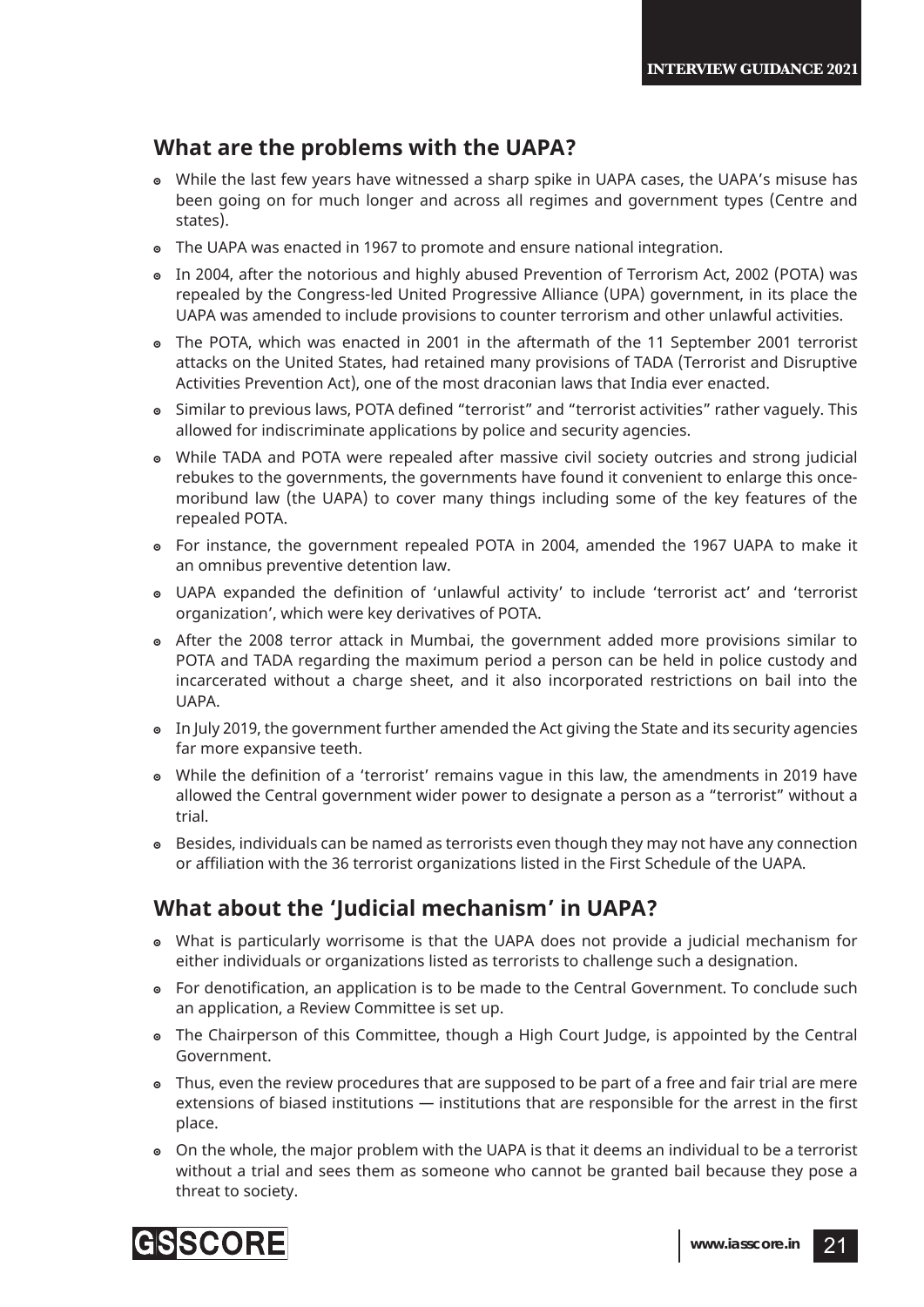### **How Lower Courts are dealing with UAPA cases?**

- The lower courts are showing extra caution while granting bail in UAPA cases.
- The best illustration is the reluctance of the Bombay High Court to grant bail to those arrested over the Elgar Parishad-Bhima Koregaon case, after having spent more than two years in jail.
- The Maharashtra police and the National Investigation Agency (NIA) have taken one extension after another on the pretext of finding new evidence, yet the Bombay High Court is still not able to take a call on bail for the accused.
- Even those with serious medical conditions, such as Varavara Rao and Sudha Bharadwaja, have not been granted bail with the court citing one procedure or the other to deny them bail.
- Whereas, those who move writ petitions under Article 32 of the Constitution have been in for a rude shock with the Chief Justice of India, in the Siddique Kappan case, admitting the court's policy of discouraging Article 32 petitions.
- Incidentally, Article 32 is a Fundamental Right, which B.R. Ambedkar once claimed as the "heart and soul" of the constitution.

# 13 Karnataka Government seeks quota for locals

### **Context:**

**The State government of Karnataka has reiterated its stance on 80 percent reservation in jobs for locals (Kannadigas) in private firms.** 

### **Who are Kannadigas?**

- The state government has not stated who will be considered a Kannadiga.
- But it is likely that only those who have lived in Karnataka for at least 15 years and can speak, read and write Kannada reasonably well will qualify as Kannadigas.
- **o** This definition was used by the committee headed by former union minister **Sarojini Mahishi**.
- The committee, which submitted its report in 1986, recommended a slew of quotas for Kannadigas, including 65-100% in state and central government departments and public sector units, and all jobs in the private sector except in senior and skilled positions.
- At one point of time, close to 27 percent of Bengaluru's population comprised Kannadigas, now it has dropped to nearly 21 percent.
- It also indicates that there is a drop in the number of Kannadigas getting jobs.
	- A committee under Sarojini Mahishi (now the leader of the Janata Party) was appointed to look into the matter of reservation in the state of Karnataka in 1983.
	- It submitted its report which sought reservation for Kannadigas in central government department for 'Group C' and 'Group D' jobs.

### **What is 'Locals First' Policy?**

• The 'locals first' policy implies that jobs that will be created in a state will be first offered to only people who belong to that state i.e., local people.

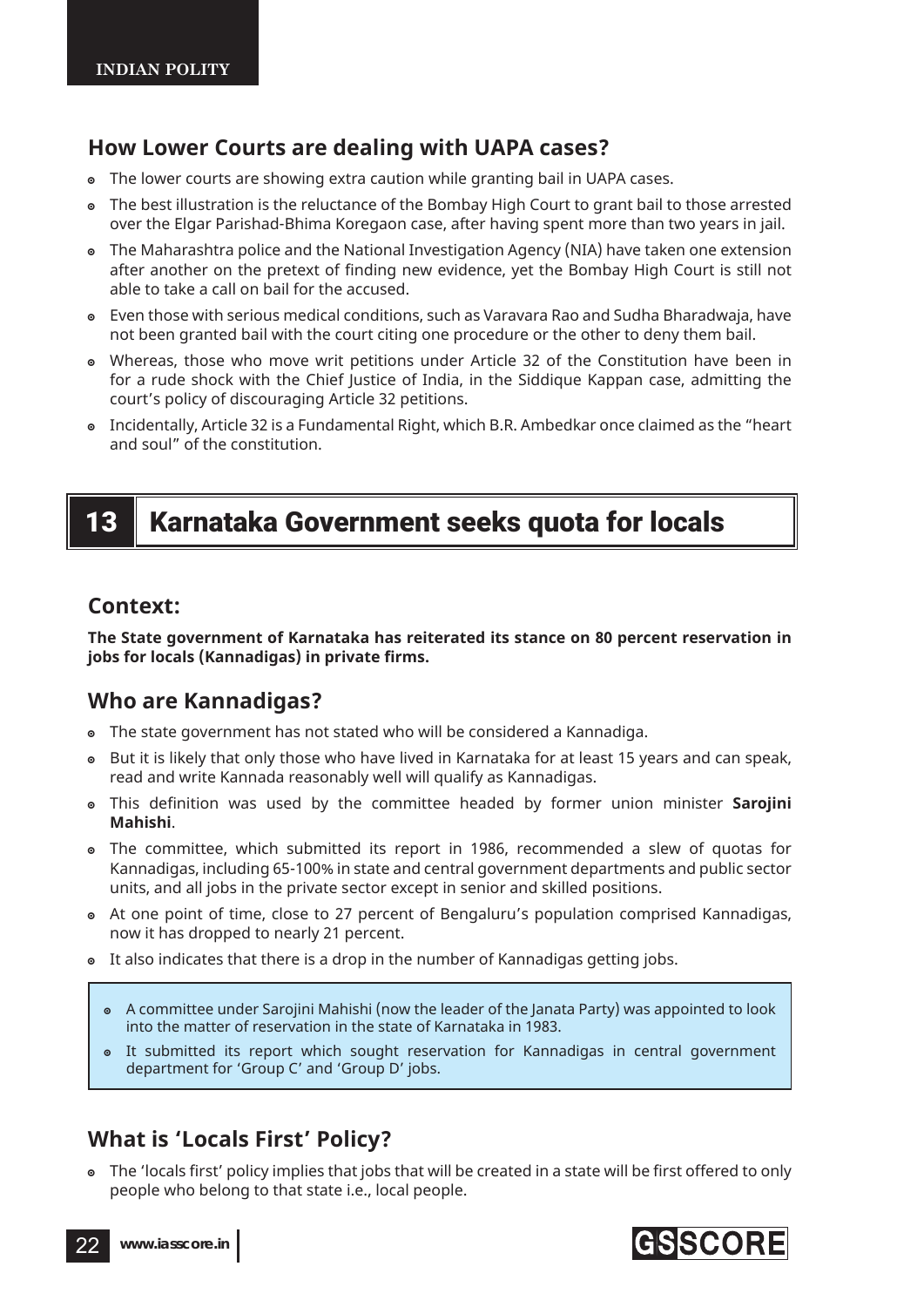- This policy is becoming popular due to unemployment and fear of some locals who believe that their jobs are being taken away from them and provided to the people not belonging to the state.
- However, it has been seen that such laws remain in the statute books and are not enforced.

### **Assessing the case for nativism:**

- Nativism, the cry for job protection of locals, is rearing its head again in India.
- In 2019, the newly elected government of Andhra Pradesh passed the Andhra Pradesh Employment of Local Candidates in the Industries/Factories Bill, 2019. As per this law, 75% of jobs in industries are to be reserved for locals.
- Madhya Pradesh is mulling over a similar law. Goa and Odisha may be next in line. Maharashtra and Assam have seen similar nativist agitations for decades in varying intensities.
- The 2011 census shows that state-level job reservation for native residents is unnecessary and driven by politics.
- The calls for nativism should also be seen against the backdrop of the economic slowdown. The best way to grow out of nativism is to ensure economic recovery.

### **How is it linked to migration?**

- The new insight the census offers is a decisive directional shift in India's migration story—with the Hindi heartland exodus no longer directed at just the economic hubs along the western coast, but also along a newly emerging north-to-south corridor.
- More Indians are also moving across state lines in search of better educational opportunities. But despite these newly emerging trails, in a majority of India's districts, less than one in 10 (or less than 10%) of the urban workforce is an interstate migrant.
- In Madhya Pradesh, where there are calls for a quota for locals, that share is 5%.

#### **Indian Constitution & Migration:**

- The **Constitution of India** guarantees 'freedom of movement' and consequently employment within India through several provisions.
- Article 19 ensures that citizens can "move freely throughout the territory of India".
- Article 16 guarantees no birthplace-based discrimination in public employment.
- Article 15 guards against discrimination based on place of birth and Article 14 provides for equality before law irrespective of place of birth.
- Some of these Articles were invoked in a landmark 2014 case—
- **Charu Khurana vs. Union of India**—when a trade union had declined membership to a makeup artist because she had not lived in Maharashtra for at least five years, as per the union's rules. The trade union lost the case.

### **How migration affects employment opportunities for locals?**

- o The numbers on interstate migration should also influence the debate on 'job protection for **locals'**.
- Census figures on absolute magnitudes of interstate migration are usually underestimates since they do not capture short-term and circular migration very well, but inferences can still be gleaned from growth rates and comparative percentages.
- As per the census, the stock of interstate migrants grew from 41 million in 2001 to 54 million in 2011, but the share in total population remained roughly the same at around 4%.

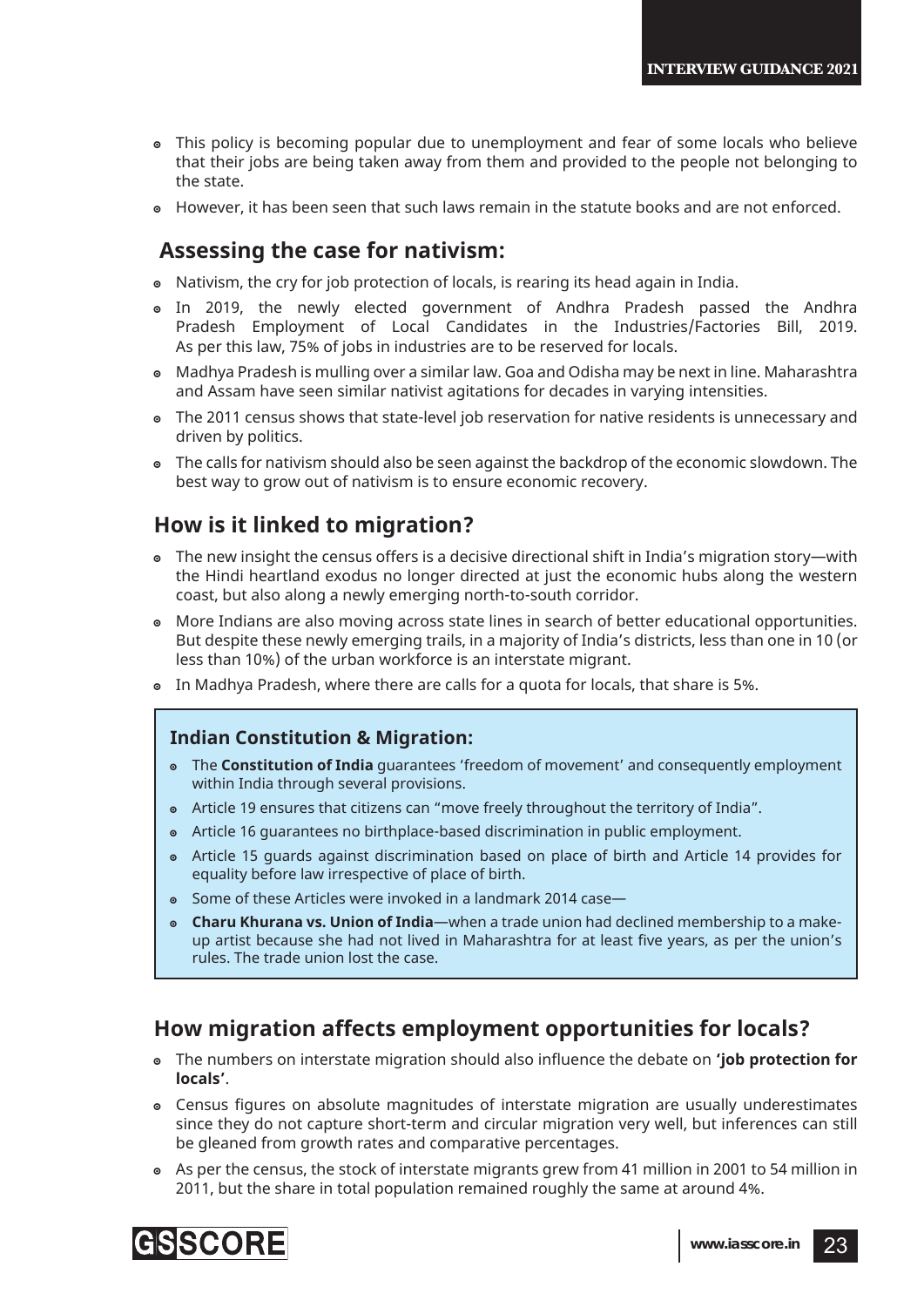- Migration flows in the decade before the census rose from 20 million (1991-2001) to 26 million (2001-2011).
- Between 1991 and 2011, the share of interstate migration in overall internal migration also remained roughly constant at around 12% (19% for males and 10% for females).
- While migration rates surged between 2001 and 2011, the bulk of this surge came from migration within states rather than interstate migration.
- Between 2001 and 2011, the total number of interstate migrants who moved for economic reasons, in particular, rose marginally from 11.6 million to 13 million.
- Their share in the urban workforce hovered at only 8%, with substantial regional variation.
- In only 26 out of 640 districts did the figure exceed 25% and none of those districts were in Madhya Pradesh or Andhra Pradesh.
- **Female interstate migration:** Much of the interstate migration for women occurs as reciprocal flows in districts along state boundaries as marriage is a primary reason for migration, but the 2011 census shows a sharp pick up in interstate female migration for economic reasons such as employment or business.
- **Male interstate migration:** Over half of male interstate migration is for economic reasons but, even there, most interstate migration is confined to neighbouring states—barring large corridors from Uttar Pradesh and Bihar to Maharashtra (mainly Mumbai), Gujarat, and other relatively prosperous regions.

### **Why local quota is not a good idea?**

- Job quotas are economic insanity. With GST (goods and services tax), we are trying to make India one national market, but with quotas for locals, we are going the other way.
- Having a law which mandates this quota is a violation of Article 14 of the Indian Constitution, which prohibits discrimination on the basis of religion, race, caste, sex or place of birth.
- Local reservation in the private sector may not be the ideal solution to tackle the unemployment crisis; in fact, it can deter the corporate sector from investing in states that come up with such a rule.
- The idea of reservations for locals also goes against the established fact that migration of labour is good for the economy. Many Indian states, Punjab, Gujarat, and Maharashtra, to name a few, have benefited from migrant labour.
- One India, one market. That was the hope when the goods and services tax (GST) was enacted. This idea of local reservation hits the ideal of one unified Indian market.

# 14 NGOs foreign contribution financing

#### **Context:**

The government has modified foreign contribution rules in a manner that will require each **offi ce-bearer of an NGO to declare they were not involved in religious conversion. Earlier, only directors of the NGO were supposed to make such a declaration.**

#### **About**

• Under the amended rules, office-bearers, key functionaries and all members of the NGO will have to declare before the government that they were not prosecuted or convicted in a religious conversion case.

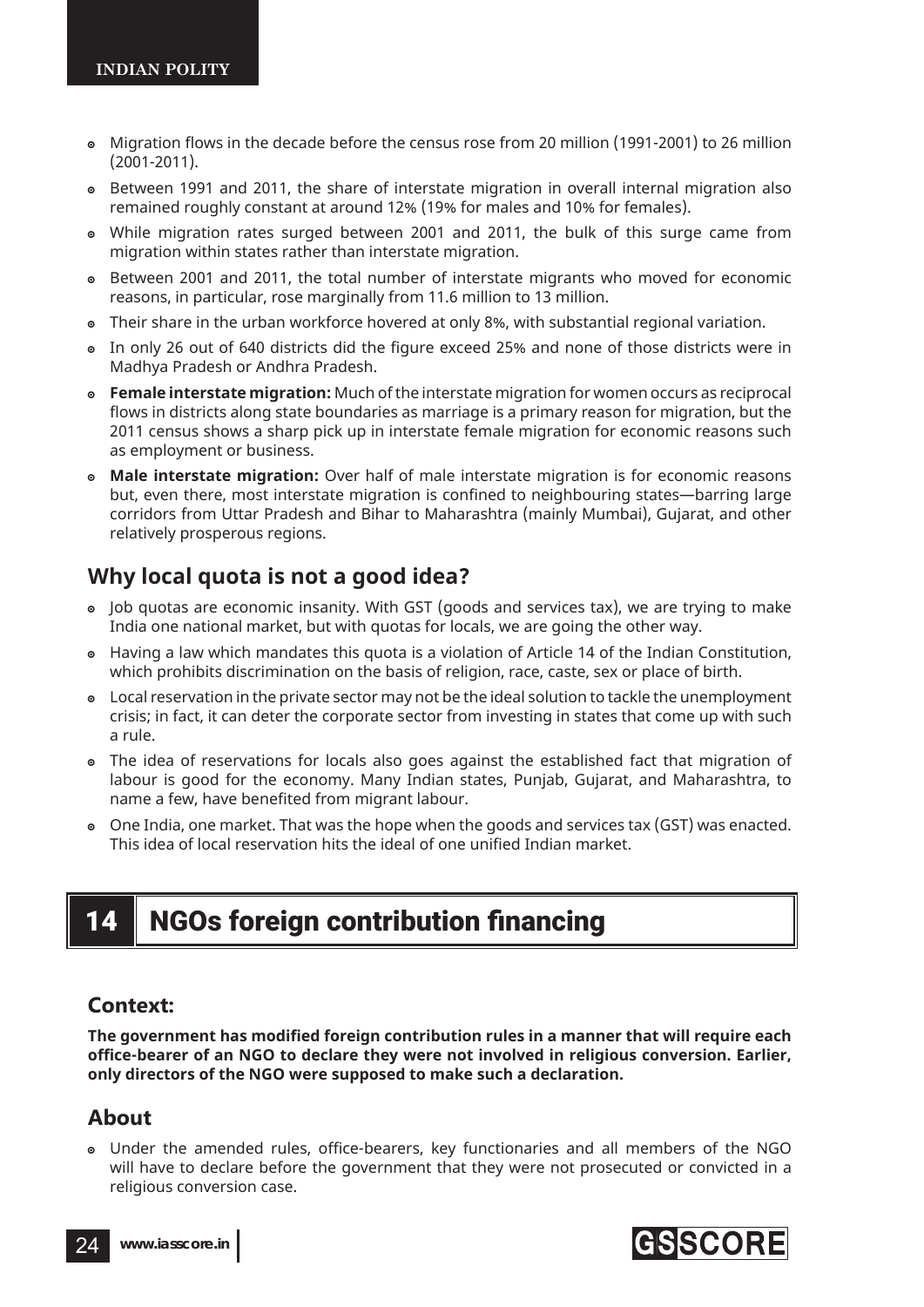- The ministry also announced the changes in the Foreign Contribution (Regulation) Rules, 2011, which includes that individuals receiving personal gift valued up to Rs 1 lakh need not inform the government about it anymore. Earlier, the threshold value was Rs 25,000, as per the market value of the gift item in India.
- In addition, every member of an NGO must also now, under oath, through an affidavit, certify that they have never been involved in "diverting" foreign funds or propagating "sedition" or "advocating violent means".
- In case of emergent medical aid needed during a visit abroad, the acceptance of foreign hospitality has to be intimated to the government within a month of such receipt, according to the amended rules.

#### **Foreign Contribution Regulation Act 2010**

- **The FCRA was enacted in** 1976 in order to maintain strict control over voluntary organisations and political associations that received foreign fundings. In the year 1984, an amendment was made to the act requiring all the Non-Governmental Organisations to register them with the Home Ministry. In 2010, the act was repealed and a new act with strict provisions was enacted**.**
- **Foreign Contribution Regulation Act** is a consolidating act whose scope is to regulate the acceptance and utilization of foreign contribution or foreign hospitality by certain individuals or associations or companies and to prohibit acceptance and utilization of foreign contribution or foreign hospitality for any activities detrimental to the national interest and for matters connected therewith or incidental thereto.

#### **Salient features:**

- The central government has the power to prohibit any persons or organizations from accepting foreign contribution or hospitality if it is determined that such acceptance would likely "affect prejudicially" (i) the sovereignty and integrity of India, (ii) public interest, (iii) freedom or fairness of election to any legislature, (iv) friendly relations with any foreign State, or (v) harmony between religious, racial, social, linguistic or regional groups, castes or communities.
- The focus of the Act is to ensure that the foreign contribution and foreign hospitality is not utilized to affect or influence electoral politics, public servants, judges and other people working the important areas of national life like journalists, printers and publishers of newspapers, etc.
- The Act also seeks to regulate flow of foreign funds to voluntary organizations with the objective of preventing any possible diversion of such funds towards activities detrimental to the national interest and to ensure that individuals and organizations may function in a manner consistent with the values of the sovereign democratic republic.
- Foreign funds received as fees for service, costs incurred for goods or services in the ordinary course of business, and trade or commerce are excluded from the definition of foreign contribution.

# 15 **Recusal in Judiciary**

#### **Context:**

**In less than a week, two Supreme Court judges hailing from Kolkata have now withdrawn themselves from two politically sensitive cases involving the state government.**

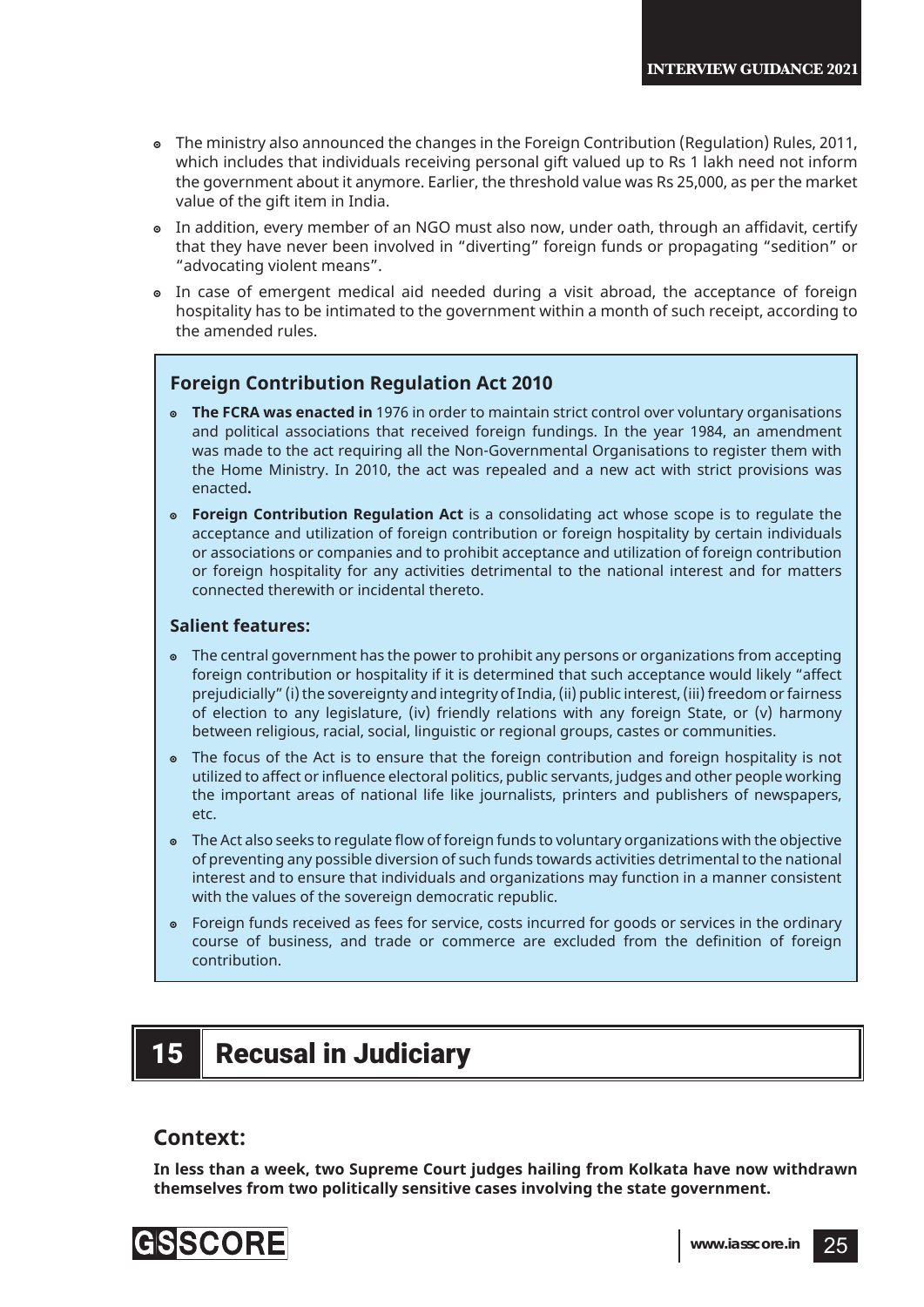### **Doctrine of Recusal: The Concept**

- Recusal is removal of oneself as a judge or policy maker in a particular matter, especially because of a conflict of interest.
- It is a basic precept that no one should be a judge in his or her own case.
- Courts must keep the promise of dispensing fair and impartial justice, and must decide controversies without bias.

# **Need of Recusal in Judiciary**

- The requirement is that the judge must be impartial and must decide the case objectively on the basis of the evidence on record.
- A person cannot take an objective decision in a case in which he has interests, for as human psychology tells us, very rarely can people take decisions against their own interests.
- This concept of recusal is applied not only to avoid the possibility of a partial decision but also to ensure public confidence in the in the impartiality of the adjudicatory process.
- In this manner Impartiality, objectivity and public confidence provide the foundation on which the superstructure of rule against bias is built.

# **Recusal in India**

- **Absence of statute:** In India there is no statute laying down the minimum procedure which judges must follow in order to ensure the impartiality. However, courts have always insisted that judges and other adjudicatory authorities must ensure that they have to ensure principles of impartiality.
- **Inspired from Natural Justice:** The principles of Natural Justice have developed with the growth of civilization and the content thereof is often considered as a proper measure of the level of civilization and Rule of Law prevailing in the community. It implies fairness, reasonableness, equity and equality.
- **Constitutional ethos:** Though the Indian constitution does not use the expression of recusal, the concept divested of all its metaphysical and theological trappings pervades the whole scheme of the Constitution.
	- $\triangleright$  Duty to act fairly and impartially is ingrained in articles 14 and 21 of the constitution. Indian courts have nourished these values with reference to administrative decision making and emphasized on the test of 'real likelihood of bias.'
- **Supreme Court views:** The reasonableness of the apprehension in the mind of the partyis relevant according to Supreme Court.
	- $\triangleright$  Hence the proper approach in case of bias for the Court is not to look into his own mind and ask "am I biased?" but to look into the mind of the party before it.

## **Types of judiciary recusal in practise**

In India two methods are normally being practiced, automatic recusal and if no one objects, a judge may proceed with the matter.

#### **Automatic Recusal**

- **Case of Justice Markandey Katju**
	- $\triangleright$  He followed the practice of automatic recusal when he withdrew his name from the Novartis case by saying that it would not be proper for him to deal with the appeal filed by Novartis.
	- $\triangleright$  His withdrawal from the case was apparently meant to preclude fears of bias in the MNC camp on account of an article he had written five years earlier against liberal grant of pharma patents.

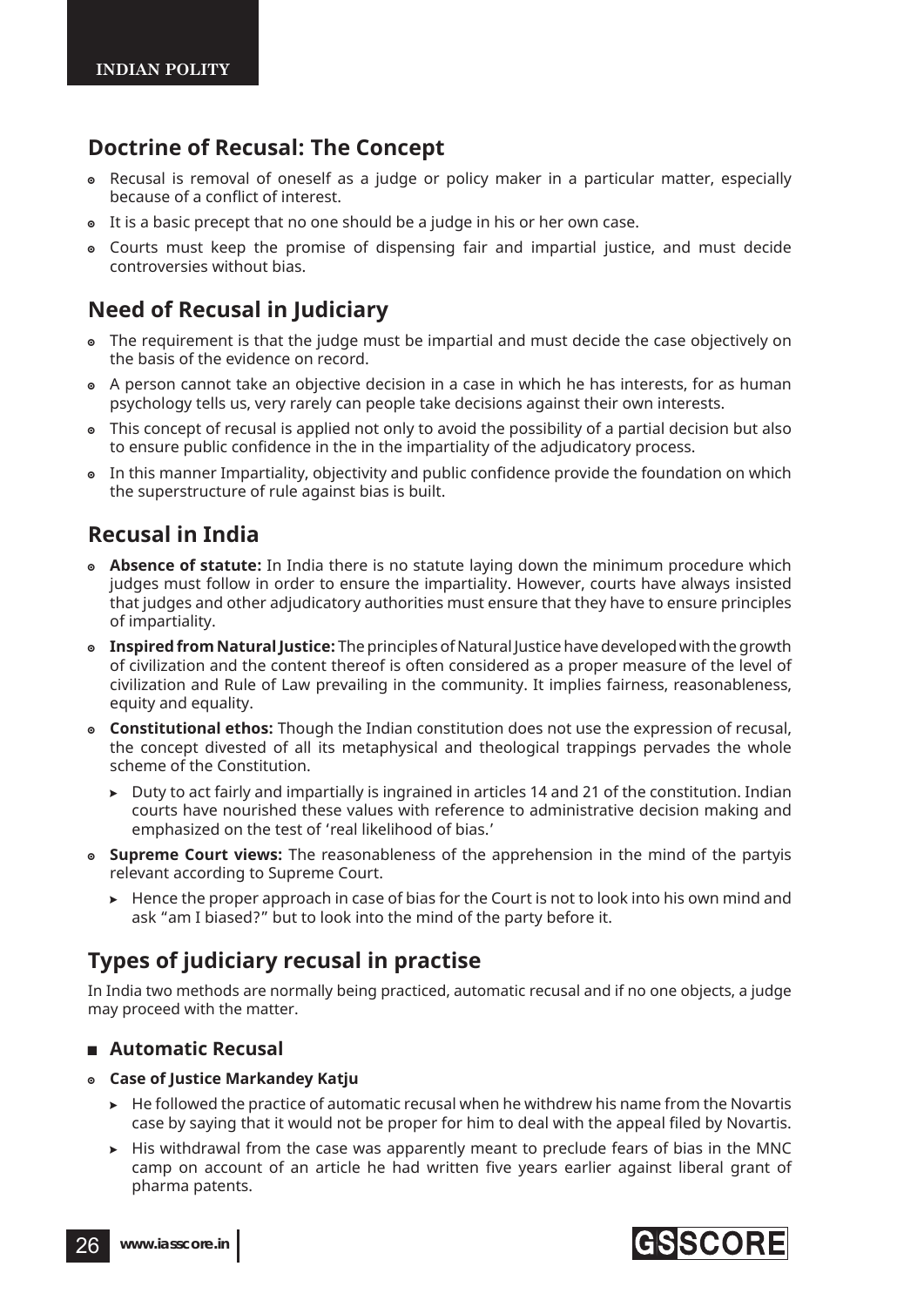#### **If no one objects, judge may proceed**

- **Case of Justice S. H. Kapadia**
	- $\triangleright$  Disclosing the fact that he owns some shares in Vedanta, he asked the lawyers appearing in the case at Punjab High Court whether he should recuse himself from hearing the case if the lawyers had any objections.
	- $\blacktriangleright$  Had there been any objections the judge would have recused from the case

### **Usual Grounds of Recusal**

- **Disqualifi cation by interest**: it is where some direct or indirect interest in the proceedings, whether pecuniary or otherwise, gives rise to a reasonable apprehension of prejudice, partiality or prejudgment.
- **Disqualification by conduct:** it includes 'published statements' and 'consists of cases in which conduct, either in the course of, or outside, the proceedings, gives rise to such an apprehension of bias'.
- **Disqualification by association**: it consists of cases where the apprehension of prejudgment or other bias results from some direct or indirect relationship, experience or contact with a person or persons interested in, or otherwise involved in, the proceedings.
- **Disqualifi cation by extraneous information:** overlaps with the third, but commonly 'consists of cases where knowledge of some prejudicial but inadmissible fact or circumstance gives rise to the apprehension of bias'.

# 16 Simultaneous Elections

### **Context:**

It is interesting to note that the concept of simultaneous elections is in-fact not new to the country. Post adoption of the Constitution, the elections to Lok Sabha and all State Legislative Assemblies were held simultaneously between 1951 till 1967 when the cycle of synchronized elections got disrupted.

### **Why is the debate?**

- It won't be unreasonable to state that the Indian polity is perennially in an election mode. Barring a few exceptional years within a normal 5 year tenure of the Lok Sabha, thecountry witnesses, on an average, elections to about 5-7 State Assemblies every year.
- Election expenditures both 'declared' and 'government' in India are humongous. The "total expenditure" incurred in the last general election comes to roughly about Rs.3, 500 crores. This expenditure multiplies when different states go to polls at different times thus different experts have recommended for the initiation of simultaneous elections in India.
- Should the concept of simultaneous elections be implemented in the nation? Will it be feasible?

### **Impact of frequent elections**

 The Model Code is enforced from the date of announcement of election schedule by the Election Commission and is operational till the process of elections is completed. During general elections to Lok Sabha, the code is applicable throughout the country. During general elections to the Legislative Assembly, the code is applicable in the entire State. Once the Model Code of Conduct is in force, the government cannot announce grants, new schemes or projects, thus hampers governance.

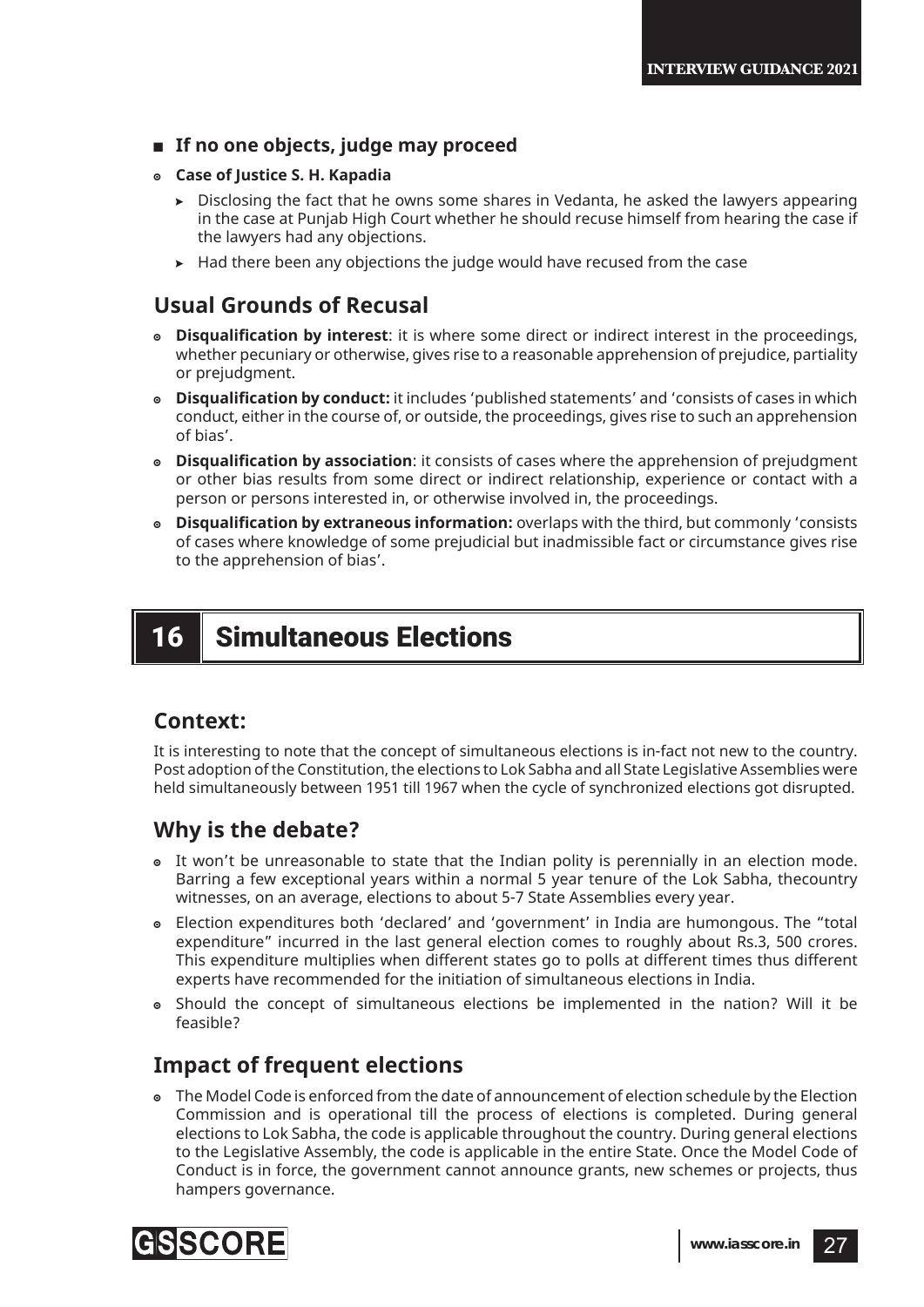- Elections lead to huge expenditures by various stakeholders. Every year, the Government of India and/or respective State Governments bear expenditures on account of conduct, control and supervision of elections. Besides the Government, candidates contesting elections and political parties also incur huge expenditures.
- Engagement of security forces for significantly prolonged periods:
	- $\triangleright$  Frequent elections disrupt normal public life as holding of political rallies disrupts road traffic and also leads to noise pollution.
	- $\triangleright$  Frequent elections perpetuate caste, religion and communal issues across the country.

### **Thus, the holding of simultaneous elections to Lok Sabha and state assemblies would reduce:**

- The massive expenditure that is currently incurred for the conduct of separate elections.
- The policy paralysis that results from the imposition of the Model Code of Conduct during election time.
- Impact on delivery of essential services and burden on crucial manpower that is deployed during election time.
- This will reduce the role of black money in election funding since political parties will not be tempted to seek illegal sources of funding for election.

### **Issues in implementation:**

- To hold simultaneous elections, the Centre will have to make some states agree to curtail the terms of their houses while others to extend theirs. While extension may not be a problem, curtailment of Assembly terms may be a major issue.
- Several constitutional amendments are required to see the plan through. For instance, Article 83 of the Constitution provides for the tenure of both Houses of the Parliament (Lok Sabha and Rajya Sabha). Article 83(2)11 provides for a term of five years for Lok Sabha, from the date of its first sitting unless dissolved earlier.
- Holding simultaneous polls to the Lok Sabha and state assemblies would require the procurement of 24 lakh Electronic Voting Machines (EVMs) and an equal number of voterverifiable paper audit trail (VVPAT) units. This double the number required to hold only parliamentary polls.
- o Similar provisions under Article 172 (1) provides for five year tenure for State Legislative Assembly from the date of its first sitting.
- Further, the provisions under Article 83 (2) of the Constitution provides that when a proclamation of emergency is in operation, the term of the House may be extended for a period not exceeding one year at a time by Parliament by law and not extending in any case beyond a period of six months after the Proclamation has ceased to operate. Similar provision also exists for State Legislative Assembly under the provision to Article 172 (1) of the Constitution.
- Article 85 (2)(b) of the Constitution of India provides the President with the power to dissolve Lok Sabha. Similar provision for dissolution of State Legislative Assemblies by the Governor of State is provided under Article 174 (2)(b).
- Further, in respect of premature dissolution of a State Legislative Assembly, Article 356 is also relevant.
- The Representation of People Act 1951, which covers various modalities of conducting elections in the country, also needs to be amended. Section 14 of the Act provides for the notification for General Elections to the Lok Sabha.
- The provision to the Section 14(2) states: "... Provided that where a general election is held otherwise than on the dissolution of the existing House of the People, no such notification shall be issued at any time earlier than six months prior to the date on which the duration of the House would expire under the provisions of clause (2) of Article 83."

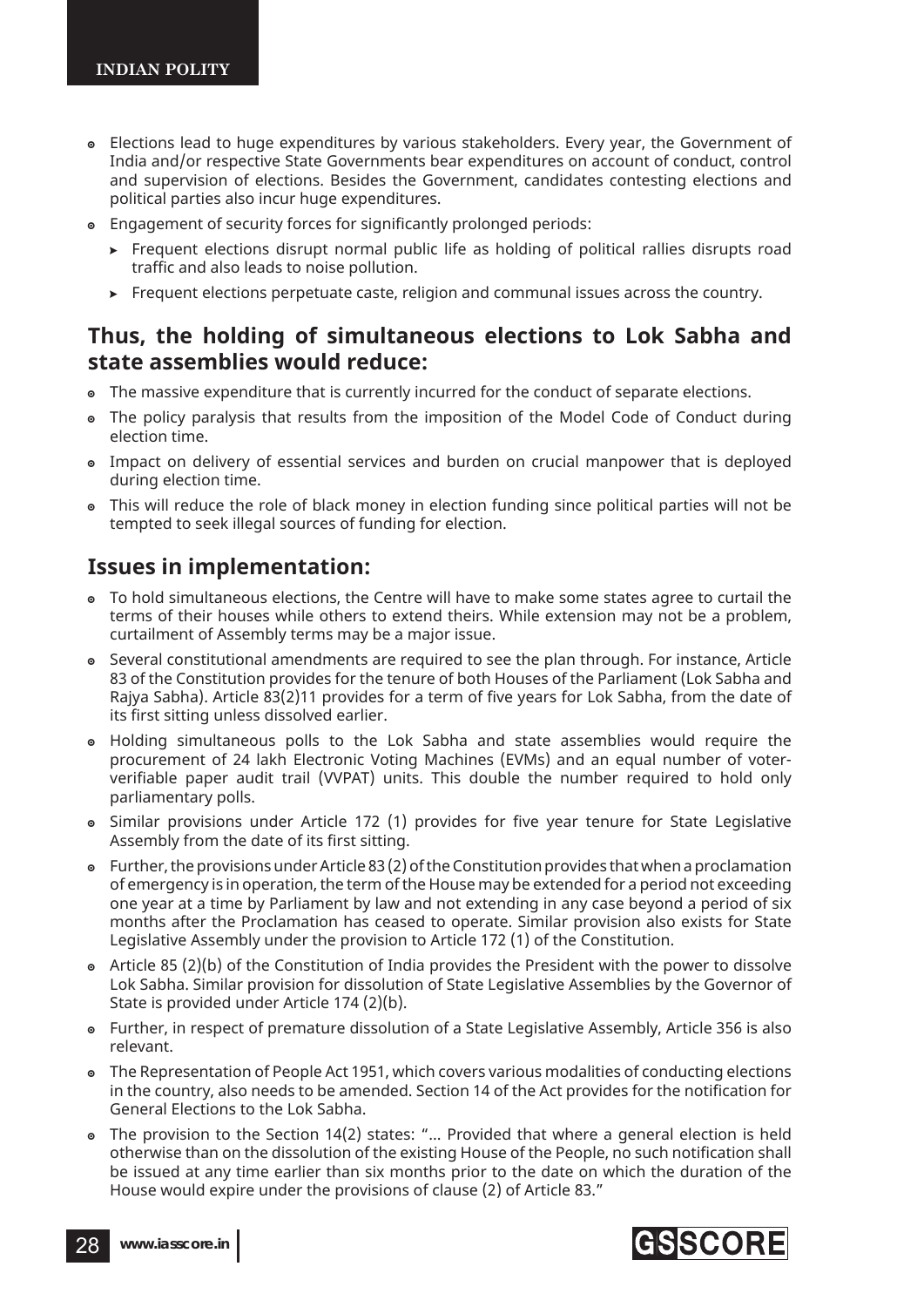Unless there is deployment of adequate number of paramilitary forces, even simultaneous elections will have to be carried out over a period of 2-3 months which will defeat the purpose.

### **Conclusion**

In sum, "one nation, one election" will only serve the interests of those bent on further centralization of an already overly centralized union, and do a grave disservice to the federal character of our union as envisaged by the founders

# 17 Lacunas in Parliamentary functioning in India

### **Context:**

 **Parliamentary functioning in India is deteriorating. Indiscipline and disruptions in Parliament are much talked about issues. Not only are disruptions a waste of Parliament's**  valuable time, these significantly taint the image of this esteemed institution.

### **What is Parliamenary Functioning?**

- Parliamentary functioning is cornerstone of the nation as it maintains accountability in the system. What are the steps needed to make Parliament more representative?
- The Parliamentary system of government refers to a system of government having the real executive power vested in a cabinet composed of members of the legislature who are individually and collectively responsible to the legislature.

### **Issues in Parliamentary functioning**

#### **Low productivity:**

! Between the 1950s and the 1960s, the Lok Sabha used to meet for an average of 120 days in a year. In comparison, in the last decade, it has met for an average of 70 days a year. Its productivity in the 2017 Lok Sabha worked for 78% of the scheduled hours and Rajya Sabha for 54%.

#### **Figure 1** Frequent disruptions:

In winter session 2017, the Rajya Sabha lost almost 34 hours due to frequent disruptions. This reduces the efficiency of parliamentary system.

#### ■ Poor women representation:

! The Lok Sabha and the Rajya Sabha have not seen women MPs cross the 12% mark. In 2012, India ranked 20th from the bottom in terms of representation of women in Parliament. While the 73rd and 74th constitutional amendments enabled the reservation of 33% of seats in local government, political representation by women candidates continues to be subdued, with no significant rise in the number of women MLAs in recent Assembly elections; women constitute less than 10% of the Assemblies in Tamil Nadu, West Bengal, Assam, Kerala and Puducherry. This needs to be changed dramatically, beginning with the passage of the Women's Reservation Bill (108th amendment) reserving 33% of all seats in Parliament and State legislatures for women.

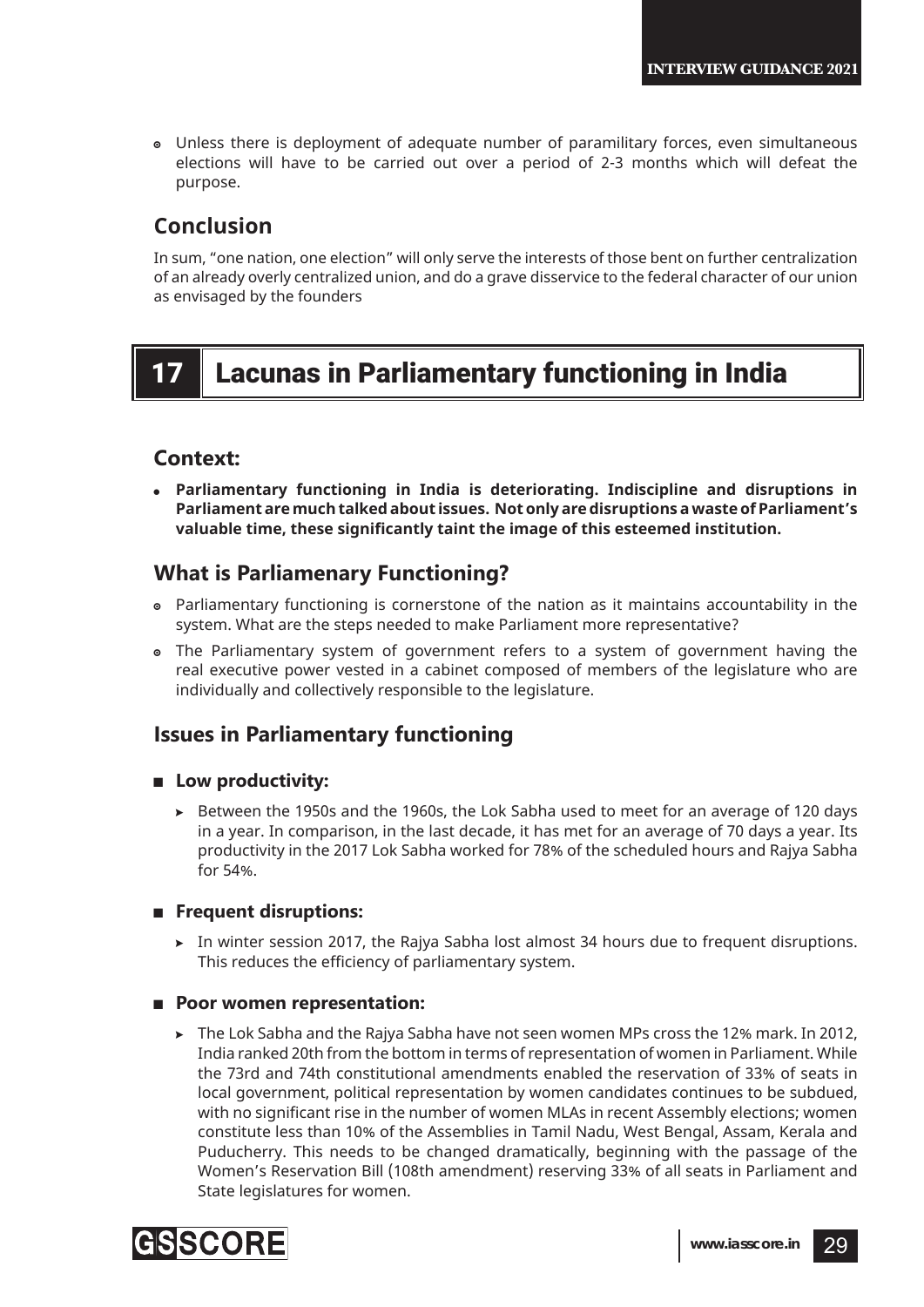#### **Passing Bills:**

 $\triangleright$  To improve the bill procedure, Public participation and feedback in the pre-legislative process is needed. It would strengthen a draft Bill by ensuring that differences in viewpoints are addressed before its introduction. This would make it easier for Parliamentarians to resolve conflicting objectives while considering it in Parliament. In its 2002 Report, the National Commission to Review the Working of the Constitution also recommended that, "all major social and economic legislation should be circulated for public discussion to professional bodies, business organisations, trade unions, academics and other interested persons."

#### **On debates and research:**

 $\triangleright$  MPs have limited or no research staff, leaving them bereft of expert in-house advice budgetary expenses allocated for their secretarial staff and constituency expenditure leaves little for conducting primary research.

#### **Strengthening the committee system:**

- ! Parliamentary standing committees were established to strengthen the expertise of Parliament when examining legislative, financial and policy matters of the government. The effectiveness of these committees is constrained by various factors. The technical support available to parliamentary committees are very limited and only include a secretariat that enables scheduling of meetings, note-taking etc. The reports of standing committees are not deliberated in Parliament and their recommendations are not binding on the government.
- ! The Chairman of the Rajya Sabha had suggested, "The committee system can be strengthened by having a higher attendance requirement and by the induction of experts in an advisory capacity. The present practice of exempting ministers from appearance before the committees should be reviewed. As in other parliamentary democracies, the examination of witnesses (but not the finalization of reports) should be open to the public. This would make the public better aware of this important aspect of the work of legislatures."

### **Way Forward**

- India tryst with democracy began with its efforts to overcome the colonial legacy marked by underdeveloped, poverty, illiteracy and social and economic inequalities. Democracy was constructed as flexible system wherein every citizen makes his/her contribution to the society.
- However, the past few decades since independence have clearly demonstrated that in India, democracy has failed to deliver its purpose, both theoretically and practically.
- In the present context of rapid degradation of democratic norms, criminalization of politics, corruption in the legal, executive and political sects of the government meant for facilitating and catering to people's needs and open violation of electoral reforms, alternative form of democracy have become increasingly needed in India. The alternative form of democracy that could be made applicable in India is that of Participatory Democracy.

# 18 Freebies Politics in India

#### **Context:**

With five states going to the polls next month, political parties are vying desperately with **each other to woo voters through freebies — in cash or in kind. Most of the grand promises,**  if implemented, are likely to drain the fast-depleting financial resources of states such as **Punjab.** 

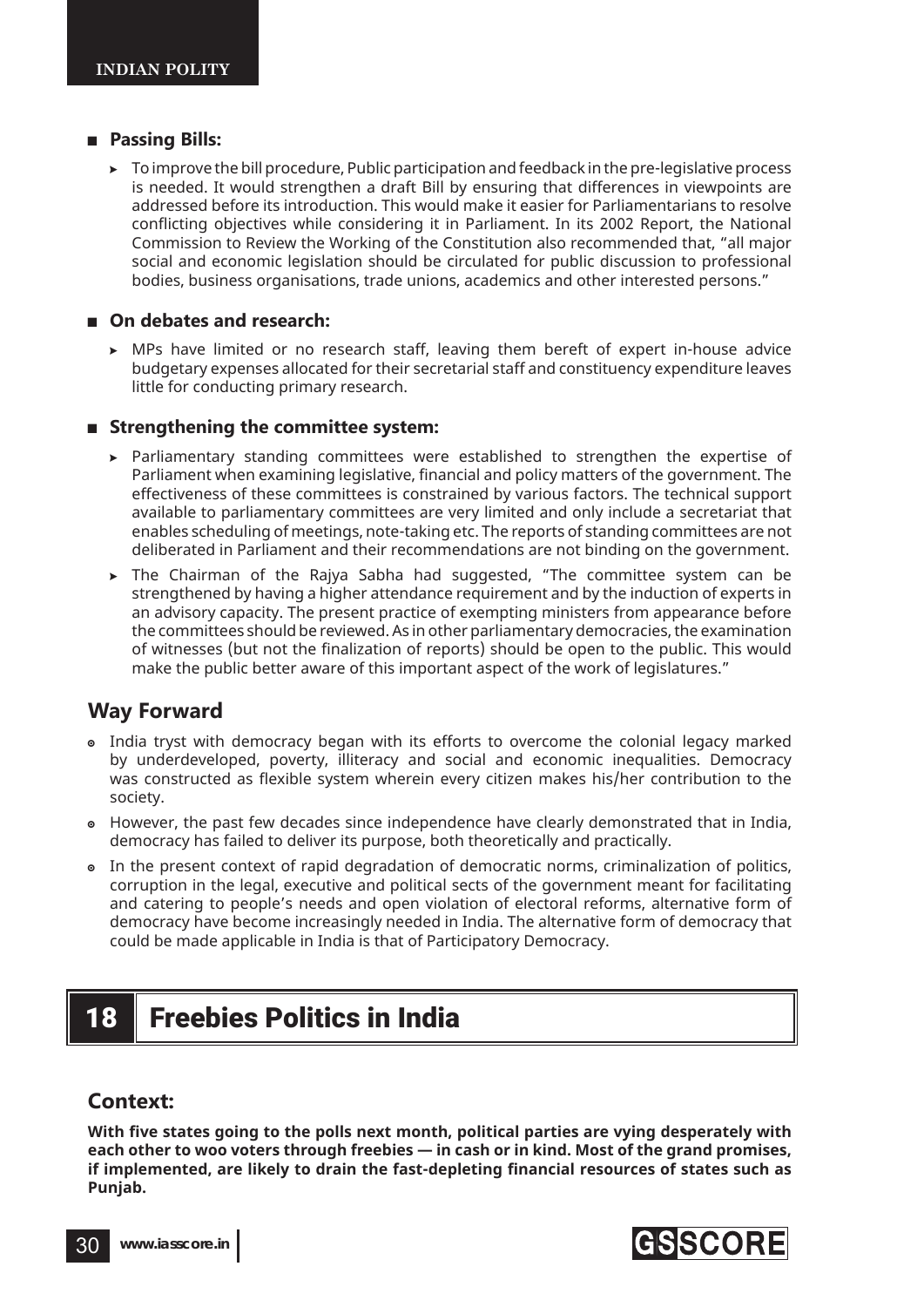### **What is the debate about?**

- The competitive populism in India has given space for freebies during the election. In competitive populism governments/parties, in the name of welfare, establish client-patron relationship with poor, especially those deprived of private goods. Freebies politics and its impact on the free and fair election process have to be properly studied, as freebies are sort of bribes to voters from public exchequer. What are the socio-economic implications of the freebies politics? Does it reduces the political decision making power of the citizens?
- Freebies often in the form of private goods are doled out by the parties to patronize this poor yet loyal section of the society and its apparent success in garnering votes and creating a votebank in election. Its mandatory practice by parties has predominantly overtaken the centre stage in all election campaigns.
- Freebies often take the form of cash, bribes, free rice, saris, and loan wavers. In fact, the kind of "freebie culture" that has developed few states, such as Tamil Nadu, in the last one and a half decade is quite unique — "gifts" have now evolved from "welfare goods" to "consumer goods" like TV sets, mobile phones, sewing machines, etc.

#### **Impact**

These facts are well known and widely publicized. However, what is not so publicized is the consequence of shelling out such generous dole programs.

- **Loss of exchequer:** Freebies in election cause loss of exchequer of the state. For example-In Tamil Nadu, if one has to implement all the dole programs as promised by DMK/AIADMK parties in last election, then it will cost the government exchequer an additional Rs. 10,000 crore every year.
- **Increasing debt burden:** Due to distribution of freebies, Tamil Nadu's public debt has exceeded Rs. 2, 00,000 crore in 2015-16. West Bengal has doubled its outstanding state liability in excess of Rs. 3, 00,000 crore over the last five years.
- **Quality of expenditure:** One can argue that Maharashtra, an industrially advanced state, has the highest debt at around Rs. 3, 50,000 crore. But then most of this debt is because of industrialization, and due to a spurt in manufacturing and services. On the other hand, for West Bengal and to some extent in Tamil Nadu, a large component of public debt has originated from unproductive freebies. Further, major expenditure is done on private goods which affect the revenue for public goods which have potential to pace the economic growth.
- **Unsustainable Fiscal deficit:** Unfortunately, an increase in subsidies on non-merit goods such as freebies makes the fiscal deficit of any government unsustainable. While freebies may keep voters in oblivion and even blissfully happy, the fact of the matter is that between 2011 and 2014, West Bengal's per capita income was less than the all-India average by 12.2%. This figure is higher than it was during the Left rule between 2004 and 2011, when West Bengal's per capita income lagged behind the all-India average by 10.4%.

### **Election Commission guidelines**

The guidelines are:

- The election manifesto shall not contain anything repugnant to the ideals and principles enshrined in the Constitution and further that it shall be consistent with the later and spirit of other provisions of Model Code of Conduct.
- Political parties should avoid making those promises which are likely to vitiate the purity of the election process or exert undue influence on the voters in exercising their franchise.
- In the interest of transparency, level playing field and credibility of promises, it is expected that manifestos also reflect the rationale for the promises and broadly indicate the ways and means to meet the financial requirements for it. Trust of voters should be sought only on those promises which are possible to be fulfilled.

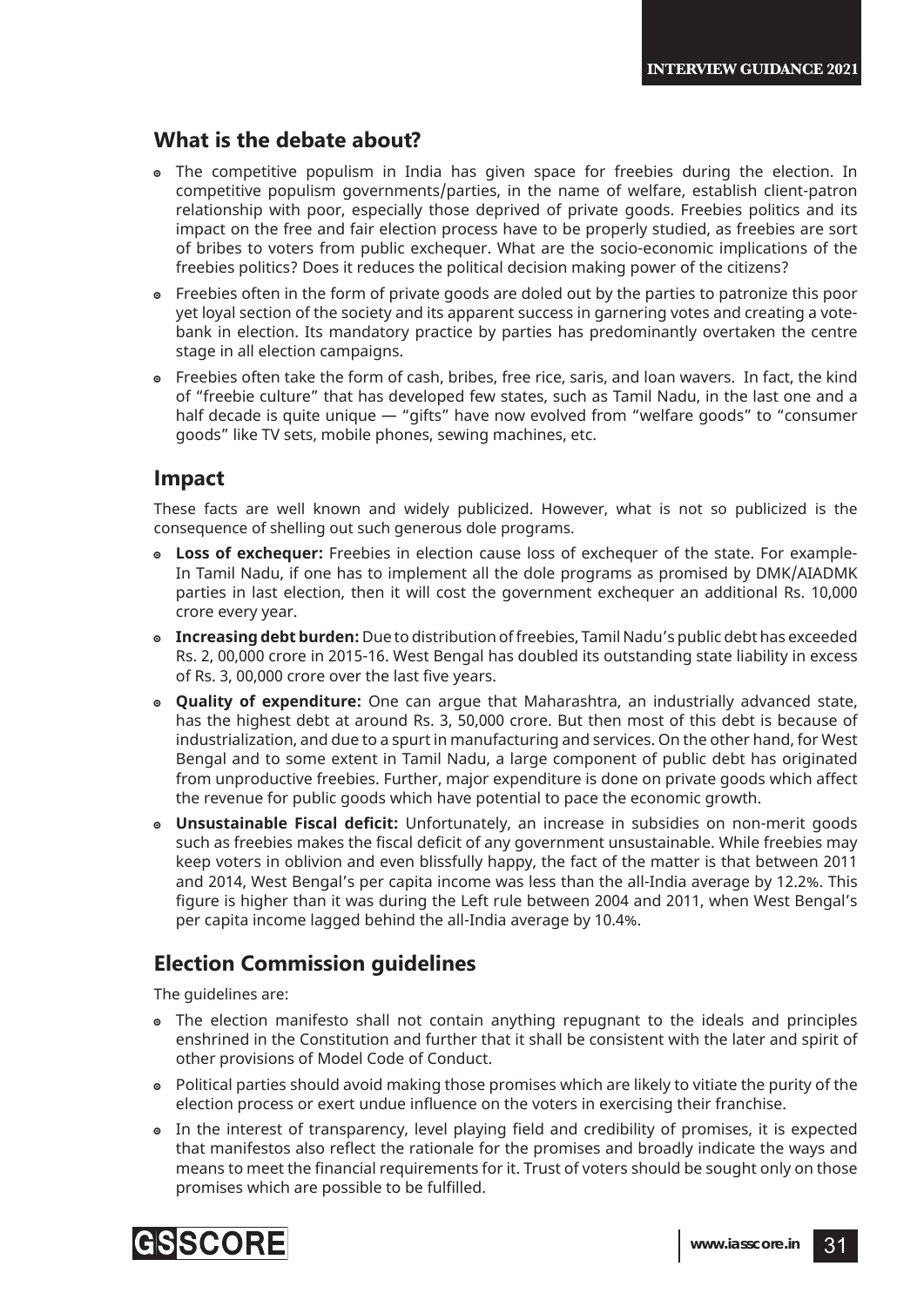### **Judgement by the Court:**

- That the promises to distribute election freebies in an election manifesto cannot be read into the language of the Section 123 of the RP Act, for asserting it to be corrupt practices under the prevalent law in force.
- That the schemes do not violate of Art. 14 of public purpose and reasonable classification as it is in the realm of fulfilling the DPSP's.

### **Conclusion**

Elections are the festival of democracy, extravagant doling out of freebies and monies are being utilized for captivating the elections, and the widespread 'gifting' of items to tempt votes and the disregard of the poll manifesto is a trend that is worrisome for the health of democracy.

This can be summed up by the following quote by Ronald Reagan "We should measure welfare success by how many people leave welfare, not by how many are added".

# 19 Does Social Media Threaten Democracy?

#### **Context:**

**The advent of social media has introduced transformative platforms for people to**  share thoughts and information in entertaining and connective ways. But the benefits **are increasingly being overshadowed by negative consequences as monetization and manipulation.** 

### **Why is the Debate**

- The effects of social media on public discourse, civility and fact-based debate given the massive scale necessitate increased attention to its impact on democracy. The early optimism about social media's potential for democratizing access to information, and giving voice to those who were traditionally marginalized or censored, is eroding. Social media amplify a politics of division by spreading untruth and outrage, corroding voters' judgment and aggravating partisanship.
- Social Media in recent times has become synonymous with Social Networking sites such as Facebook or Micro-Blogging sites such as Twitter.
- Whether social media is a threat for democracy or not?

### **Need for Using Social Media**

With the ever increasing diffusion of ICTs in all walks of lives, connectedness is increasingly becoming a given part of our lives. This connectedness brings with it many opportunities and also presents many challenges. From the perspective of governments, the following represent some of the reasons for using social media:

- As the recent world events have demonstrated, social media have emerged as a powerful platform for forming an opinion as well as generating mass support.
- Social Media releases the shackles of time and place for engagement. They can connect policy makers to stakeholders in real time.
- In traditional forms of media, interaction with individual user is either not possible or is very limited. Social Media platform offers the ability to connect with each and every individual. Such an interaction also enables the marginalized to participate in discussions and present their

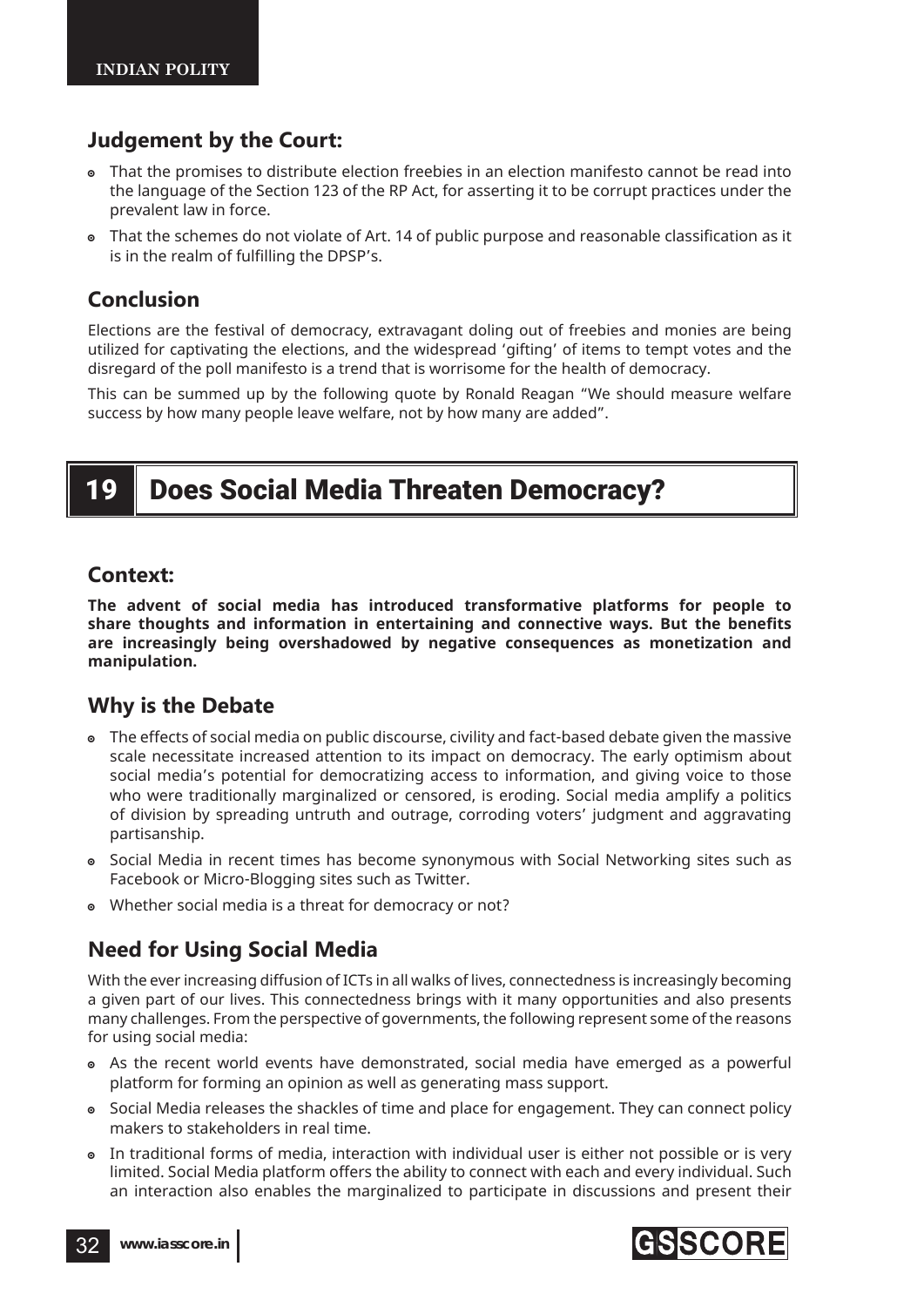point of view, thereby improving the political position of marginalized or vulnerable groups. It is specifically useful when seeking feedback on services rendered.

- One of the big challenges for government is to avoid propagation of unverified facts and frivolous misleading rumors with respect to government policies.
- Leveraging these platforms can help to counter such perceptions and present the facts to enable informed opinion making.

#### **Key Risks associated with Social Media**

Though there are a number of different ways to analyze the risks that social media poses for democracy, here we focus on six key issues at the core of the discussion:

- **Spread of False and/or Misleading Information**
- **Conversion of Popularity into Legitimacy overwhelming the public domain with multiple, confl icting assertions.**
- Social media platform design, combined with the proliferation of partisan media in traditional channels, has exacerbated political divisions and polarization.
- Some social media platforms have user policies and technical features that enable unintended consequences, like hate speech, terrorist appeals and racial and sexual harassment, thus encouraging uncivil debate. This can lead members of frequently targeted groups such as women and minorities to self-censor or opt out of participating in public discourse.
- Social media platforms have become a preferred channel for advertising.
- The resulting financial strain has left news organizations financially depleted and has reduced their ability to produce quality news and hold the powerful to account.
- In addition, advanced methods for capturing personal data have led to sophisticated psychographic analysis, behavioural profiling, and micro-targeting of individuals to influence their actions via so-called "dark ads."

### **Way Forward**

- Social media platforms are ingrained in our daily lives and provide much of the infrastructure of democratic debate. They have essentially become the modern "public square," and they have command over both our attention and much of our personal data.
- The social-media companies should adjust their sites to make clearer if a post comes from a friend or a trusted source. They could accompany the sharing of posts with reminders of the harm from misinformation.
- Twitter could disallow the worst—or mark them as such. Most powerfully, they could adapt their algorithms to put click bait lower down the feed. Because these changes cut against a business-model designed to monopolize attention, they may well have to be imposed by law or by a regulator.

# 20 Political Manipulation Threatens Free Press

#### **Context:**

**Media freedom has been deteriorating around the world over the past decade. In some of**  the most influential democracies in the world, populist leaders have overseen concerted **attempts to throttle the independence of the media sector. While the threats to global media freedom are real and concerning in their own right, their impact on the state of democracy is what makes them truly dangerous.** 

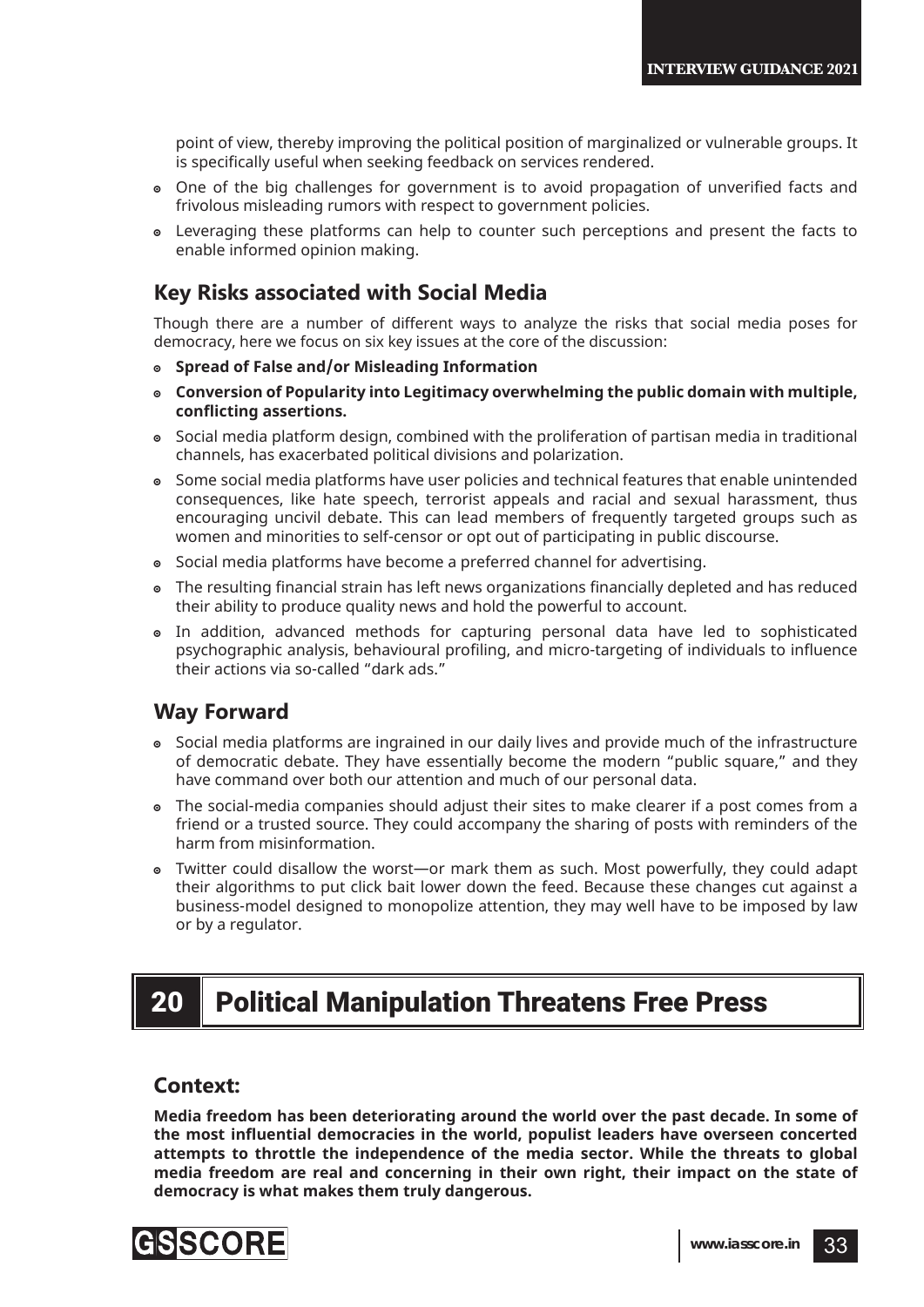### **Why is the Debate?**

- The media in South Asian countries like India, Pakistan and Bangladesh has never been more obedient to corporate and political forces as it is today. As these countries are scrutinized for human rights violations and atrocities committed against minority groups, the freedom of journalists to objectively report is ceasing to exist, with governments and legal systems failing to protect or rescue them.
- As the fourth pillar of democracy along with judiciary, executive and legislature, media of today has an all-embracing role to act against the injustice, oppression, misdeeds and partiality of our society.
- Today, prominent Indian politicians and corporate entities are making increasingly underhanded investments in news media, and the press is failing to serve as a potent, unbiased tool to inform public perception.
- Also to suppress the Media, the law of the defamation or the law of the contempt or laws of sedition all of these are routinely and worryingly used against the press in India by the political bosses' misutilizing/over utilizing their powers.

### **Press is threatened**

- Unlike many democracies, where political and corporate entities are ostensibly supposed to be prohibited from holding news media broadcasting and publishing rights, media outlets in India are openly owned and controlled by political and business conglomerates, which are using the media to undermine the relevance of their opponents with scant regard for overall national interest.
- The Indian media is often criticized for its deteriorating reporting standards, jaundiced coverage of politics and regurgitation of online trends as prime time news. The 2017 World Press Freedom Index by Reporters, Without Borders ranks India at 136 out of 180 countries. A rank as dismal as 136, can only is a blot on the largest democracy in the world.
- The main casualty has been the ability of the citizen to find out the objective truth, as different media outlets divide into camps on any major issue, polarizing the reporting and their readerships. This has become so evident that in a report to the government, India's regulatory body, Telecom Regulatory Authority of India (TRAI), recommended legislation to empower journalists for free and fair expression.
- The trend of interference in Media extends to political actors having close ties to news media also.

#### **Issues**

- Every day, journalists' battle for autonomy, fight for their rights to speak out freely, protect media pluralism and counter the ills of monopolies.
- While Pakistan and Bangladesh have been well-known press freedom battlefields in recent years, with many journalists and bloggers killed, wounded or sued for speaking the truth.
- Today, prominent Indian politicians and corporate entities are making increasingly underhanded investments in news media, and the press is failing to serve as a potent, unbiased tool to inform public perception. In this way, it is also increasingly unable to provide an arena for public debates where issues of shared interest can be represented and discussed.
- The main casualty has been the ability of the citizen to find out the objective truth, as different media outlets divide into camps on any major issue, polarizing the reporting and their readerships.
- This has become so evident that in a report to the government, India's regulatory body, Telecom Regulatory Authority of India (TRAI), recommended legislation to empower journalists for free and fair expression.

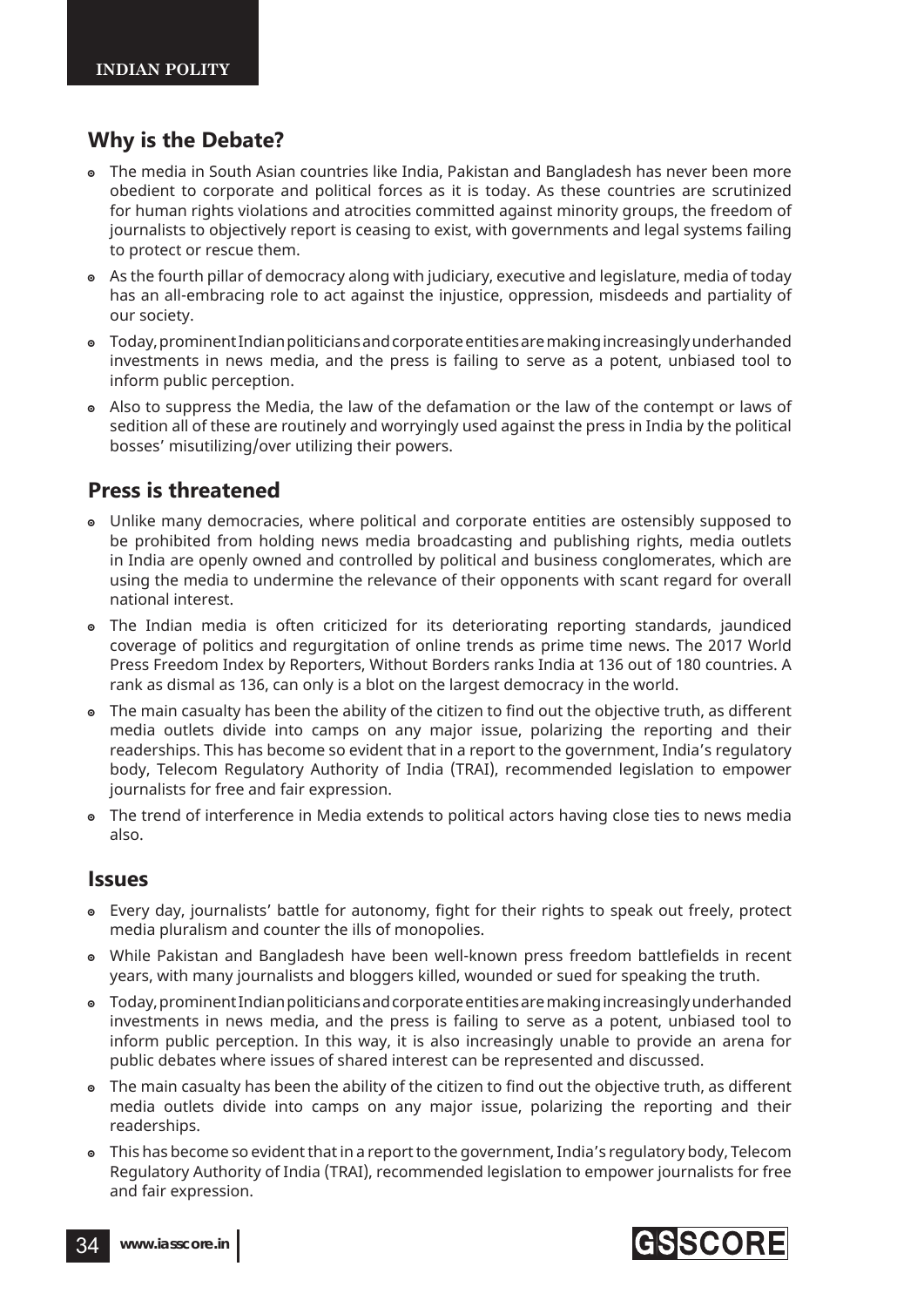- The TRAI Report suggests that Indian journalism, with its lack of freedom and self-regulation, cannot be trusted now and  $-$  it is currently known for manipulation and bias. The report also says that "the Instances of irresponsible reporting and sensationalization are common these days when controversial news stories are bandied in the public domain through media outlets."
- Persecution is fast becoming the norm for Indian journalists. "What was earlier intermittent is now increasingly taking the shape of a distinct trend in the targeting of journalists. While more journalists want to expose corporate corruption and crony capitalism, it is increasingly being seen that corporations are openly intimidating writers and journalists."
- In this environment, how can journalists not be forced—or feel compelled for the sake of job security—to report in ways that reflect the political opinions and corporate interests of shareholders?
- TRAI has therefore recommended for regulations of media ownership and stated that "media influences ideas and therefore can swing opinions. It is, therefore, important that an arm's length distance is ensured between the media and organs of governance, political institutions and other entities which have a profound sway over public opinion. It is, thus, essential in the public interest, as a guarantee of the plurality and diversity of opinion.

# 21 Tribunals Reforms Bill, 2021

#### **Context**

**Lok Sabha recently passed the Tribunals Reforms Bill, 2021 to dissolve at least eight courts.**

### **Key-Provisions of the Bill**

- The Bill replaces the **Rationalization and Conditions of Service Ordinance, 2021**, which was repealed by the High Court.
- **Dissolution of Existing Bodies:** The Bill seeks to eliminate certain appeal bodies and transfer their functions to other existing judicial bodies. For example, disputes heard by the Film Certification Appellate Tribunal will be resolved by the Supreme Court.
- **Consolidation of Existing Bodies:** The Finance Act, 2017 includes court-based courts. For example, the Competition Appellate Tribunal is affiliated with the National Company Law Appellate Tribunal.
- **Candidate Selection Committees:** The Chairperson and Members of the Courts will be elected by the central government on the recommendations of the Search-cum-Selection Selection Committee. The Committee will consist of:
	- $\triangleright$  The Chief Justice of India, or the Judge of the Supreme Court nominated by him, as Chairperson (by casting vote)
	- $\triangleright$  Two secretaries nominated by central governments
	- $\triangleright$  The incumbent Chairperson, or a retired High Court Judge, or a retired Chief Justice of the High Court
	- $\triangleright$  Secretary of the Department under which the Tribunal is located (excluding the right to vote).
- **State Administrative Courts:** Will have separate search electoral committees and the Chief Justice of the Supreme Court of the country concerned, such as the Chairperson (by a casting vote).

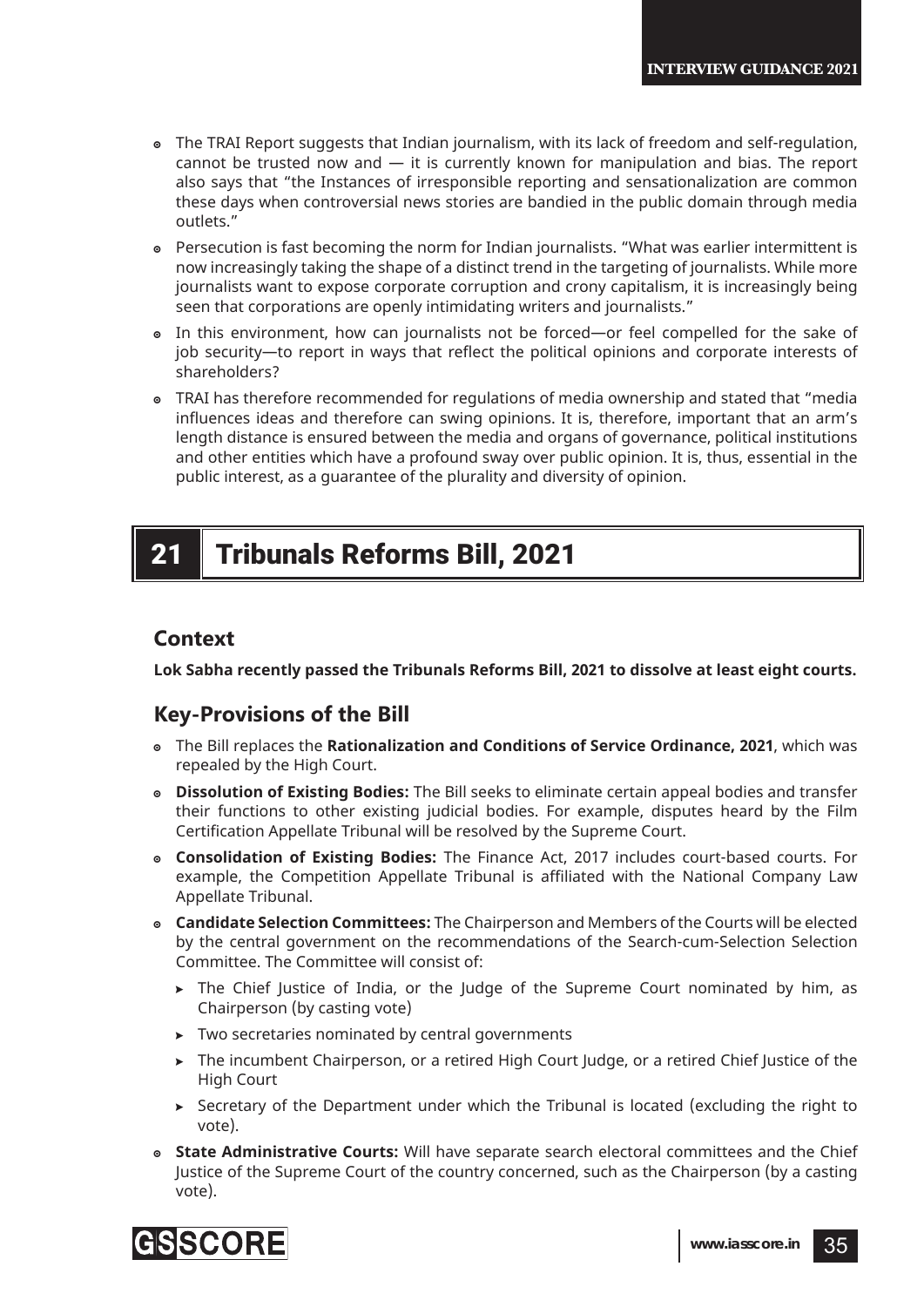- **Eligibility and Term of Offi ce:** The Bill provides for a term of four years (subject to a maximum of 70 years for the Chairperson, and a maximum of 67 years for members).
- In addition, it specifies a minimum age requirement of 50 years for the appointment of a chairperson or member.
- **Removal of Councillors:** It states that the central government, on the recommendation of the Select Committee of Investigators, removes the Chairperson or Member.

#### **Additional information**

#### **What are tribunals?**

- The Tribunal is a quasi-judicial institution set up to deal with issues such as resolving administrative or tax-related disputes.
- It performs many functions such as resolving disputes, determining rights between opposing parties, making administrative decisions, reviewing existing decisions to govern and so on.

#### **Constitutional Provisions:**

- They were not part of the Constitution at first.
- Amendment Act 42 introduces these provisions in accordance with the recommendations of the **Swaran Singh Committee.**
- The amendment introduces **Part XIV-A** in the Constitution, which deals with 'courts' and contains two articles:
	- ! **Article 323A** deals with administrative courts. These are judicial institutions that resolve disputes related to employment and the conditions of service of public servants.
	- ! **Article 323B** deals with the courts of other jurisdictions such as Tax, industrial and labour, Foreign Exchange, Import and Export, Land Reform, Food, Urban Roofing, Elections in Parliament and State Legislatures, Employment and Employment Rights.

#### **What was the Court's decision and what are the key issues with the Bill?**

- Supreme Court in the case of **Madras Bar Association v. The Union of India** has set a minimum requirement for a minimum of 50 years of office and membership and defines a term of four years.
- It said such conditions violate the principles of separation of powers, freedom of law, law and **Article 14** of the Constitution of India.

### **Problems associated to it:**

- The Bill attempted to reverse the decision of the High Court in terms of the following provisions:
- The minimum requirement for 50 years still finds its place in the Bill.
- The term of office of the Chairperson and members of the court is four years.
- The two-word recommendation for each post is the Search-cum-Selection Committee and requires a better government decision within three months.

### **Issues Raised by Supreme Court**

 **Unconstitutional Violations:** There was no discussion of the bill, and the government reenacted the same principles as those overturned by the Court in the case of the Madras Bar Association (2021). This is similar to the "unconstitutional repeal of the law" of the judgment passed by SC.



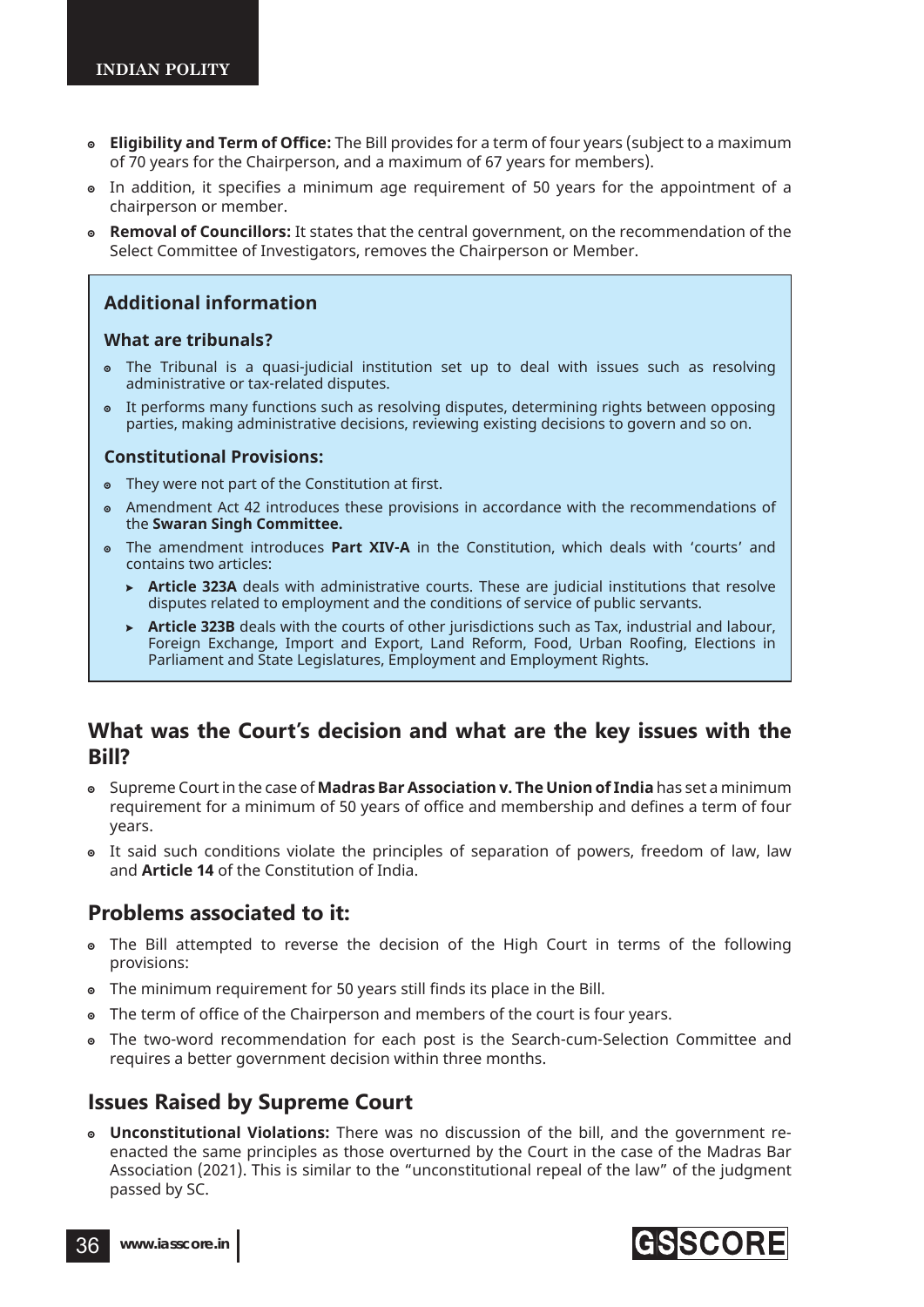- **Repeated Violations of SC Orders:** The Center does not follow repeated instructions issued by the Court to ensure the proper functioning of the Courts. The provisions of the Act relating to the conditions of service and the appointment of Councilors and the Chairperson have been overturned by the High Court.
- **Security of Tenure:** The Tribunals Reforms Act, 2021 prohibits the appointment of persons to the courts of persons under the age of 50 years. It undermines the length / security of hiring.
- **It undermines the separation of powers:** This bill allows the Central Government to decide on recommendations made by the Electoral Committee, preferably within three months from the date of such recommendation. Section 3 (7) of the bill authorizes the recommendation of a two-word panel by the search-cum selection committee in the Central Government, violating the principles of separation of powers and legal independence.
- **Vacancies in Courts:** India now has 16 courts including the National Green Tribunal, the Armed Forces Appellate Tribunal, and the Debt Recovery Tribunal and, among other things, suffers from disability. The presence of a large number of vacancies for Members and Chairpersons and excessive delays due to their filling have led to the weakening of the courts.
- **Damage to the Decision-Making Process:** These cases will be referred to the higher courts or commercial courts as soon as possible.
- Lack of expertise in ordinary courts can disrupt the decision-making process.

# 22 Cone Nation, One Election', assessing the idea

#### **Context:**

**Elections in 5 states of India in February-March 2022 has once again put the question of One Nation, One Election, i.e. holding simultaneous elections to Lok Sabha and all state assemblies, at the centre-stage.**

### **Background**

- Simultaneous elections are not new to India. They were the norm until 1967.
- The idea of reverting to simultaneous polls was mooted in the annual report of the Election Commission in 1983.
- The Law Commission's Report also referred to it in 1999.
- The recent push came ahead of the 2014 Lok Sabha polls in the BJP manifesto. After Mr. Modi floated the idea once again in 2016, the Niti Aayog prepared a working paper on the subject in January 2017.
- In the working paper that the Law Commission brought out in April 2018, it said that at least "five Constitutional recommendations" would be required to get this off the ground.
- The final decision on holding simultaneous elections is yet to be taken.

### **Analysis**

#### **What are simultaneous polls?**

 $\triangleright$  Currently, elections to the state assemblies and the Lok Sabha are held separately — that is whenever the incumbent government's five-year term ends or whenever it is dissolved due to various reasons.

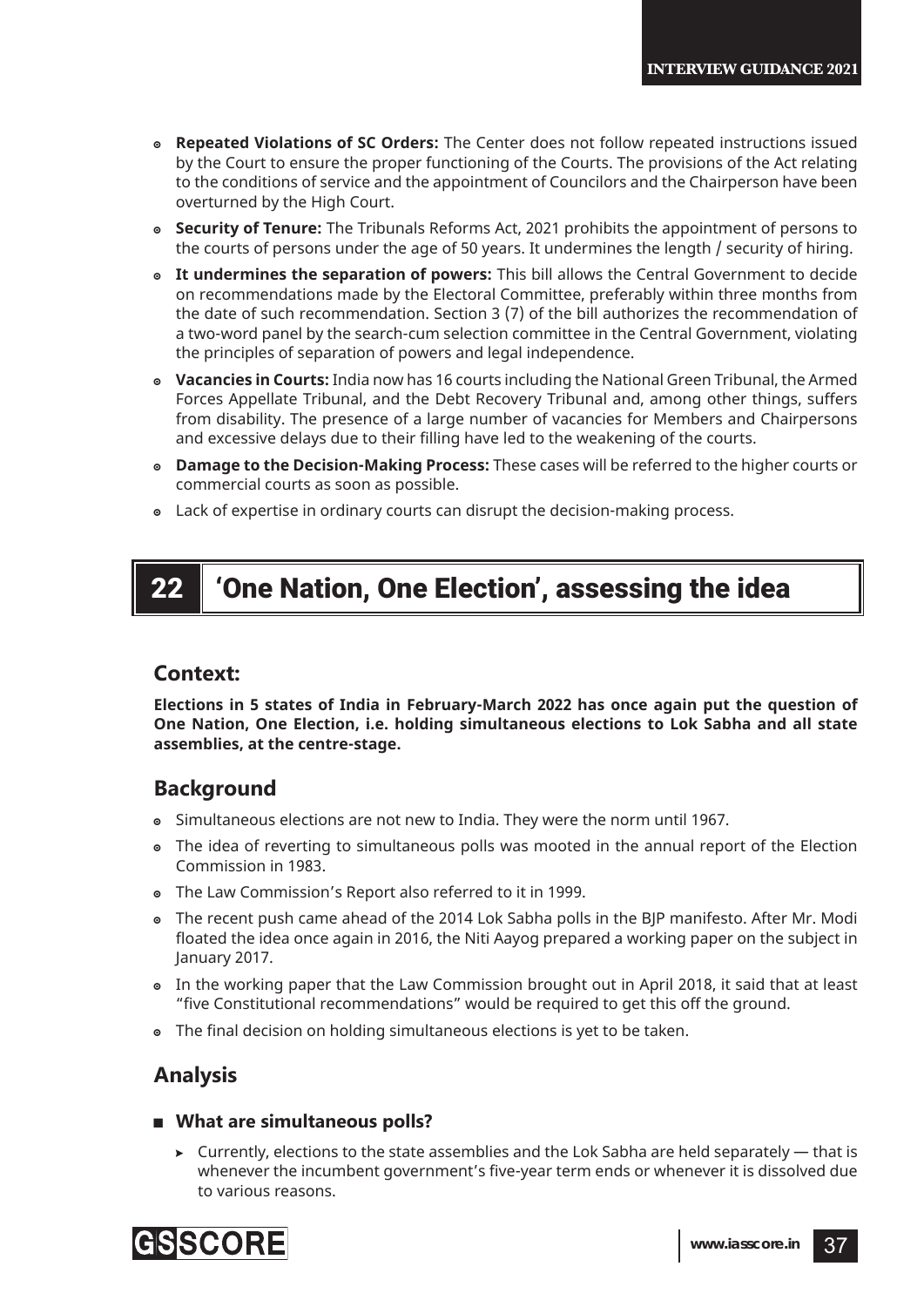- $\triangleright$  This applies to both the state legislatures and the Lok Sabha.
- ! The terms of Legislative Assemblies and the Lok Sabha may not synchronise with one another.
- ! For instance, Rajasthan faced elections in late 2018, whereas Tamil Nadu will go to elections only in 2021.
- $\triangleright$  But the idea of "One Nation, One Election" envisages a system where elections to all states and the Lok Sabha will have to be held simultaneously.
- $\triangleright$  This will involve the restructuring of the Indian election cycle in a manner that elections to the states and the centre synchronise.
- $\triangleright$  This would mean that the voters will cast their vote for electing members of the LS and the state assemblies on a single day, at the same time (or in a phased manner as the case may be).

#### **What are the pros & cons of the idea?**

#### **Arguments in favour**

- ! **Cost reduction:** One Nation, One Election would reduce the cost of holding elections, and limit all elections to a single event.
- ! **Public welfare:** The occurrence of elections somewhere or the other almost all the time, according to some, leads to the Model Code of Conduct getting in the way of the government announcing projects or policy plans for the benefit of the people.
- ! The **Model Code of Conduct** comes into force immediately on the announcement of the election schedule by the commission for the need of ensuring free and fair elections
- $\triangleright$  Its main purpose is to ensure that ruling parties, at the Centre and in the States, do not misuse their position of advantage to gain an unfair edge. Mode Code of Conduct prohibit launching of scheme or project by Central or state government after the announcement of election schedule.

#### **Arguments against**

- ! **Complex process:** It is argued that holding just one mega election (for Lok Sabha and all state assemblies) would be too complex an exercise to be tackled in a country as large and as complex as India.
- ! **Logistics issue:** Holding of simultaneous elections could be a logistic nightmare requiring, for example, about twice as many electronic voting machines and Voter Verifiable Paper Audit Trail machines as are used now.
- $\triangleright$  **Favouring one player:** There is also the view that simultaneous elections would benefit the party that is nationally dominant at the cost of smaller regional players.
- ! **Going against the basic objective:** The idea of **One Nation, One Election** could also lead to a situation where a particular government, either of the Centre or of any state, may lose confidence of the legislature. In such a case, allowing the government to function would mean going against the basic tenets of parliamentary democracy.

### **Brief history of simultaneous elections in India-**

- India did start-off with simultaneous elections. Lok Sabha and state legislatures went to polls together in 1952 and 1957.
- The cycle was first broken in Kerala, in July 1959, when the Union Government of Jawaharlal Nehru used Article 356 of the Constitution to dismiss the state government of the M. S. Namboodiripad (Communist Party of India).

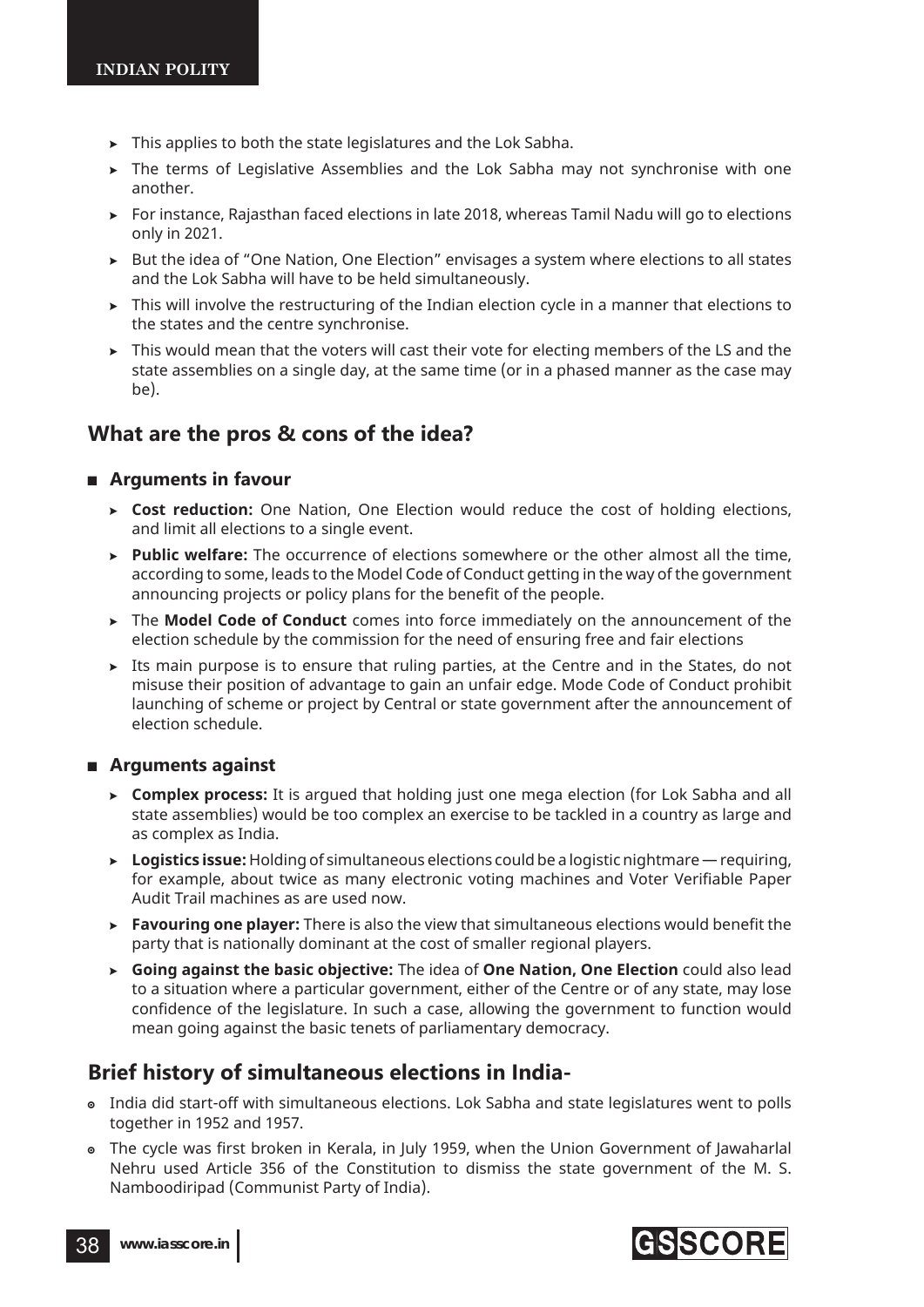- Under **Article 356** of the **Constitution of India**, if a state government is unable to function according to Constitutional provisions, the Union government can take direct control of the state machinery.
- M. S. Namboodiripad had become Chief Minister after the elections of April 1957 and the above occurrence resulted in Kerala voting for a new five-year Assembly again in February 1960.
- In the 1967 elections, the Congress suffered setbacks in Bihar, UP, Rajasthan, Punjab, West Bengal, Orissa, Madras and Kerala and governments of the Samyukta Vidhayak Dal, comprising the Bharatiya Kranti Dal, Samyukta Socialist Party, Praja Socialist Party, Swatantra Party, Bharatiya Jana Sangh and defectors from the Congress were formed.
- These governments were unstable, there were rampant defections, and many of these Assemblies were dissolved before their terms were over, resulting in the separation of the election cycles of many states from that of the Lok Sabha.
- At present, Assembly elections in only Andhra Pradesh, Odisha, Arunachal Pradesh and Sikkim are held together with the Lok Sabha elections.

### **Early explorations of the idea:**

- In 1983, the Election Commission had suggested simultaneous elections.
- The Law Commission headed by Justice B P Jeevan Reddy, in its 170th Report in May 1999, had stated: "We must go back to the situation where the elections to Lok Sabha and all the Legislative Assemblies are held at once".
- In 2003, Prime Minister Atal Bihari Vajpayee took up the matter with Congress president Sonia Gandhi who was receptive to begin with, but the idea could not be ultimately pursued.
- In 2010, L K Advani discussed the matter with former Prime Minister Manmohan Singh but no result came out of the same.

### **What Next?**

- The Opposition parties, especially the regional ones, are likely to remain wary of an idea that has the potential to take away the local element of state elections, and allow national leaders to overshadow the regional ones.
- The 2019 Lok Sabha elections demonstrated the unmatched appeal of Prime Minister Modi, and a single campaign and election for all state Assemblies and the Lok Sabha might, according to the opposition parties, give the BJP an overwhelming advantage across the country.
- On the other hand, the Prime Minister's clear commitment to the idea suggests that the current national government will push the envelope as much as it can.

# 23 Freedom of religion & 'attire'

### **Context**

**Owing to entry ban of students who were wearing hijab, the debated over the hijab and issues of freedom of religion and attire has risen in the southern Indian state of Karnataka.**

### **Background**

 After 6 female students from Udupi were not allowed to enter their college campus, because they were wearing the hijab, the question on freedom of religion and its profession has aroused.

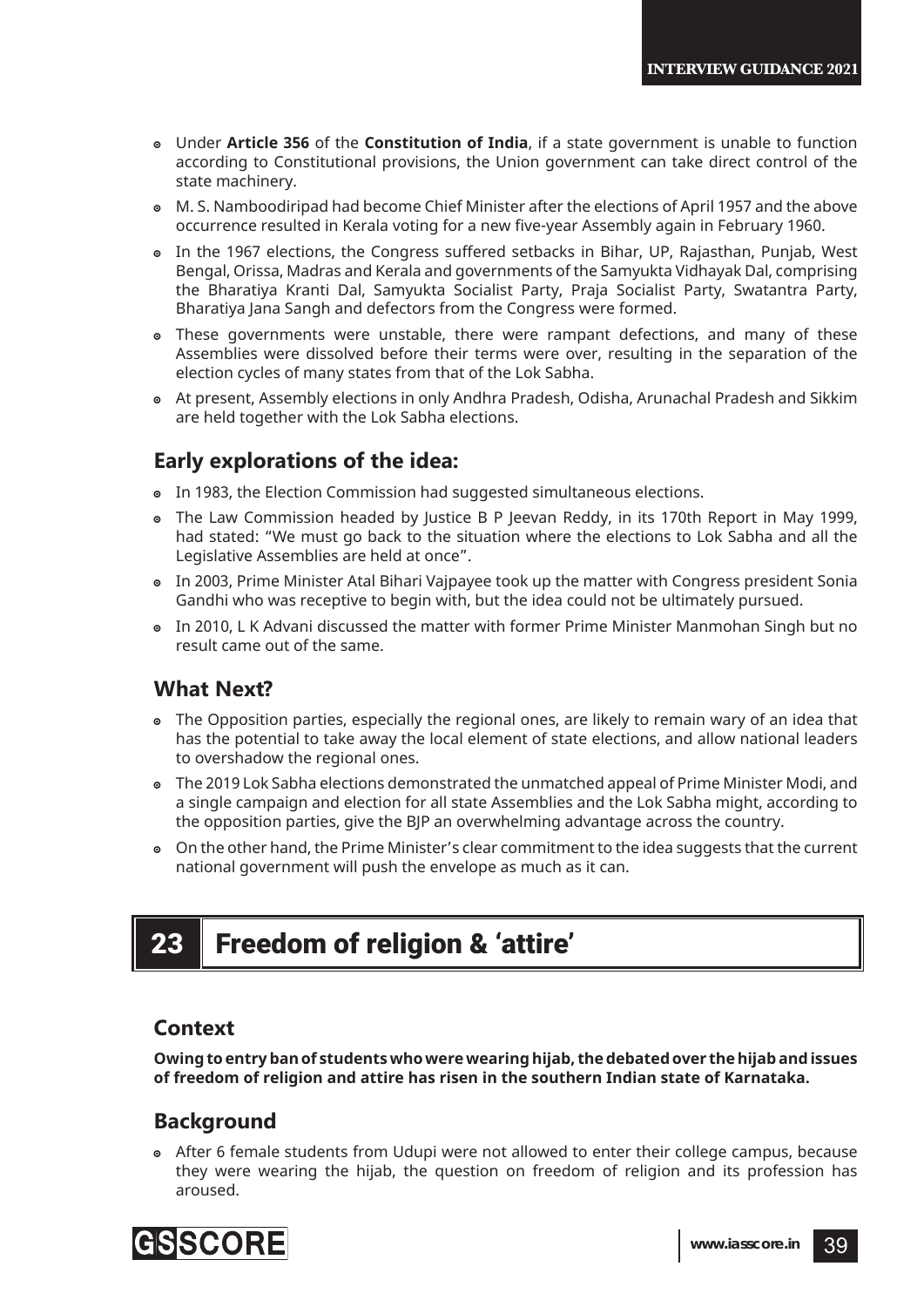- Right to profess religion may include the right to dress according to religious injunctions and hence protection of this right is constitutionally mandated.
- Karnataka government has argued that it has not made uniforms compulsory in pre-university colleges but it is also not against the imposition of ban on hijabs in educational institutions and banning them is not against right to practice and profess religion.

### **Analysis**

#### **What does the latest order of Karnataka Government say?**

- ! Uniforms prescribed by the local college development council should be followed by students of government Pre-University colleges.
- ! Where no uniform is prescribed for Pre-University students, the order mandates that unity amongst students must be ensured.
- $\triangleright$  All public schools have to strictly abide by the uniform policy mandated by the government and the private schools can have uniforms as decided by their councils.
- **Where does the state government get its power to mandate uniform?**
	- $\triangleright$  According to Section 7 (2) (g) (v) of the Karnataka Education Act, 1983, the state government can prescribe rules for curricula to promote harmony and the spirit of common brotherhood amongst all the people of India transcending religious, linguistic and regional or sectional diversities to renounce practices derogatory to the dignity of women.
	- ! State government has powers under Section 133 (2) of the Education Act, 2002 to issue directions to educational institutions for implementing provisions of the law according to needs of the state.
- **What does the Indian Constitution say about freedom of religion?**
	- ! **Article 25** guarantees the freedom of conscience, the freedom to profess, practice and propagate religion to all citizens.
- **What is the reason given by the Government of Karnataka to support ban on Hizab?**
	- ! Wearing hizab, according to the Department of Education, Government of Karnataka- is affecting equality and uniformity amongst students in the education institutions.

### **Judiciary's stand on the issue**

- The Supreme Court of India has put forward the Doctrine of Essentiality in Shirur Matt case of 1954.
- The SC in the above case stated that the term religion in the Constitution of India included all those rituals and practices that are integral to a particular religion. Such rituals and practises are to be considered essential for the religion.
- The SC in the above case decreed that protection of such essential rituals and practices is the duty of Supreme Court of India.
- o Supreme Court in this case did not define what all are the essential practices and rituals but reserved with judiciary the right to decide about the same as per the facts and circumstances of each case.
- In Amna Bint Basheer vs Central Board of Secondary Education, the Kerala High Court held that wearing Hizab is an essential religious custom in Islam. But it also refrained from striking down the dress code prescribed by the CSBE for students.

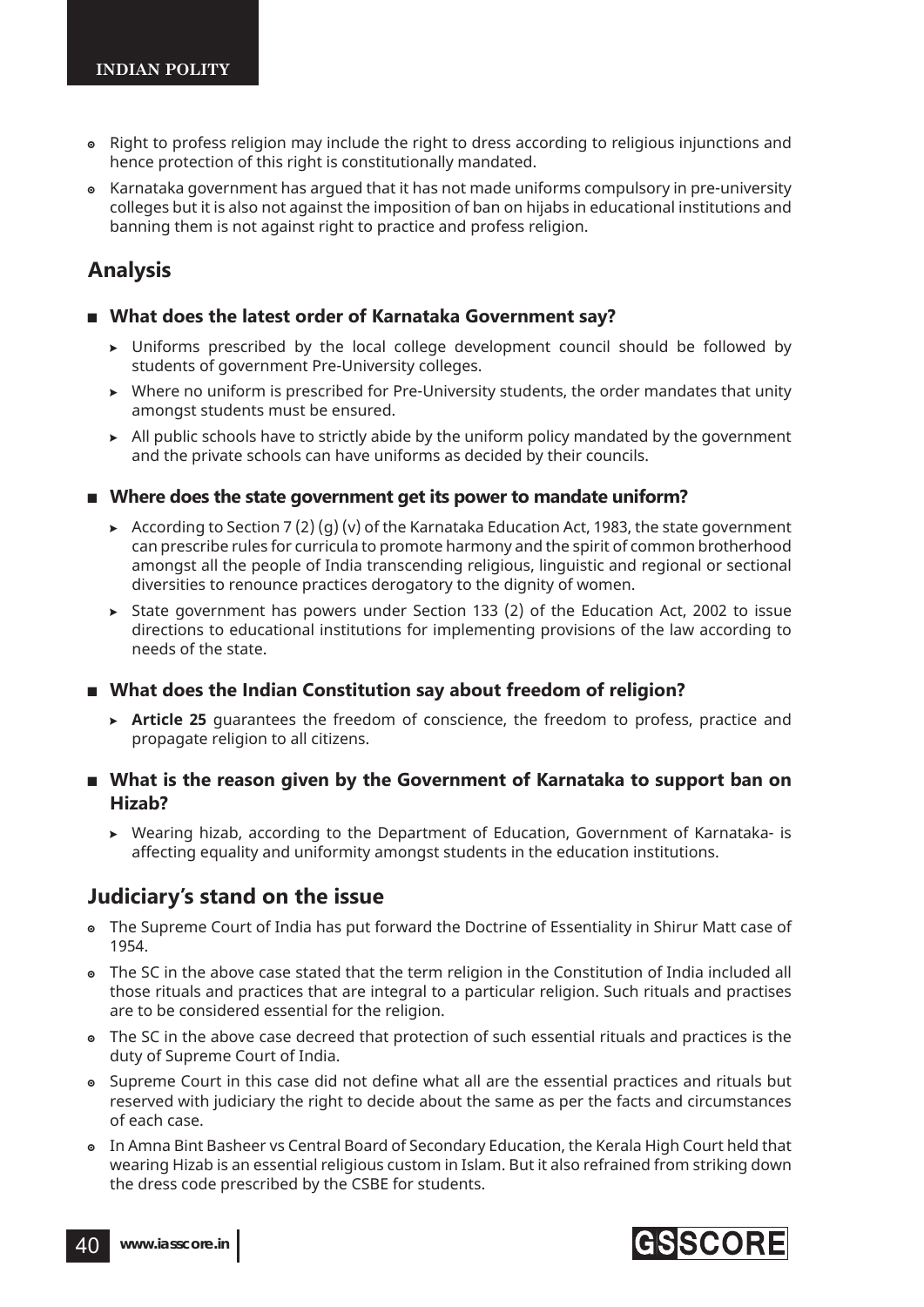- In 2018, in the Kerala High Court in FathimaTasneem vs State of Kerala held that the collective right of institution will have precedence over the individual right of the petitioner.
- In the above case two girls had filed petition after their school declined to allow them to wear headscarf.

### **What Next?**

 The Karnataka High Court would hear the petition on whether girls have the right to wear Hizab in the educational institutions.

# 24 The era of combative federalism

#### **Context:**

**Proposed amendments to Indian Administrative Cadre Rules, 1954.**

### **Background**

- The relationship between the Union and state governments in India has not always been smooth.
- In recent years though, Centre's relationship with the states has seen more downs than usual.
- Centre's attempt to gain more say in deciding on Central deputation of civil servant by the proposed amendments of Administrative Cadre Rules, 1954, as suggested by the Department of Personnel and Training, has become the latest is the list of irritants that has caused friction between the Centre and state governments.

### **Analysis**

- **Relations between Centre and State Government as per the Constitution:**
	- ! The Constitution of India establishes a **federal polity** in India. This means **presence of Union Government** at the center and **state governments** at regional level.
	- ▶ For effective and efficient administrative functioning of the country, the **Constitution has allotted** both the Centre and the state with **specific domains.**
	- ! The federal structure of India though is **not full-proof** is tilted towards the Union Government.
	- $\triangleright$  It also needs to be understood that the framers of Indian Constitution did not possess a divine pen and **presence of ambiguities,** between the areas of operation of Centre and state in the legal framework is only natural.
	- ! The problem further gets complicated when **different political parties are in charge of the governments in the Centre and in the state.**
- **Recent controversies related to disputes between Center and states in India:**
	- **Passing of farm laws** (now withdrawn) were, according to states, drafted without taking into consideration the views of the latter.
	- ! The **issue of GST compensation** has caused a wedge to be developed between the central and the provisional governments.

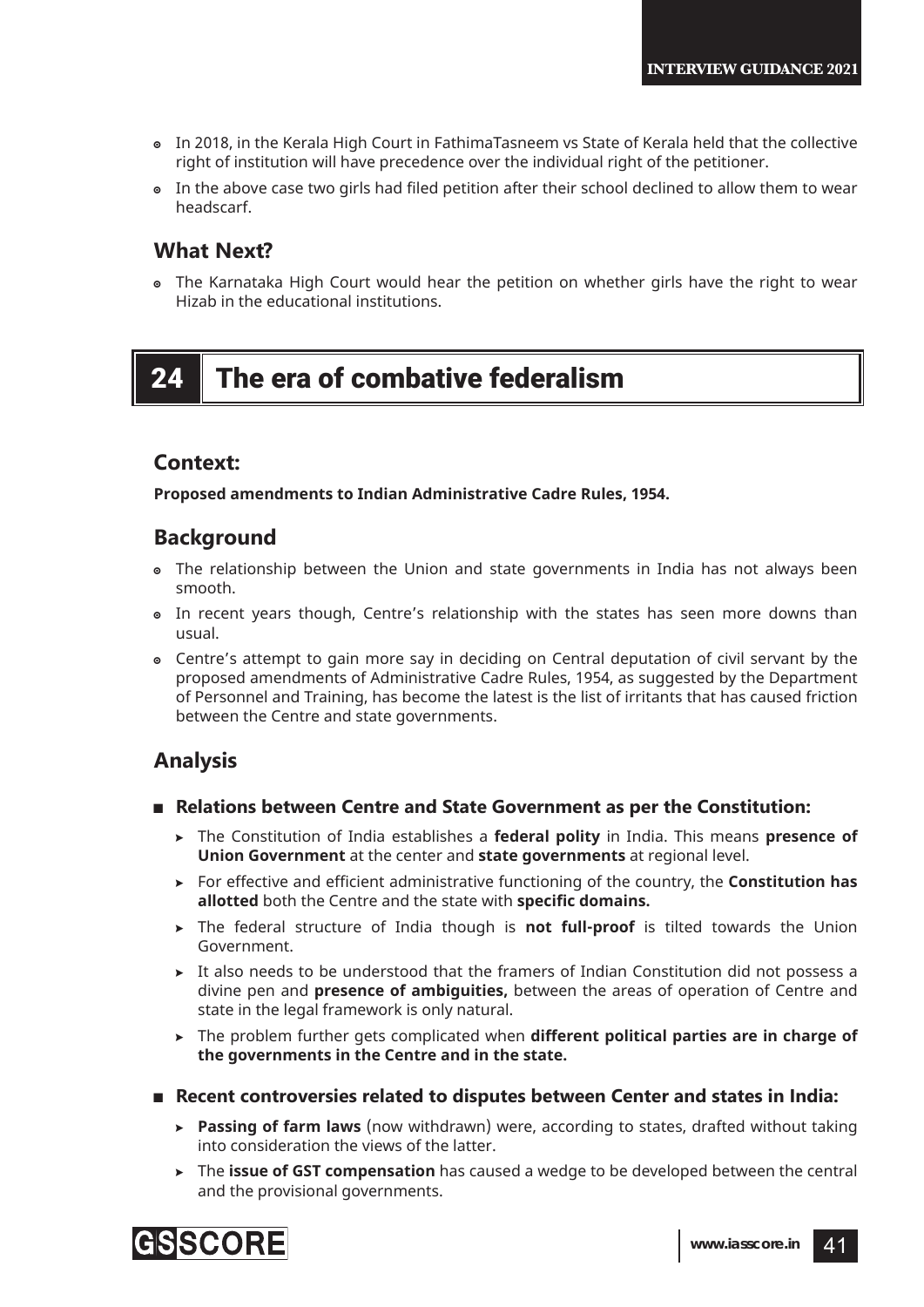- ! **Action taken by central agencies** like CBI and ED against the leaders of state government, perceived to be done at the behest of the Central government, has led to bittering of relationship between the two sets of government in the country.
- **The extension of territorial jurisdiction of BSF** by the Union Home Ministry is seen as the attack on the powers of state police and has brought the border states of India at loggerheads with the Central Government.

#### **What is the Cadre Rules issue?**

- ! The Central Government has proposed the Amendment of the Administrative Cadre Rules, 1954.
- $\triangleright$  If this proposed amendments are implemented the results will be as follows-
- ! It will **take away the liberty of the States to deny consent** for handing over Civil Servants, working in state, for Central deputation.
- $\triangleright$  If there is a difference between the central and state government with respect to the central deputation of civil servants, who at that particular time is serving the state, then the reason for not releasing him/her should be communicated to the Centre.
- $\triangleright$  In the event of state not communicating the reason in the above situation, the decision of the Central Government shall prevail.

#### **What are the current rules on Central Deputation?**

- $\triangleright$  The current rule says that the Central and state government concerned, with concurrence, can depute an officer for services under the Central Government or any other state government.
- ! In case of difference between the Central and concerned state government, a decision shall be taken on the above matter by both sets of governments together.
- **What are the complaints of states against the proposed change in rules?**
	- $\triangleright$  Insistence on deputation of an officer would hamper the administration of the state as it would impede the planning of policies and their execution.
	- $\triangleright$  This would be the result because the state would find it difficult to predict the human resource available with the state.

# 25 Positive Secularism in India

#### **Context**

**Argument made in the Supreme Court of India by Senior Advocate Devdatt Kamat stating that India's secularism is 'positive' in nature.**

### **Background**

- Petition has been made in the Supreme Court of India against the decision of colleges in Karnataka banning Hijab.
- Councilor for the petitioners stated in the Supreme Court that because India follows positive version of secularism, it is important for the state to protect the religious right of the citizens.

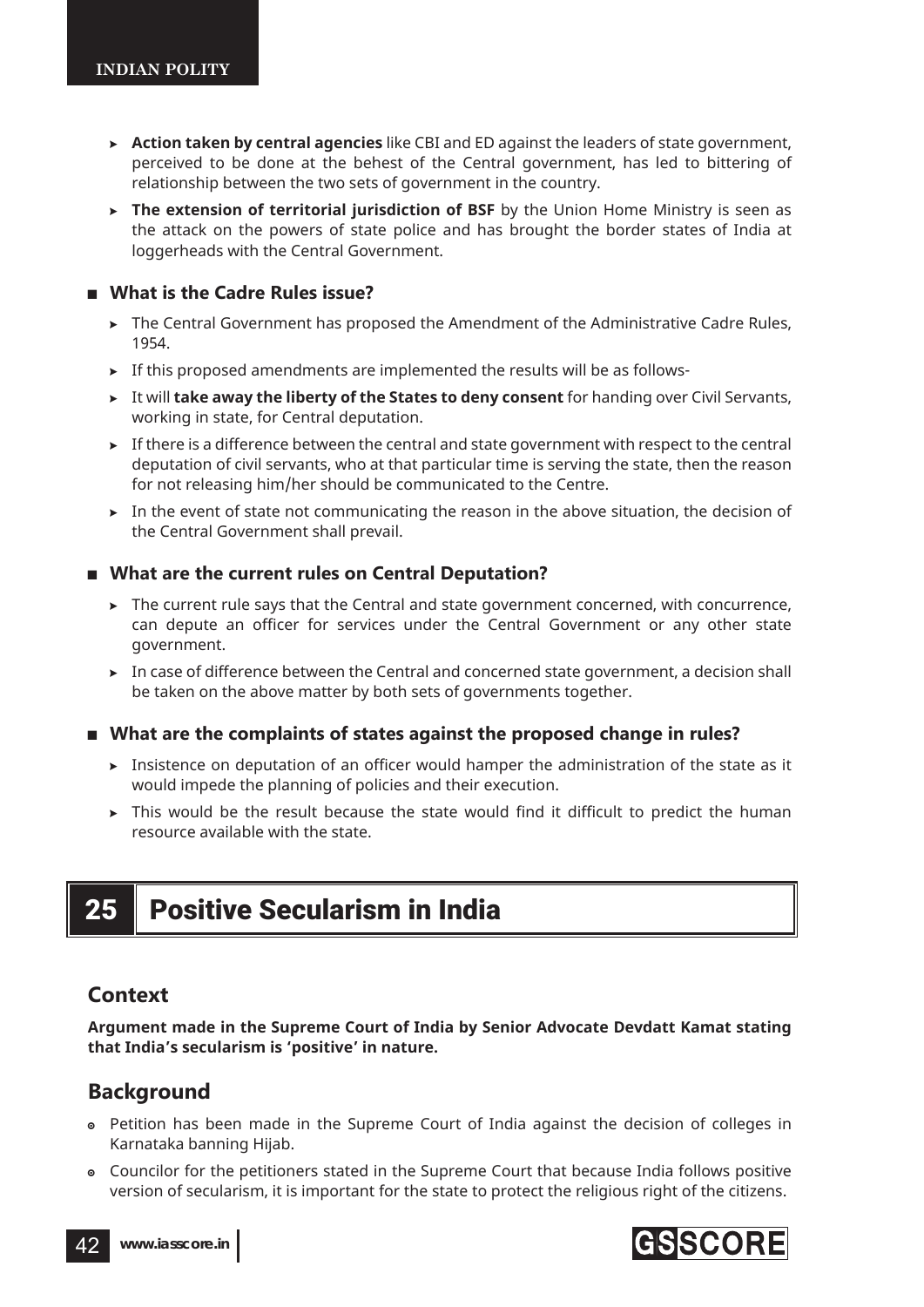### **Analysis**

- The Preamble of Indian Constitution aims to constitute India a **Sovereign, Socialist, Democratic Republic.**
- The terms Socialist and Secular were added to it by the 42nd amendment.
- The whole constitution is summarized in the preamble.
- It is the mirror to the spirit of the constitution.
- The arrangement of the words in the preamble is also very significant. Indian society is a multi religious society, it is having different caste, religion along with several religion diversification.
- So, all these are the divisive factor in some way or the other and if not handled carefully then can cause a threat to the unity and integrity of the nation.

### **What is secularism?**

- **•** The definition of secularism that came up after the **French revolution** essentially meant that the State (politics) will maintain distance from religion.
- This was the result of people of Europe and more specifically the people of France not wanting to be governed by the dictates of the Church in all aspects of life including politics.
- In the western societies therefore religion is an 'independent aspect' of life which is considered to be outside the influence of politics.
- This is idea of secularism is termed as negative secularism.

### **India's version of secularism:**

- Indian version of secularism on the other hand believes in the **vedic concept** called **Sarva Dharma Samubhav**.
- The above concept literally means that the state will be at equidistance from religion.
- It also means that Indian state is not atheists and believes in existence of religion though it does not favor any particular religion.
- Indian Constitution, following to the concept of Sarva Dharma Samubhav, places the responsibility of defending the religious rights of the citizens of India on the Indian State.
- The above is termed as positive version of secularism.

### **Is the concept 'static' in nature?**

- The concepts of secularism are not static; it is elastic in connotation.
- In this area, flexibility is most desirable as there cannot be any fixed views in this concept for all time to come.
- The courts decide from time to time the contours of the concepts of secularism and enforce it in practice.

### **How is the above debate relevant to the current petition?**

- In the current petition, revocation of order banning Hizab is colleges is sought.
- According to petitioners, wearing hizab is an essential religious practice whose defense falls upon the Indian State including the Supreme Court.

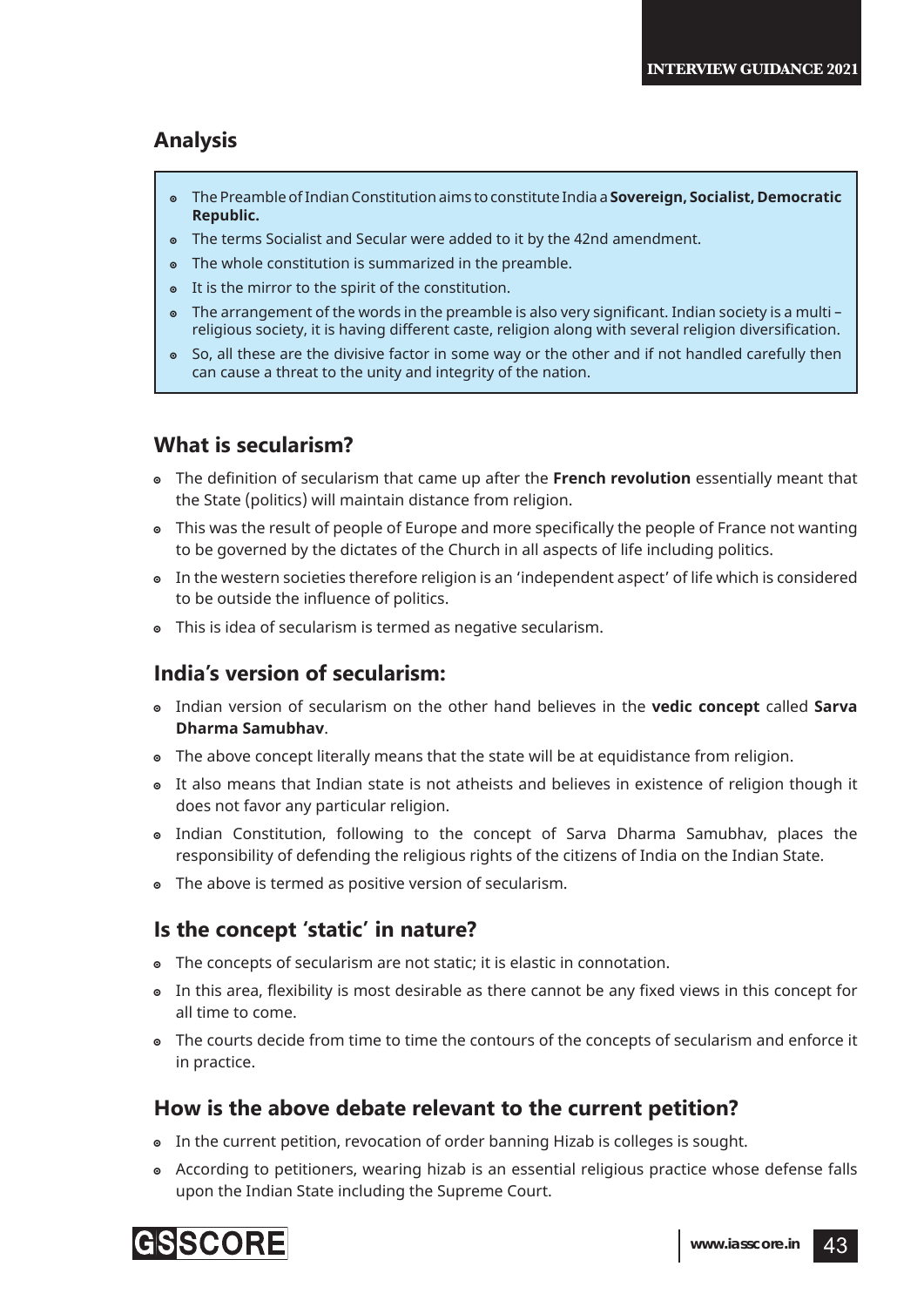#### **Freedom of Religion in Indian Constitution**

- The **Preamble of the Indian Constitution** mentions India to be a Secular State.
- **Article 14 to 16** prohibit discrimination against any Indian citizen on the grounds of religion.
- **Articles 25 to 28** of the Indian Constitution mention grant the Indian Citizen Freedom of Religion.

# 26 Judicial Appointment: a mix of Judiciary + Executive

#### **Context:**

**Appointment of Anoop Kumar Mendiratta as the Judge of Delhi High Court.**

### **Analysis**

- **Who is Anoop Kumar Mendiratta?**
	- $\triangleright$  Anoop Kumar Mendiratta is the first Union Law Secretary to be appointed as a Judge of High Court.
	- $\blacktriangleright$  He was also the first district judge to be appointed as Union Law Secretary.

#### **Was his appointment as per law?**

- ! The appointment of Mr. Mendiratta was done after **following the required procedure** and his name being **recommended** for the post **by the Collegium.**
- ! Hence he becoming the Judge of Delhi High Court may be considered as **unconventional but not unconstitutional or unlawful.**
- $\triangleright$  Constitutionally there is no bar as such on a serving secretary of the Government of India being appointed as Judge of a High Court.

#### **Why is his appointment in news?**

- $\triangleright$  Indian polity believes in the principle of separation of powers.
- $\triangleright$  Appointment of a member from the executive branch of government to the judicial branch has therefore raised some eyebrows.

#### **What is Separation of Powers?**

- $\triangleright$  It is vesting of the legislative, executive, and judiciary powers of government in separate bodies.
- ! This concept was put forward by French Philosopher Montesquieu.
- $\triangleright$  Separation of power is considered important so that the members for judiciary can perform their function as per the law and principle of natural justice without getting influenced by those in power.
- $\triangleright$  Organizations like judiciary and the executive branch of government carry the weight of people's trust.

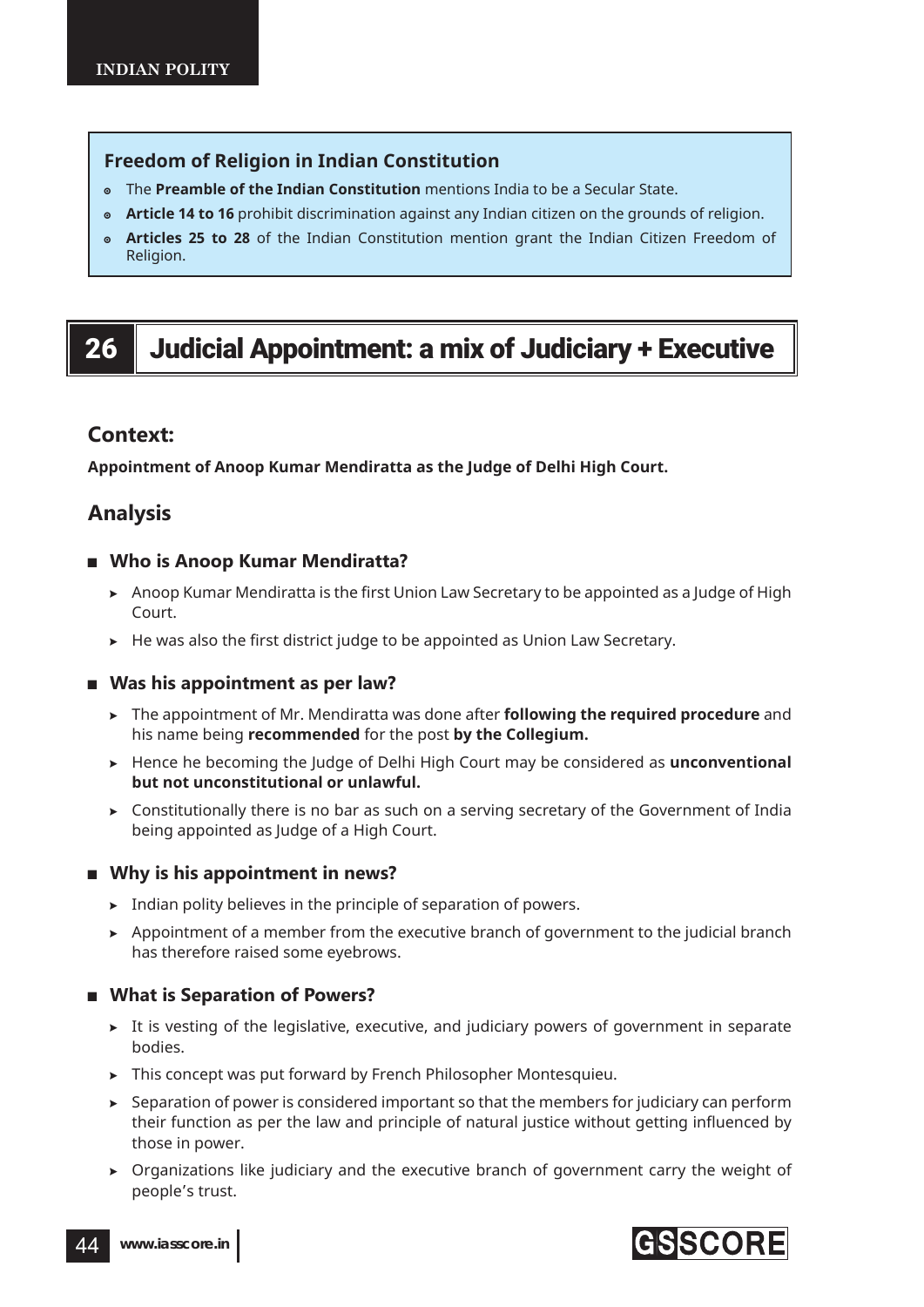- $\triangleright$  And for the sake of safeguarding this trust it is not just important that they carry out their functions in ethical manner, but it is also extremely crucial for the occupants of these high offices to be seen as functionaries that are performing their duties in morally upright way.
- $\triangleright$  The occurrence of suspicion, even if this is to a very limited extend, accompanied with the above appointment will dented the confidence of Indian people in both executive and judiciary. This therefore is ought to be avoided.

#### **What is Collegium system?**

- $\triangleright$  It is the system of appointment and transfer of judges that has evolved through judgments of the Supreme Court, and not by an Act of Parliament or by a provision of the Constitution.
- $\blacktriangleright$  Under the system, the collegium decides the following:
	- appointments and elevations of judges and lawyers to the Supreme Court and the High Courts.
	- transfer of judges to High Courts and the Apex court.

#### **Composition of Collegium**

- **SC Collegium:** The Supreme Court collegium is headed by the Chief Justice of India and comprises four other seniormost judges of the court.
- **HC Collegium:** A High Court collegium is led by its Chief Justice and four other seniormost judges of that court.

### **The procedure**

- **CJI and SC Judges:** The President of India appoints the CJI and the other SC judges.
	- ► CJI: As far as the CJI is concerned, the outgoing CJI recommends his successor.
- In practice, it has been strictly by seniority ever since the supersession controversy of the 1970s.
- The Union Law Minister forwards the recommendation to the Prime Minister who, in turn, advises the President.
	- ! **SC Judges:** For other judges of the top court, the proposal is initiated by the CJI.
- The CJI consults the rest of the Collegium members, as well as the senior-most judge of the court hailing from the High Court to which the recommended person belongs.
- The consultees must record their opinions in writing and it should form part of the file.
- The Collegium sends the recommendation to the Law Minister, who forwards it to the Prime Minister to advise the President.
- **Chief Justice of HC:** The Chief Justice of High Courts is appointed as per the policy of having Chief Justices from outside the respective States. The Collegium takes the call on the elevation.
- **HC Judge:** High Court judges are recommended by a Collegium comprising the CJI and two senior-most judges.
	- $\triangleright$  The proposal, however, is initiated by the Chief Justice of the High Court concerned in consultation with two senior-most colleagues.
	- ! The recommendation is sent to the Chief Minister, who advises the Governor to send the proposal to the Union Law Minister.

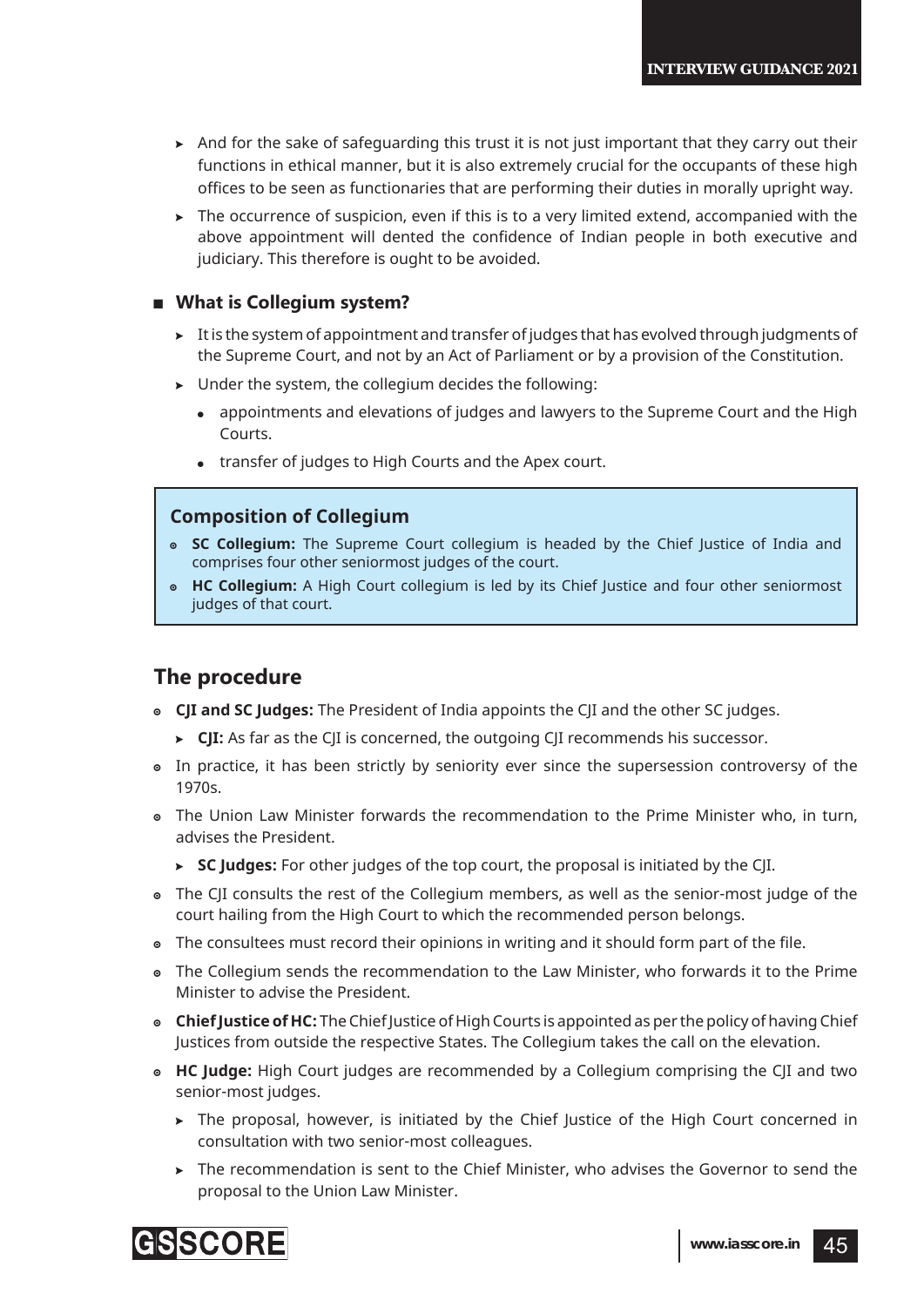#### **Consultation with Judges**

- The constitution also has another condition specific to the appointment of the judges in the High Courts and the Supreme Court.
- **Article 124 (2)** mandates the President to consult the judges of the court before appointing a judge in the same court.
- The 'consultation' however did not bind the president in the same way he is bound by the council of ministers and the president's power to appoint judges before 1973 was just a formality and the appointments were on behalf of the executive government.

#### **Is the system provided in the Constitution?**

- ▶ The Collegium of judges is the Supreme Court's invention.
- $\triangleright$  It does not figure in the Constitution, which says judges of the Supreme Court and High Courts are appointed by the President and speaks of a process of consultation.

#### **What about 'independence of judiciary'?**

- $\triangleright$  The Constitution of India has embodied the concept of Independence of Judiciary.
- ! However, the appointment of judges in the High Court and the Supreme Court has been left to the President, who works on the aid and advice of the council of ministers.
- ! The President shall act in accordance with such advice

# 27 Increasing role of OTT platforms

### **Context**

**Public service broadcaster, Prasar Bharati has inked a Memorandum of Understanding (MoU) with YuppTV, an over-the-top (OTT) platform, which will act as gateway for Doordarshan viewers across the globe.** 

### **Background**

- The content hosting agreement was signed by Shashi Shekhar Vempati, CEO of Prasar Bharati, and Uday Reddy, founder and CEO of YuppTV.
- DD India is now available on the OTT platform of YuppTV in the USA, UK, Europe, Middle East, Singapore, Australia and New Zealand.

#### **About OTT:**

- OTT stands for "**over-the-top**".
- It refers to the productized practice of **streaming content to customers directly over the web.**
- An "**over-the-top" media service is any online content provider that offers streaming media as a standalone product**.
- The term is commonly applied to **video-on-demand platforms**, but also refers to audio streaming, messaging services, or internet-based voice calling solutions.

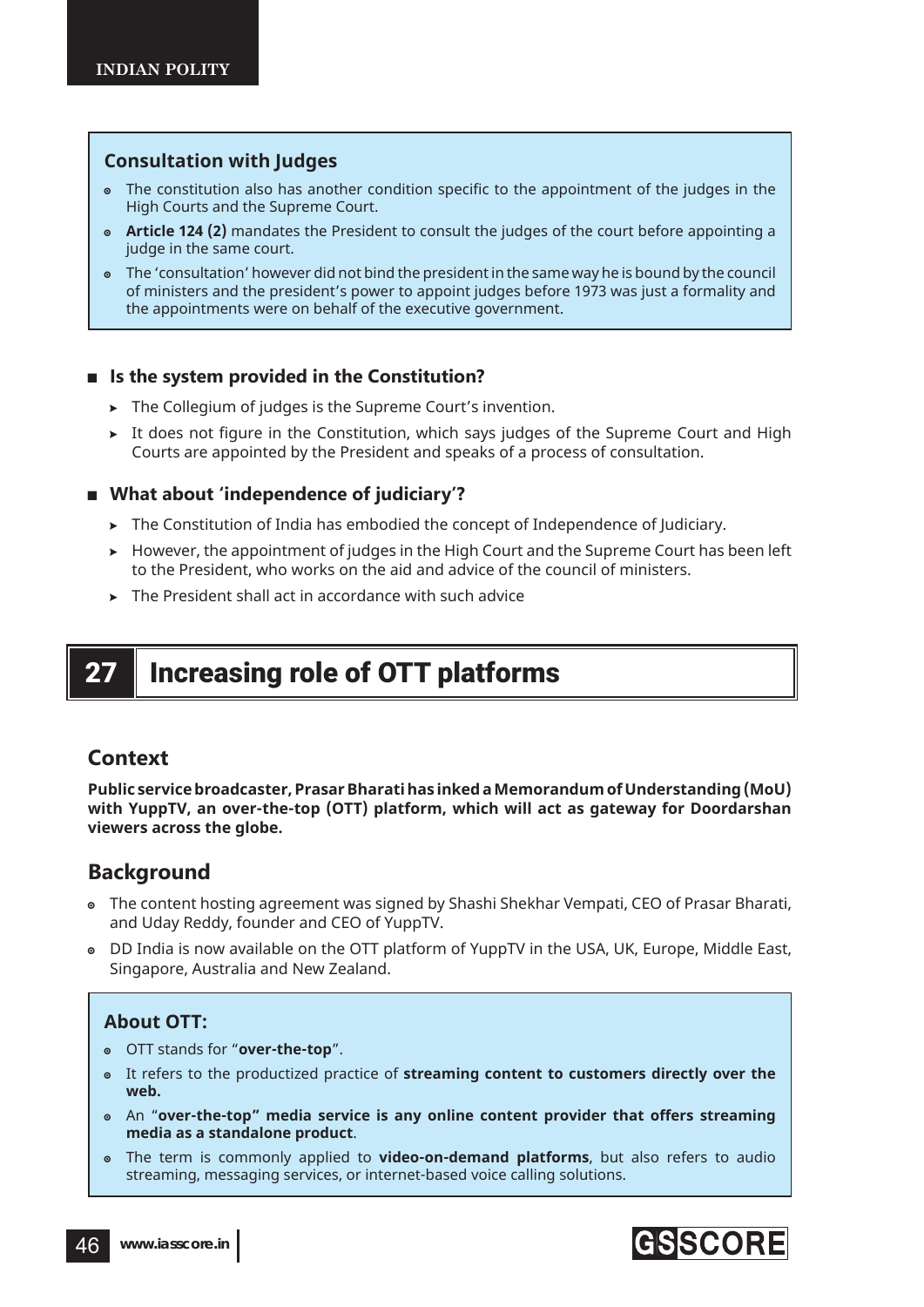- OTT services **circumvent traditional media distribution channels** such as telecommunications networks or cable television providers.
- As long as you have access to an internet connection either locally or through a mobile network — you can access the complete service at your leisure.
- OTT services are typically monetized via paid subscriptions, but there are exceptions. For example, some OTT platforms might offer in-app purchases or advertising.

#### **What is the aim of this move?**

- **Expanding reach at global level:** With this move, Prasar Bharati aims to expand the global reach of DD India channel, to put forth the country's perspective on various international developments on global platforms and to showcase its culture and values to the world.
- **Increasing viewership:** The move can be speculated owing to the increasing viewership of OTT platforms in India.
- At present, several broadcasters such as Star India, Zee Entertainment, Tata Play and Sony Pictures have made their presence on OTT platforms to widen audience engagement on their shows as well as channels.
- **Towards development:** The country's age-old DD India channel tying up with an OTT platform is a sure shot precursor of unfolded developments in the coming times.

#### **About DD India Channel:**

- DD India, **Prasar Bharati's international channel, is India's window to the world**.
- The channel, through its various programmes, **offers international viewers India's perspective on all domestic and global developments.**
- Available in more than 190 countries, DD India also acts as a "**bridge between India and the Indian diaspora**" spread across the world.

#### **Significance of the move**

- DD India channel will put forth the **country's perspective on various international developments on global platforms.**
- With the new MOU signed, DD India would be available on the **OTT platform of Yupp TV** in the **United States, United Kingdom, UK, Europe, Middle East, Singapore, Australia and New Zealand.**
- The content hosting agreement was signed by Prasar Bharati's chief executive officer and Yupp TV founder.

### **IT Rules, 2021**

- The Rules aim to empower ordinary users of social media and OTT platforms with a mechanism for redressal and timely resolution of their grievance with the help of a Grievance Redressal Officer (GRO) who should be a resident in India.
- **Safety measures:** Special emphasis has been given on the protection of women and children from sexual offences, fake news and other misuse of the social media.
- **Source identification:** Identification of the "first originator of the information" would be required in case of an offence related to sovereignty and integrity of India.

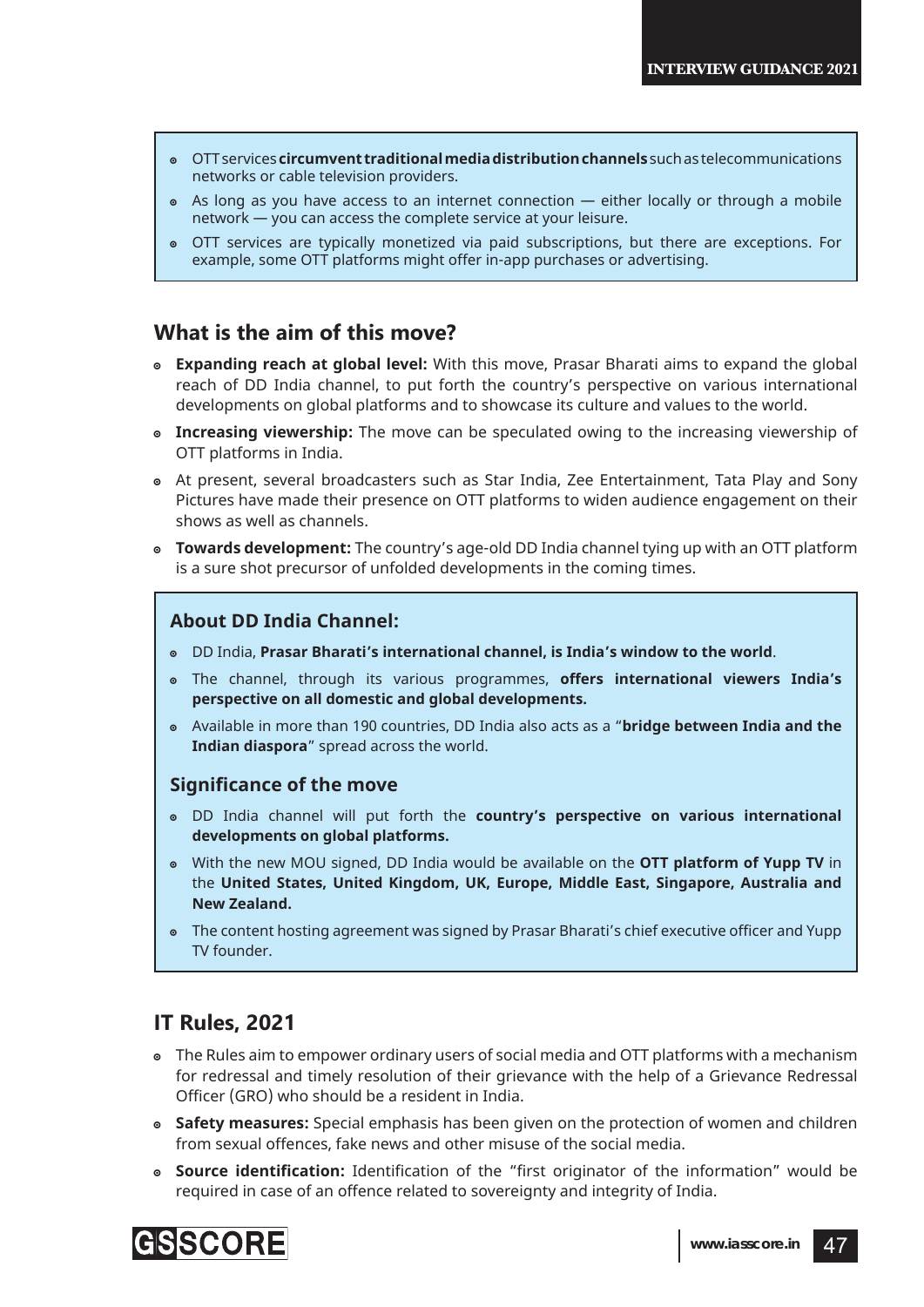- **Appointment of Chief Compliance Officer:** A Chief Compliance Officer, a resident of India, also needs to be appointed and that person shall be responsible for ensuring compliance with the Act and Rules.
- **Complaint monitoring:** A monthly compliance report mentioning the details of complaints received and action taken on the complaints would be necessary.
- **Code of Ethics:** The OTT platforms, online news and digital media entities, on the other hand, would need to follow a Code of Ethics.
- **Self-classifi cation:** OTT platforms would be called as 'publishers of online curated content' under the new rules.
- They would have to self-classify the content into five categories based on age and use parental locks for age above 13 or higher. They also need to include age verification mechanisms for content classified as 'Adult'.
- **Redressal mechanism:** A three-level grievance redressal mechanism has been mandated. This includes the appointment of a GRO, self-regulatory bodies registered with the Ministry of Information & Broadcasting (MIB) to look after the Code of Ethics and a Charter for the selfregulating bodies formulated by MIB.

#### **What lies ahead?**

With the increase in the user base of streaming content, thanks to deeper internet penetration, affordable data and Indian young consumers, the stage is all set for startups to play bigger role in mass media industry.

# 28 Anti-lynching Bills & implementation issues

#### **Context**

**Bills passed against mob lynching in the past four years by at least three States have not**  been implemented with the Union government taking a view that lynching is not defined as **a crime under the Indian Penal Code (IPC).**

### **What is Lynching?**

- Lynching is an affront to the Rule of law and to the exalted values of the Constitution itself.
- Lynching by unruly mobs and barbaric violence arising out of instigation cannot be allowed to become the order of the day.
- The act of lynching is not as simple as murder, it is a public spectacle committed against a victim whose crime is an fictitious as allegorical.
- Dictionary meaning of Lynch says, 'kill someone for an alleged offence without a legal trial'.
- The word 'lynching' originated in mid-18th century America. Back then the term referred to vigilante justice meted out to black people.
- The term 'Lynch' has its origin after the name of a Virginia Planter named Charles Lynch who headed an irregular court, during the American Revolution, formed to punish loyalists.
- Lynching is not a problem that is limited to a specific country. Various UN reports refer to lynching cases from Sudan, Nigeria, Haiti and other countries.



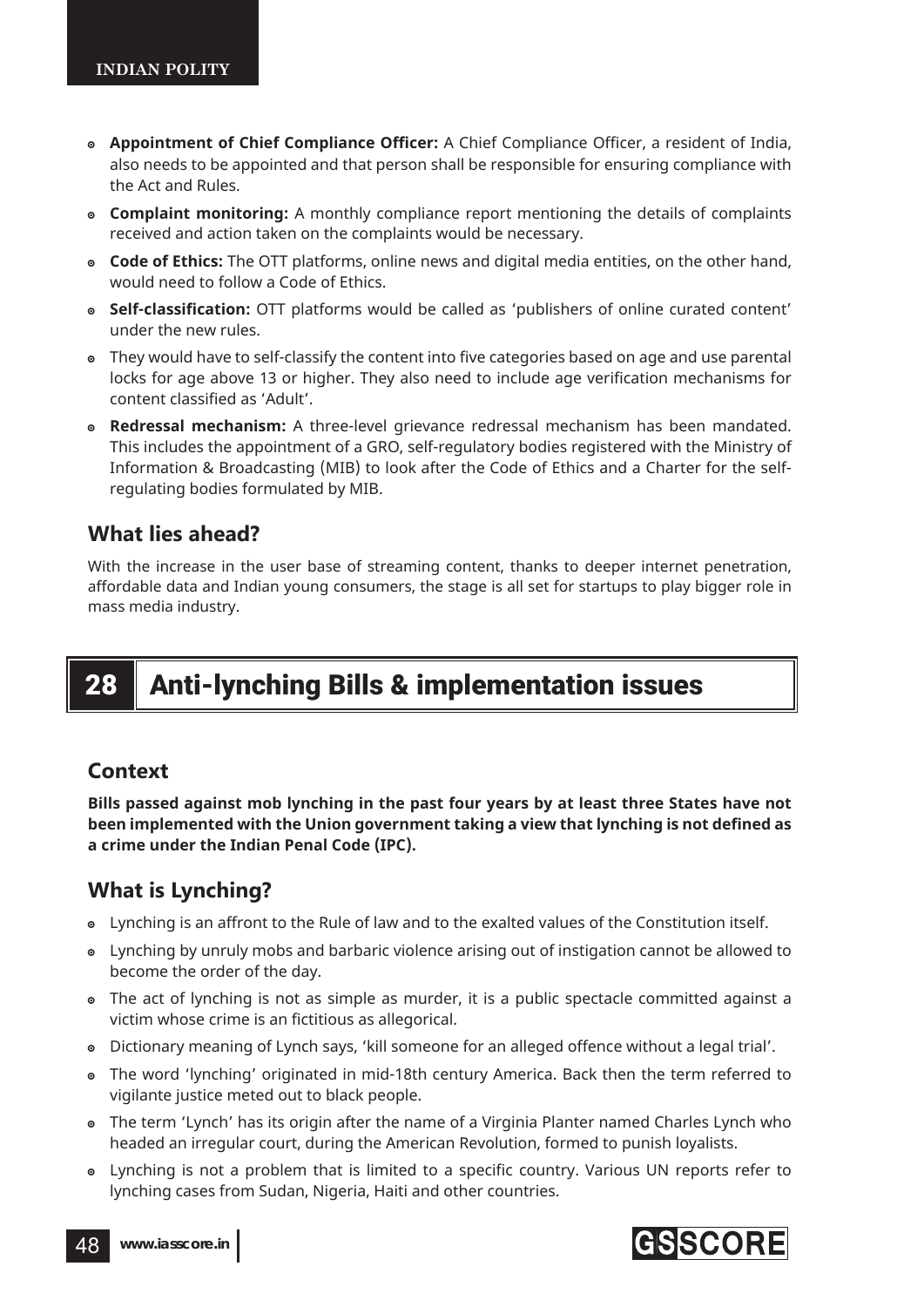#### **Case studies**

- **Dadri Lynching case** was held in Bisra Village, Uttar Pradesh in 2015. The person was lynched due to regional and communal differences. The person's name was Mohammad Akhlaq. He was accused of slaughtering a cow for storing its meat for consumption. When this came into the knowledge of the Hindu community of the village, they lynched both the father and son. The fact of the matter is that this case is considered as one of the first cases which were religiousbased and in the name of the cow the person was lynched.
- **Alwar, Rajasthan:** Another instance happened in the Alwar District of Rajasthan in 2017. The issue pertinent in this case was that some people belonging to the Muslim community were accused of cattle smuggling and slaughtering of calves. The police department of Alwar filed a case against Khan for smuggling but he was permitted by the government to do so.
- **Delhi:** In 2017, a lynching case happened in Delhi. It was based on the caste system prevailing that people belonging to lower case or backward classes of people need to suffer. In this case, a rickshaw driver stopped some of the college students as they were urinating on the public wall due to intoxication. The students who were intoxicated became furious and lynched the rickshaw driver.
- **Palghar mob Lynching case:** It is pertinent to note that, on 16th April, 2020 a driver and two Sadhus were lynched by an angry mob. All the victims belonged to a village called Gadchinchale located in the Palghar district of Maharashtra. This unfortunate incident was fuelled by a rumour which was circulated on WhatsApp, wherein it was stated that there have been thieves operating in the village amidst the coronavirus lockdown.

### **Lynching laws in India**

- There is no national law made on mob lynching. Mob lynching is not defined in IPC, CRPC, and nor defined in the constitution.
- **Though there are certain provisions in the IPC, for example-**
	- ► **Section 223 (a)** of the Code of Criminal Procedure (CrPC), 1973 states that persons or a mob involved in the same offence in the same act can be tried together.
	- ! **Sections 302** (murder)
	- ▶ **Section 304** (culpable homicide not amounting to murder)
	- **> Section 307** (attempt to murder)

### **Which states have anti-lynching laws?**

- **Jharkhand:** In Jharkhand, the **Prevention of Mob Violence and Mob Lynching Bill, 2021** envisages imprisonment for those pronounced guilty of mob violence and lynching for periods ranging from three years to life term, besides fine and attachment of property.
- **Rajasthan:** In August 2019, the Rajasthan government passed the **'The Rajasthan Protection**  from Lynching Bill, 2019' providing for life imprisonment and a fine from Rs 1 lakh to Rs 5 lakh to those convicted in cases of mob lynching leading to victim's death.
- **West Bengal:** In August 2019, the West Bengal Assembly passed '**The West Bengal (Prevention of Lynching) Bill, 2019'**, proposing a maximum punishment of life imprisonment and fines ranging from Rs 1 lakh to Rs 5 lakh for offences.

### **What are the impacts of mob lynching in India?**

 **Threat to law:** This act of people taking the law into their hands because of the shallow knowledge of the Justice System poses a serious threat to the Rule of Law and principles of Natural Justice.